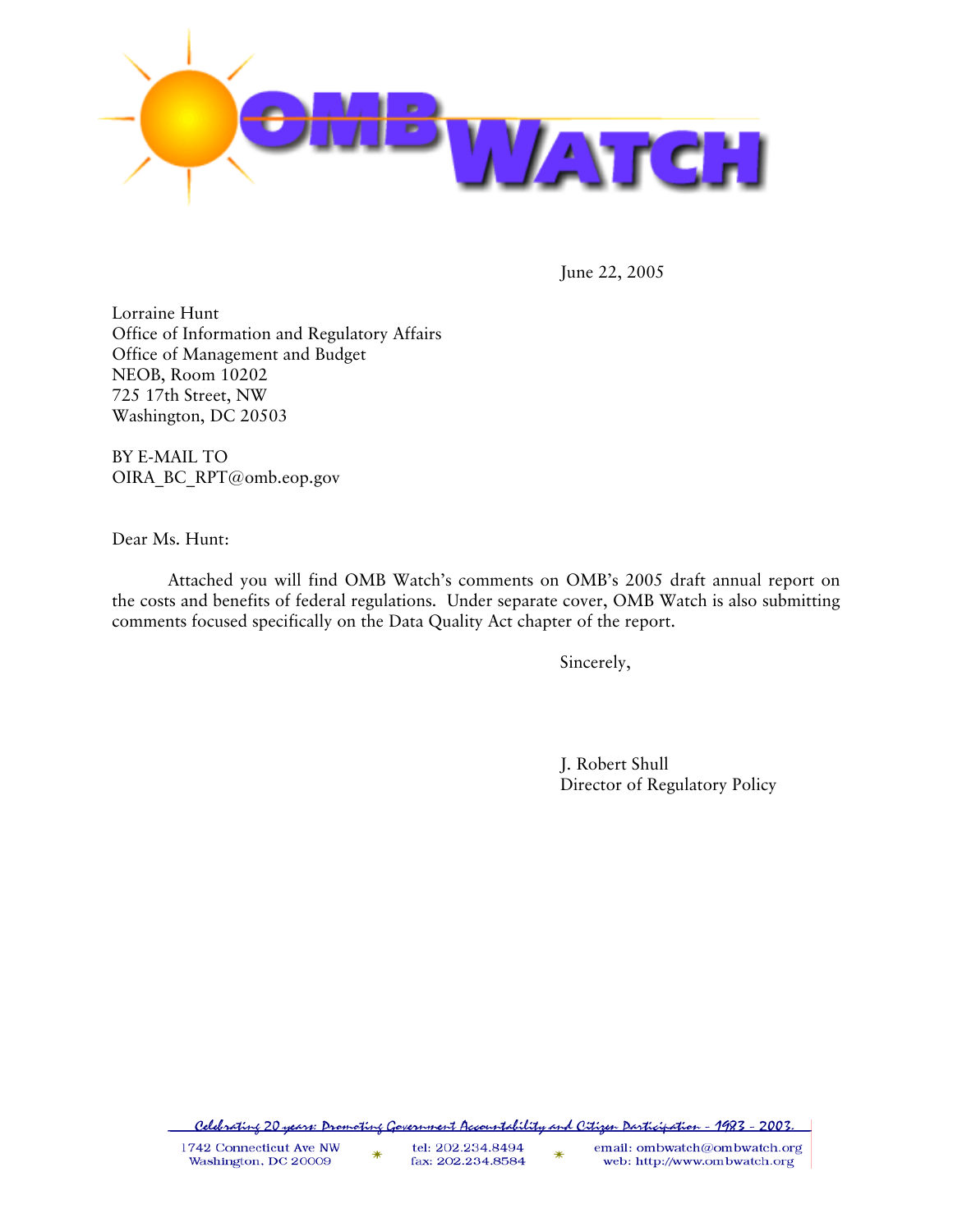

Comments on White House's 2005 Draft Annual Report on Costs and Benefits of Federal Regulations

**J. Robert Shull**  *Director of Regulatory Policy*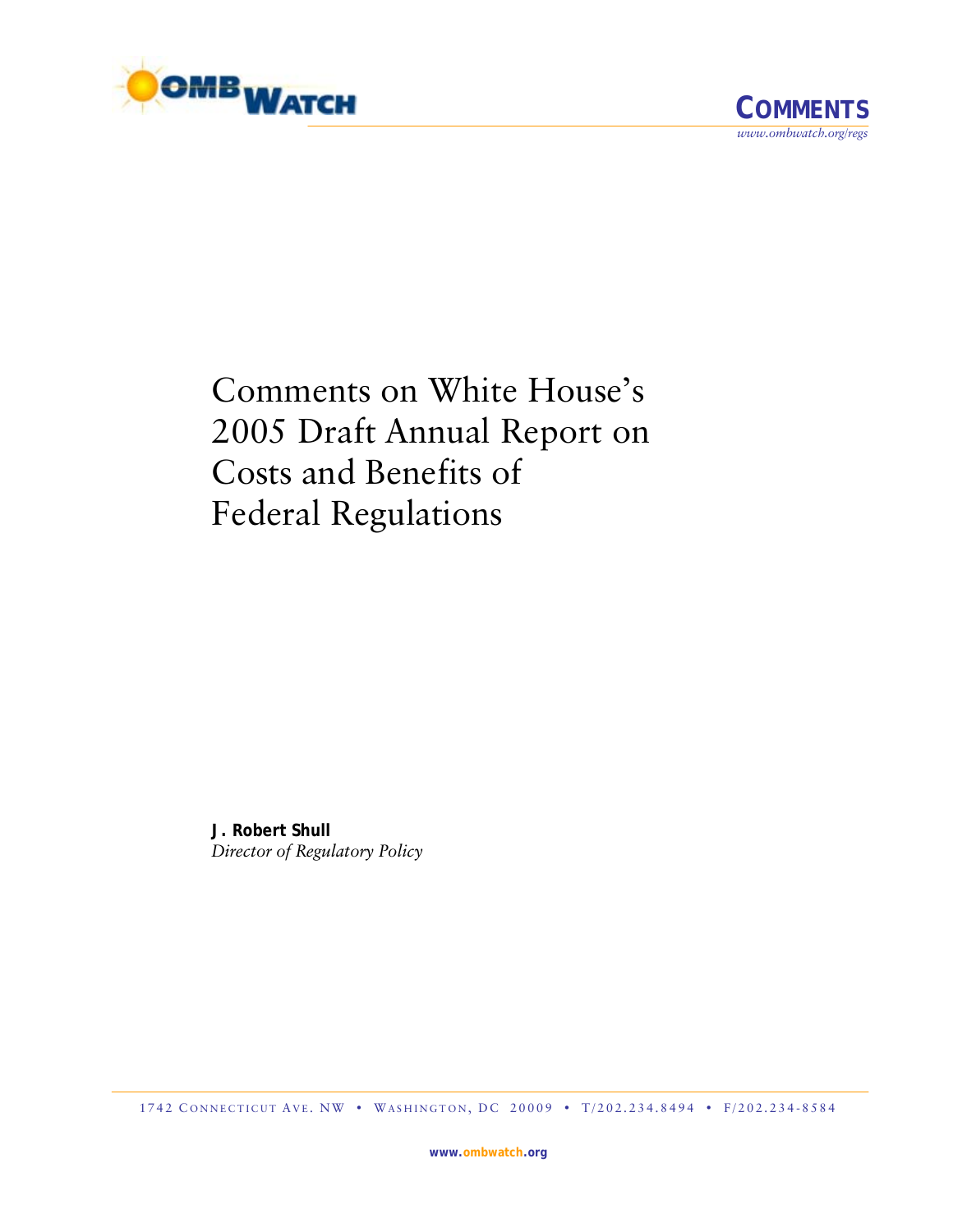## TABLE OF CONTENTS

| Ι. | А.<br><b>B.</b> | OMB'S REPORT CONTINUES TO SUFFER PROBLEMS OF TRANSPARENCY AND RESPONSIVENESS. 3<br>OMB should facilitate the public's involvement by making the underlying information more transparent. 3                               |     |
|----|-----------------|--------------------------------------------------------------------------------------------------------------------------------------------------------------------------------------------------------------------------|-----|
| П. |                 | OMB POSES A FALSE AND MISLEADING TRADE-OFF BETWEEN CORPORATE COMPETITIVENESS AND                                                                                                                                         |     |
|    |                 |                                                                                                                                                                                                                          |     |
|    | А.              | OMB's strained and simplistic conclusions are not supported by the World Bank and OECD studies that OMB                                                                                                                  |     |
|    | В.              | OMB has chosen to ignore the rich scholarship disproving the regulation-competitiveness trade-off. 16                                                                                                                    |     |
|    |                 |                                                                                                                                                                                                                          |     |
|    |                 | 2.                                                                                                                                                                                                                       |     |
|    |                 | 3.                                                                                                                                                                                                                       |     |
|    |                 |                                                                                                                                                                                                                          |     |
|    |                 | III. OMB'S "NET BENEFITS" APPROACH IS MISLEADING AND USELESS FOR SENSIBLE SOCIAL POLICY. . 22                                                                                                                            |     |
|    | А.              |                                                                                                                                                                                                                          |     |
|    |                 | OMB's net benefits approach is a misguided distortion of the values that should drive protective policy.                                                                                                                 |     |
|    |                 |                                                                                                                                                                                                                          |     |
|    |                 | OMB's net benefits discussion is a misleading distortion of this administration's record of hostility to<br>2.                                                                                                           |     |
|    |                 |                                                                                                                                                                                                                          |     |
|    | В.              |                                                                                                                                                                                                                          |     |
|    |                 | The methods and assumptions used to estimate the benefits of regulation consistently underestimate or<br>1.                                                                                                              |     |
|    |                 |                                                                                                                                                                                                                          | 28  |
|    |                 | The methods and assumptions used to estimate costs of regulation tend to exaggerate them in comparison<br>2.                                                                                                             |     |
|    | C.              |                                                                                                                                                                                                                          |     |
|    |                 |                                                                                                                                                                                                                          |     |
|    |                 | IV. WHEN CONSIDERING VALIDATION STUDIES, OMB MUST NOT STACK THE DECKS AGAINST PUBLIC                                                                                                                                     |     |
|    |                 |                                                                                                                                                                                                                          |     |
|    | А.              |                                                                                                                                                                                                                          |     |
|    | В.              |                                                                                                                                                                                                                          |     |
|    |                 |                                                                                                                                                                                                                          |     |
| V. |                 | THE REGULATORY PROCESS NEEDS REFORMS TO STRENGTHEN AND NOT WEAKEN PUBLIC                                                                                                                                                 |     |
|    |                 |                                                                                                                                                                                                                          | 40  |
|    | А.              | OMB and Congress should adopt reforms that facilitate rulemaking in the public interest.                                                                                                                                 | 40  |
|    |                 | End imperial power grabs: require congressional review and approval of burdens on the regulatory<br>1.                                                                                                                   |     |
|    |                 | 2.                                                                                                                                                                                                                       |     |
|    |                 | 3.                                                                                                                                                                                                                       |     |
|    |                 | 4.                                                                                                                                                                                                                       |     |
|    |                 | 5.                                                                                                                                                                                                                       |     |
|    |                 | Explore analysis budgets: budgets for time and resources devoted to burdensome analytical requirements<br>6.                                                                                                             |     |
|    |                 | and extraneous reviews.                                                                                                                                                                                                  |     |
|    |                 | 7.                                                                                                                                                                                                                       |     |
|    |                 | Review the cost of agency analytical burdens and add sunsets to those policies. 44<br>8.                                                                                                                                 |     |
|    |                 | Agencies must periodically identify unmet needs that remain to be addressed and project rules to be<br>9.                                                                                                                |     |
|    |                 |                                                                                                                                                                                                                          | -44 |
|    |                 |                                                                                                                                                                                                                          |     |
|    | В.              |                                                                                                                                                                                                                          |     |
|    | C.              | OMB should not adopt anti-regulatory process changes based on a distorted record.  47                                                                                                                                    |     |
|    |                 | OMB must not use "uncertainty" as an excuse to delay or prevent protections of the public interest. 47<br>1.<br>OMB must not apply "uncertainty" factors to discount benefits estimates without also assessing the gross |     |
|    |                 | 2.                                                                                                                                                                                                                       |     |
|    |                 |                                                                                                                                                                                                                          |     |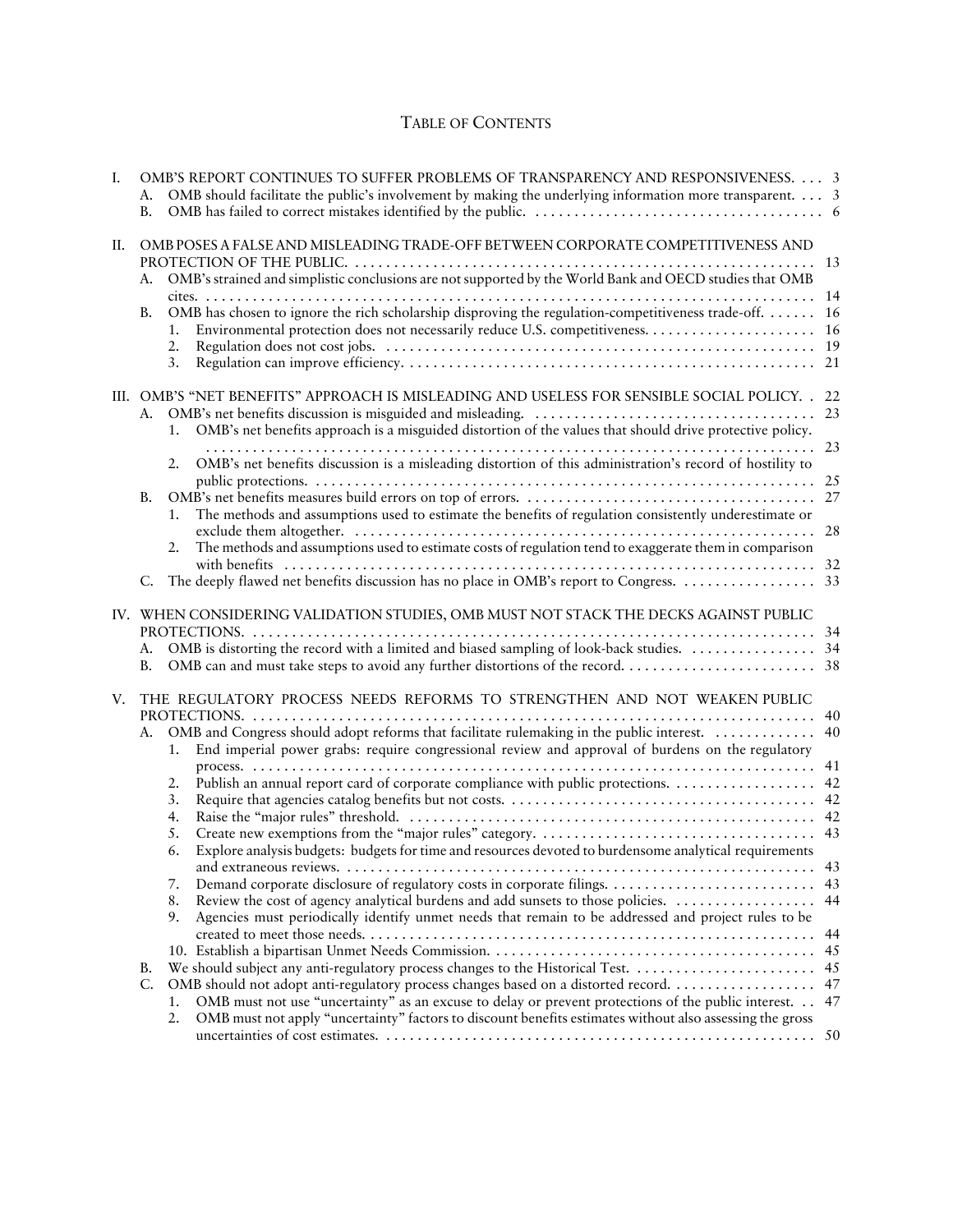I am writing in response to OMB's March 23, 2005 notice in the *Federal Register*<sup>1</sup> inviting comments on OMB's 2005 annual draft report on the costs and benefits of regulation.<sup>2</sup> I am submitting these comments on behalf of OMB Watch, a nonpartisan, nonprofit research and advocacy center dedicated to promoting an open, accountable government that is responsive to the public's needs. For over 20 years, OMB Watch has advocated for improvements to the regulatory process and against policies that constrain federal action in the public interest.

OMB Watch continues to object to OMB's "regulatory accounting" methodology, which has repeatedly been demonstrated as intellectually bankrupt and utterly useless for public policy. The report perpetuates unsound methodologies and calls for regulatory process "reforms" that would inevitably prevent federal agencies from developing new protections of the public health, safety, civil rights, and environment. Perhaps because it recognizes the limited utility of economistic accounting of regulations' costs and benefits, each year OIRA has devoted decreasing attention to the cost-benefit statement and increasing attention to gratuitous additions, such as this year's discussion of look-back studies, net benefits, and regulatory process changes.

OMB has in past years found colorful names for its annual report: *Making Sense of Regulation*, *Stimulating Smarter Regulation*, *Progress in Regulatory Reform*. This year's report should be titled *Misguided and Misleading*. The direction OMB apparently wants to take this country is misguided, premised on values that treat human life and the world we live in as the equivalent of cash that can be added on a ledger and compared meaningfully against the price tag of pollution scrubbers. The arguments and assertions OMB deploys to make the case for its plans: those are misleading.

OMB's report calls for comments in five discrete areas:

- 1. The report itself, in general, which is always open for public comment and review;
- 2. The utility of its "net benefits" approach, which OMB proffers as an alternative to its usual tallying of total cost ranges and total benefit ranges; $3$
- 3. The potential lessons learned from look-back studies that validate *ex ante* cost and benefit estimates with data on *ex post* consequences;<sup>4</sup>

#### 3. *See id*. at 36.

4. *See id*. at 39-40.

<sup>1</sup>. *See* Notice, 70 Fed. Reg. 14735 (Mar. 23, 2005).

<sup>2</sup>. *See* OFFICE OF INFO. & REG. AFFS., OMB, 2005 DRAFT ANN. REPT. ON COSTS AND BENEFITS OF FED. REGS. (hereinafter "Draft Report").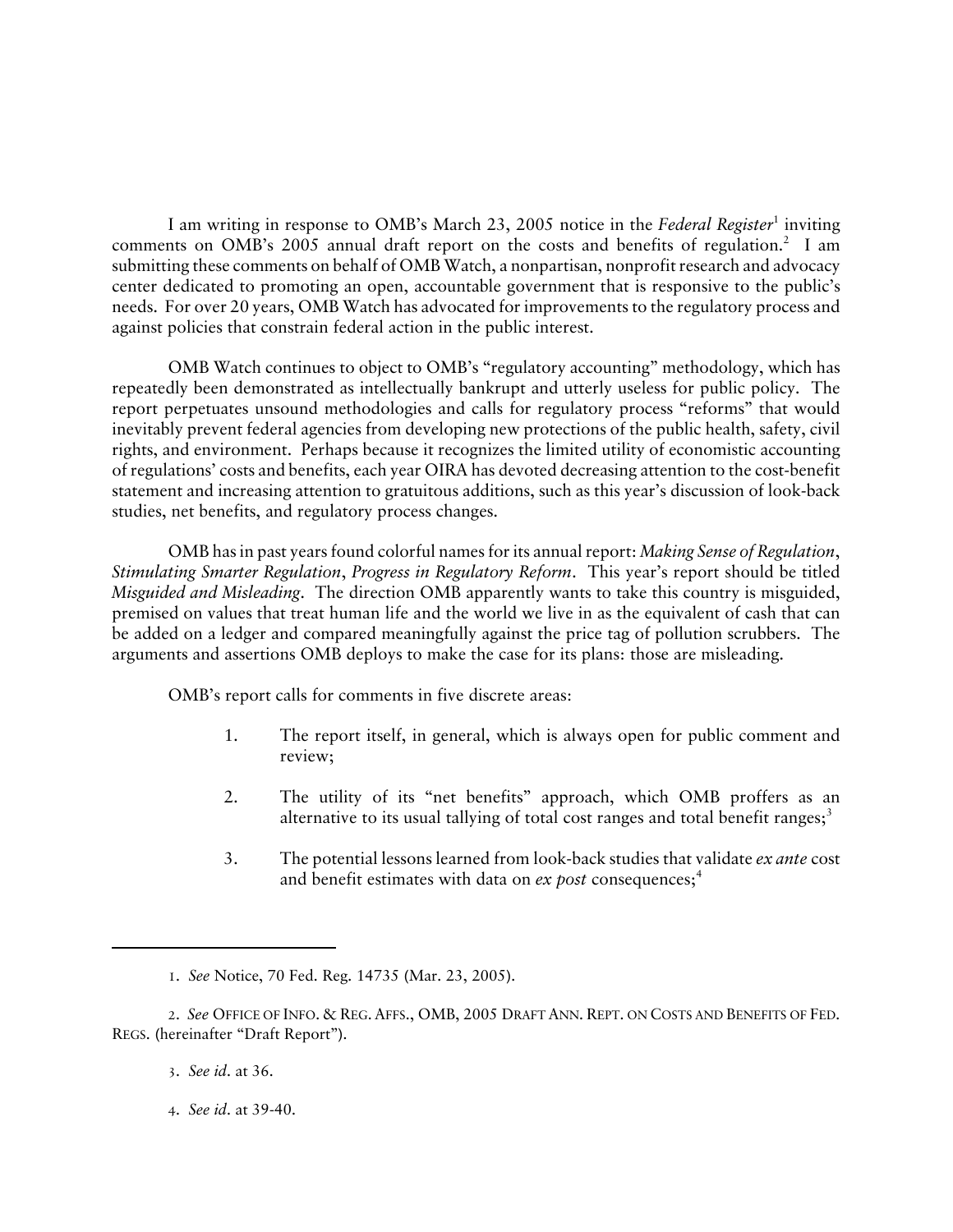- 4. Any regulatory reforms that would necessarily follow from those lessons;<sup>5</sup> and
- 5. Ways to improve transparency in the implementation of the Data Quality Act.<sup>6</sup>

These comments likewise have five major points to make:

- 1. OMB needs to improve the transparency of this annual process and must be more responsive to the public's comments. Among other problems, OMB has repeated several mistakes in this year's report that were brought to its attention last year. Some of these mistakes have been pointed out multiple times over the years.
- 2. OMB continues to present the unproven argument that regulation to protect the public interest impedes the competitiveness of American businesses in the global marketplace. OMB proffers evidence that is not merely weak but, worse, irrelevant to the point. As to be expected, OMB ignores the wealth of evidence that regulation does not impede competitiveness but, instead, *improves* business operations by encouraging companies to create innovative new technologies and to discover more efficient ways of doing business.
- 3. OMB's net benefits section is both misguided and misleading. It masks highly debatable moral and ethical concerns in a simplistic final number that means, ultimately, nothing for reasonable social policy to protect the public welfare. It appears to be useful for little more than a public relations game, in which OMB's careful caveats about the methodological flaws and limitations of the net benefits numbers are buried far from the pages on which those numbers themselves are presented, so that the Bush administration can present its pattern of failing to protect the public as though it signified real action.
- 4. OMB has provided a puzzlingly limited bibliography of look-back studies, some of which are so deeply flawed that they do not belong on any reasonable list of studies that have something meaningful to say. OMB must take steps to ensure that its interest in look-back studies does not result in uninformed "reforms" of the regulatory process.
- 5. Whatever we might learn from any new look-back studies, we actually already have a significant and rich literature that has proven, again and again, that regulatory protections of the public interest significantly improve not just their public interest purposes but also the economy. Corporate interests' cries of inevitable doom have been revealed repeatedly as the screeching whines of privileged special interests. The lessons learned from this literature compel reforms to the regulatory process that remove unnecessary constraints on

<sup>5</sup>. *See id*. at 40.

<sup>6</sup>. *See id*. at 55.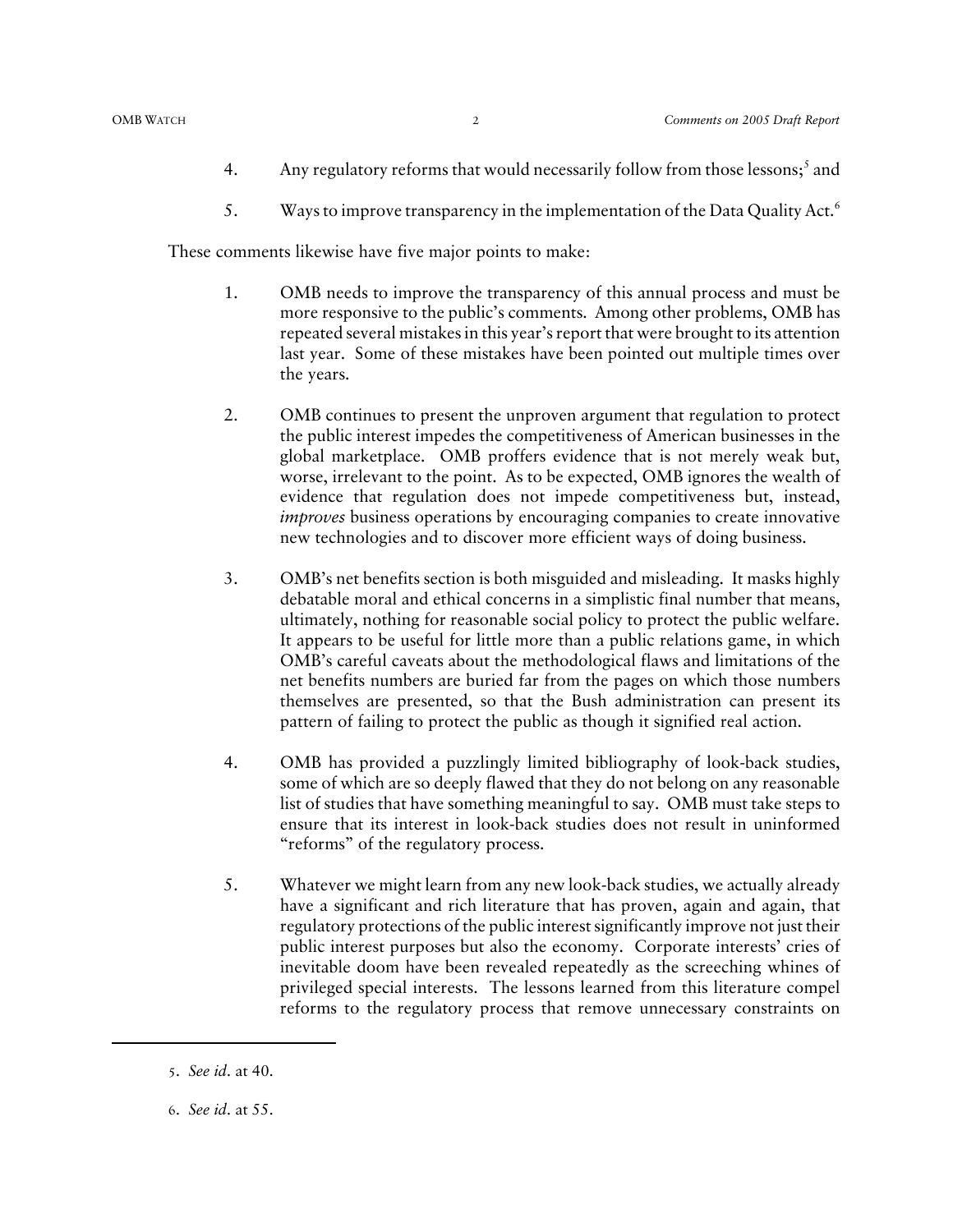agency action, eliminate unproductive navel-gazing, and facilitate regulation to protect the public interest.

Under separate cover, OMB Watch will also be submitting comments focused on the Data Quality Act section of OMB's report.

#### **I. OMB'S REPORT CONTINUES TO SUFFER PROBLEMS OF TRANSPARENCY AND RESPONSIVENESS.**

OMB has not yet made its best efforts to facilitate public participation or be responsive to the public's concerns. When Congress authorized OMB to produce this annual report on the costs and benefits of regulation, it required OMB to make a draft of the report available for public comment and peer review. Although OMB has in the past taken advantage of the public comment process to solicit hit lists of regulatory protections to be weakened or eliminated, it has not yet taken advantage of the public comments process to improve the quality of the report itself. OMB has yet to respond adequately to several errors pointed out by commenters over the years, with the result being that errors from previous reports have reappeared in this year's draft report. OMB could enrich the process and ultimately the annual report itself with a few simple reforms to make it easier for the public to comment on the information contained in this report. If OMB would pay enough attention to those comments, it might make fewer errors in the future.

#### **A. OMB should facilitate the public's involvement by making the underlying information more transparent.**

OMB has thrown up roadblocks that keep the public from holding OMB accountable for its representations in the annual report. In a nod to postmodern literary theory, each year's report is an experience in intertextuality; in order to track down the information on costs and benefits from previous years, which OMB includes in its 10-year totals, the public must make its way through a maze of past reports:

| Major rules from this period | must be found in this report:         |
|------------------------------|---------------------------------------|
| $10/1/93 - 3/31/95$          | 2003 Report, App. A Tbl.18            |
| $4/1/95 - 3/1/99$            | 2000 Report, Chapter IV               |
| $4/1/99 - 9/30/01$           | 2002 Report, App. E Tbl.19            |
| $10/1/01 - 9/30/02$          | 2003 Report, App. A Tbl.19            |
| $10/1/02 - 9/30/03$          | 2004 Report, App. A Tbl.12            |
| $10/1/03 - 9/30/04$          | 2005 Draft Report, App. A Tbl.A-<br>1 |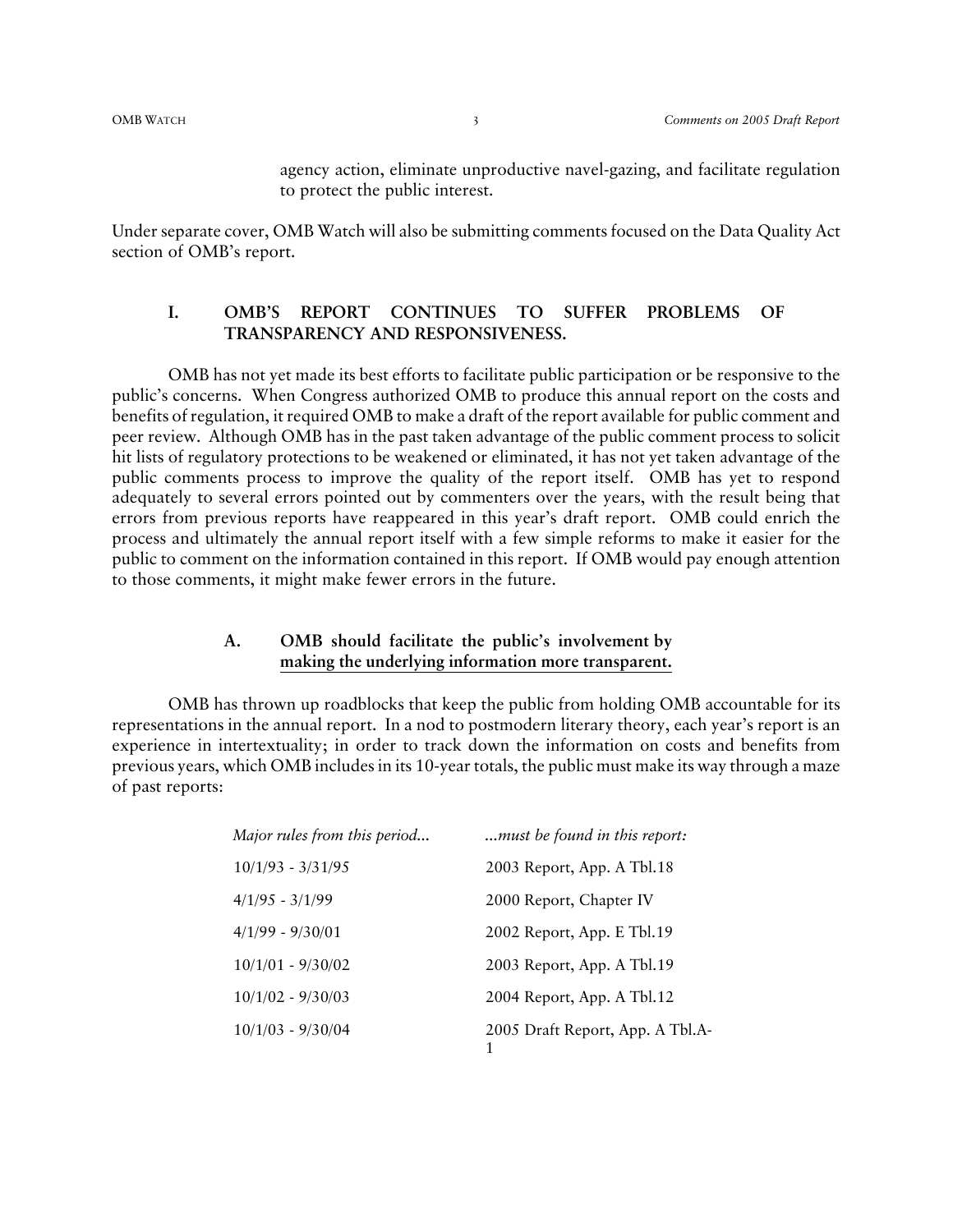Trying to check OMB's work in producing those totals is an even more arduous task. For many major rules covered by the report, OMB avers that it relies on the unadjusted estimates of costs and benefits that the agencies themselves prepared in the course of the rulemaking process. Tracking those estimates down in the 90 days OMB permits for the public comments process is an exercise in futility. All of the regulatory impact analyses and economic impact analyses (which sometimes are separate and distinct documents, meaning that it takes multiple documents to understand the basis of an agency's ultimate conclusions) are available in the agencies' rulemaking dockets, but not all dockets are available online. Even for those dockets that are available online, OMB does not provide docket numbers, which are the essential quanta of information for anyone trying to make his or her way through the universe of government information.

The existence of online agency dockets does not alone solve these concerns. Occasionally, key documents were prepared before the transition to online docket access. In other cases, the dockets are simply inaccessible online, even if they had an online presence at some point. In the case of EPA, which otherwise does an excellent job of maintaining dockets online even after public comment periods have closed, the dockets can be difficult to search: the EPA e-dockets do not readily collapse into lists of documents by type (such as a list only of documents prepared by the agency, excluding public comments, or a list of impact analyses). The pending development of the new e-rulemaking initiative, even if it answered all of these problems, still would not address the larger problem that tracking down the underlying information from which this annual report is generated would require navigating umpteen dockets in umpteen agencies.

The difficulties continue when it comes to information beyond agency docket documents. OMB has cited numerous scholarly articles in this report, most of which are not accessible for free over the Internet. At least one of them is expressly not available to the public: a paper by OECD economist Giuseppe Nicolletti, which OMB describes as "summariz[ing] the findings of the OECD work" on competitiveness and regulation.<sup>7</sup> OMB was informed by commenters last year that the paper appeared to be unavailable. OMB Watch tried this year to locate the paper by diligently searching the Internet, the working papers archive of the Social Sciences Research Network, the EconLit database of economics articles, and the OECD website. Finally, a phone call to the Washington office of OECD revealed that the report is not publicly available except to OECD-member governments, which are free to make the paper available as they choose. $^8$  In fact, although OMB describes the paper as summarizing OECD's work, OECD itself disclosed that the paper is not being disseminated specifically because it represents the views of the author alone, not OECD.

OMB has access to all of this information, which it presumably consults in the preparation of this annual report. OMB could advance the public comment process into the 20th century, at least, by creating an online docket with all of the information upon which OMB relies in the course of

7. *See id*. at 33.

<sup>8</sup>. The government of Australia, for example, apparently made it available to the Business Council of Australia. *See* BUSINESS COUNCIL OF AUSTRALIA, 2004 ANNUAL REVIEW: SEEING BETWEEN THE LINES, LOOKING B EYOND THE H ORIZON 51, *available on-line at* <http://www.bca.com.au/upload/BCA\_Annual\_Review\_2004.pdf>.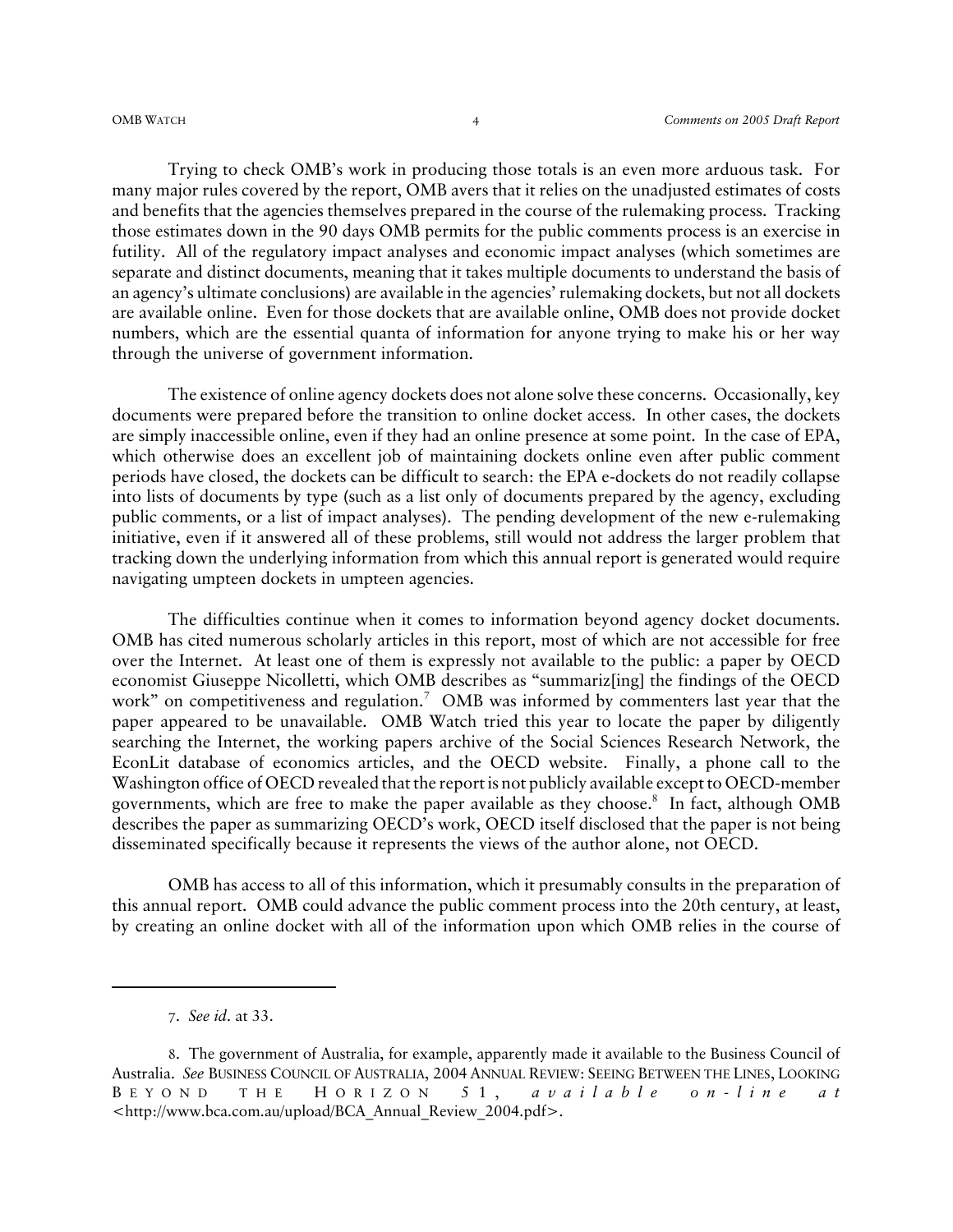preparing its annual report. For those documents which copyright concerns would preclude digitizing on an e-docket, OMB could at a minimum establish a physical docket room.

Accessibility is only the first step. OMB must make that access meaningful, by making it possible for the public to compare assertions in the report with the large universe of material involved. Given that cost and benefit estimates are sometimes scattered through multiple novella-length documents, OMB should fully and carefully document the source and page numbers of its data, as would be expected of any scholarly article or even high school term paper. Further, if OMB makes any changes to agency estimates, such as by translating the number of lives saved into dollar figures which are then subjected to discounting, those conversions should be explicitly outlined along with any formulas used. In cases such as the Food and Drug Administration rule banning ephedra, in which the agency inexplicably offered two separate cost estimates based on whether or not the consumer already weighs the dangers of ephedra (inexplicable, given that the agency is charged with removing dangerous drugs from the marketplace so that consumers are freed from that burden in the first instance), OMB should footnote which estimate was selected (and why) for its report. Finally, the spreadsheets and data sets OMB uses to reach its conclusions should be available to the public in electronic form, so that the public can more easily verify OMB's numbers.

OMB can only benefit from the improved public comment and peer review made possible by such transparency measures. John Graham, administrator of OMB's Office of Information and Regulatory Affairs, knows full well that the validating work of peer reviewers can significantly improve the quality of information. When, for example, Graham finally went to publish his study on the costeffectiveness of passenger air-bags after actual peer review, his dramatic claims they were not costeffective had transformed into a finding that they are, in fact, a worthwhile investment. $9$  The conclusions and methodology of Graham's work (with graduate student Tammy O. Tengs and others) purporting to show that federal regulations result in the "statistical murder" of 60,000 Americans every year<sup>10</sup> have also been completely debunked by careful outside study.<sup>11</sup> Professor Lisa Heinzerling shows that Graham's sampling of regulation includes many regulations that have never actually been implemented or even proposed, and that his critique focuses on rules that have been defunct for years, thus making meaningless his assertion that reallocation of the resources spent on these regulations could save lives. Graham must have learned from this scrutiny, as he has not attempted to push his theory of "statistical murder" in public policy.

Likewise, OMB economist John Morrall (who undoubtedly played some role in the preparation of this annual report) must understand the value of having his work undergo outside

11. *See* Lisa Heinzerling, *Five-Hundred Life-Saving Interventions and Their Misuse in the Debate Over Regulatory Reform*, 13 RISK 151 (2002).

<sup>9</sup>. *See* LAURA MACCLEERY, PUBLIC CITIZEN, SAFEGUARDS AT RISK: JOHN GRAHAM AND CORPORATE AMERICA'S BACK DOOR TO THE WHITE HOUSE 56-66 (2001), *available at* <http://www.citizen.org/documents/grahamrpt.pdf>.

<sup>10</sup>. *See* Tammy O. Tengs et al., *Five-Hundred Life-Saving Interventions and Their Cost-Effectiveness*, 15 RISK ANAL. 369 (1995); Tammy O. Tengs & John D. Graham, The *Opportunity Costs of Haphazard Social Investments*, *in* LIFE-SAVING, IN RISKS, COSTS AND LIVES SAVED: GETTING BETTER RESULTS FROM REGULATION 167 (Robert W. Hahn, ed. 1996).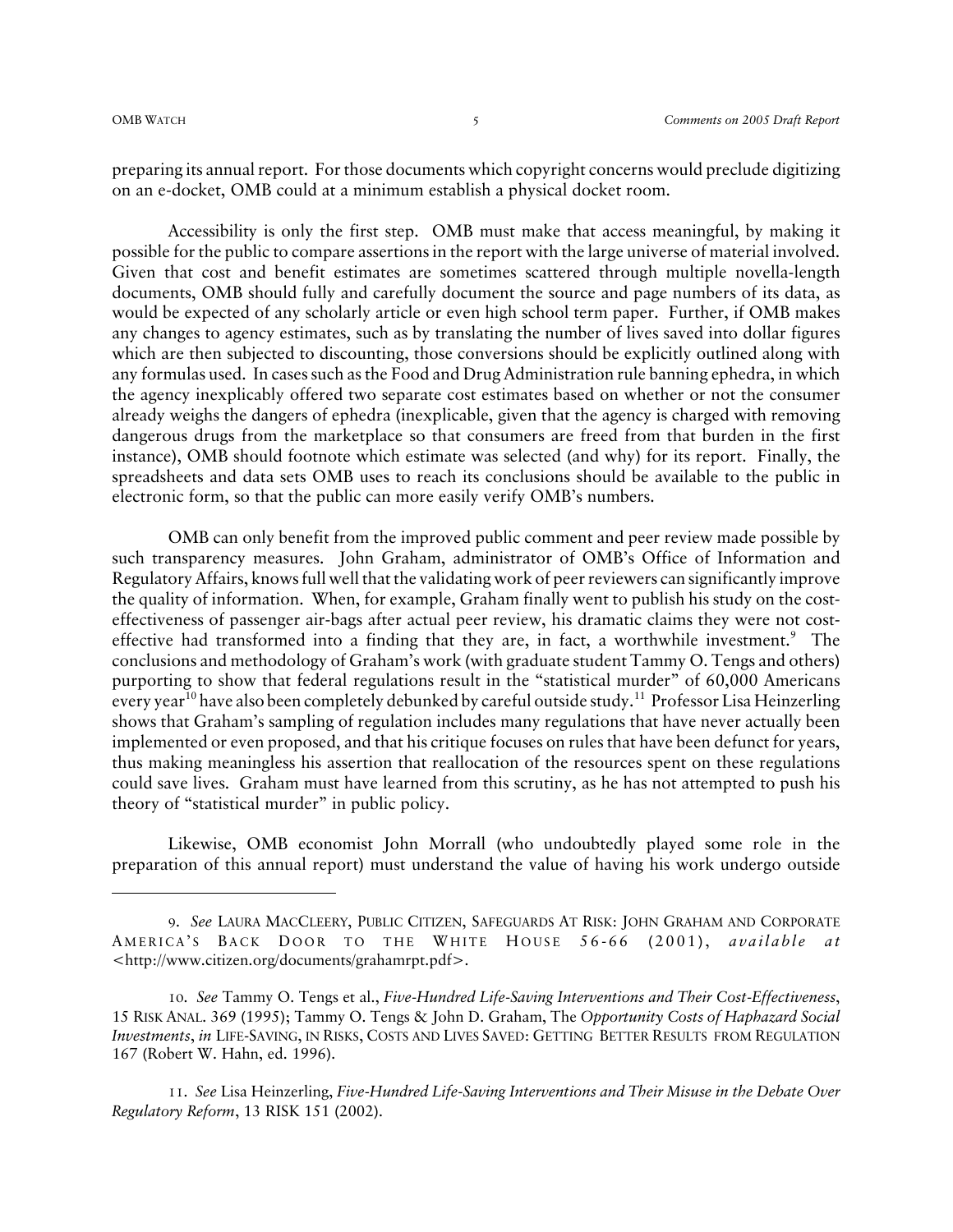scrutiny, even if the results can be ego-bruising. In a critique of Morrall's 1986 review of government regulations,12 in which Morrall infamously asserted that some rules lead to costs of up to \$72 billion per life saved, University of Connecticut law professor Richard W. Parker exposes numerous methodological problems, including a regulatory sample biased against regulation, unjustified and undocumented lowering of agency benefits estimates, excessively high discounting of benefits over arbitrary time periods, and complete dismissal of all unquantified and some quantified benefits.<sup>13</sup> Morrall's reply<sup>14</sup> raises more doubts about his methodologies than answers. He reveals no justification for his sampling choices and data alterations, proffers new, previously unstated (and arbitrary) criteria for his sample, adds a troubling dismissal of the importance of toxicology and scientific methodology, and confesses an inability to reproduce supporting documentation that would allow others to test his results for replicability.<sup>15</sup> From this give and take, we are able to learn more about the fundamental and unshakeable errors of Morrall's entire enterprise, finally giving the lie to the oft-repeated claim that government regulation is irrational.

### **B. OMB has failed to correct mistakes identified by the public.**

The draft report is riddled with errors from previous years that OMB has not corrected, even though commenters have brought them to OMB's attention. When Congress required OMB to submit a draft of its annual report to the public and peer reviewers for comment, it clearly expected something more than a *pro forma* exercise: it expected that OMB would pay attention to those comments, and that the final report would be enriched by the process. OMB is not, however, taking advantage of the opportunity provided by the public comment process. This year's draft report replicates several mistakes from earlier reports; some of these mistakes have actually been identified multiple times over the years.

OMB should immediately correct the following errors that have returned in this year's draft report:

#### *Eliminating so-called "transfer rules" from the discussion of total costs and benefits.*

OMB should not need yet another recitation of the problems with its arbitrary and incoherent distinction between social regulations and "transfer rules." There is a prevailing definition of transfer rules as those which "simply transfer money from one entity to another after market actors have

- 13. *See* Richard W. Parker, *Grading the Government*, 70 U. CHI. L. REV. 1345 (2003).
- 14. *See* John Morrall, *Saving Lives: A Review of the Record*, 27 J. RISK & UNCERTAINTY 221 (2003).

<sup>12</sup>. *See* John F. Morrall III, *A Review of the Record*, REGULATION (1986).

<sup>15</sup>. Richard W. Parker, *Is Government Regulation Rational?: A Reply to Morrall and Hahn* (Sept. 2004), *available at* <http://papers.ssrn.com/sol3/Delivery.cfm/SSRN\_ID588881\_ code337450.pdf?abstractid=588881&mirid=1>.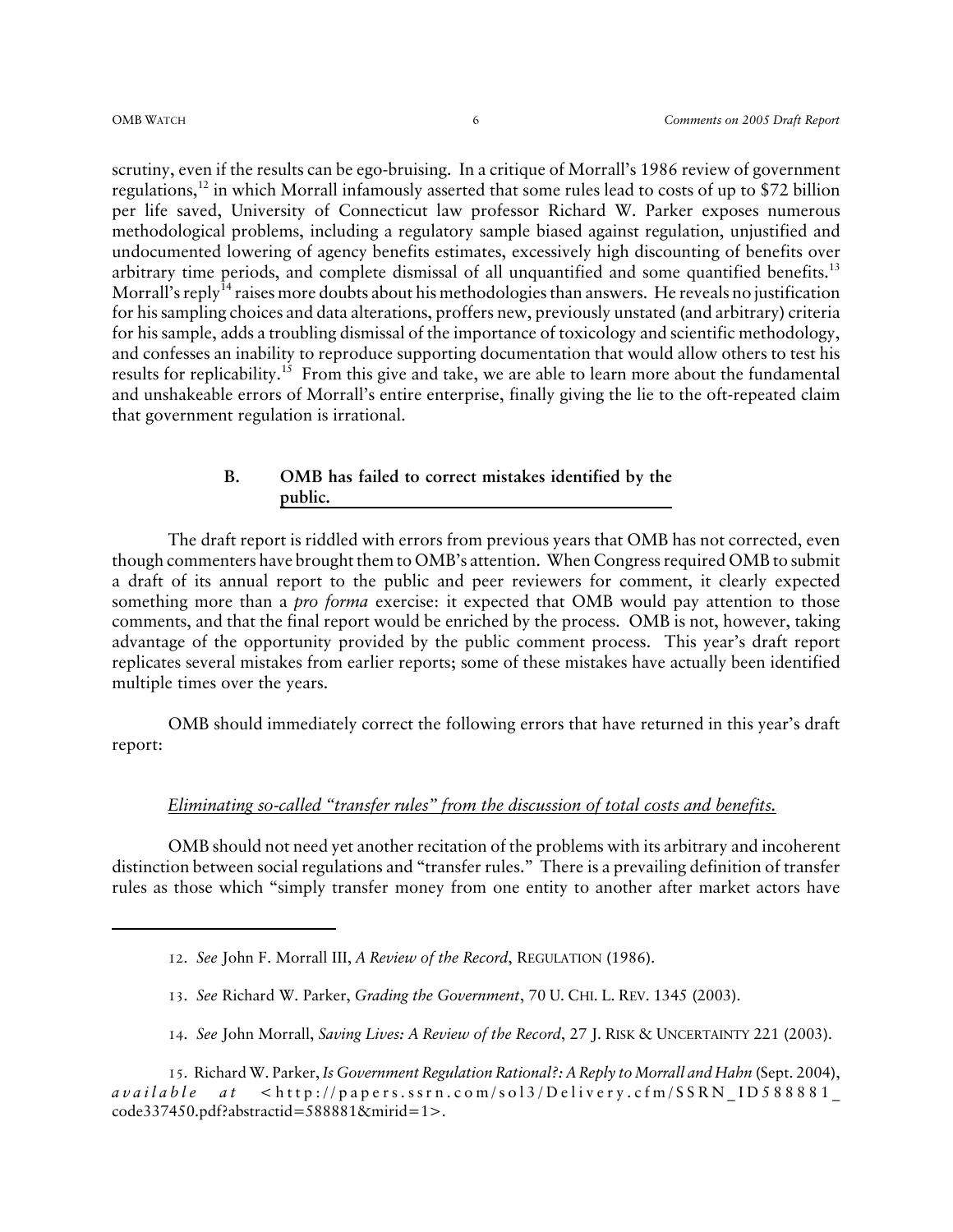chosen the nature and level of goods and services to be provided" and "do not attempt to change, or have the effect of changing, the nature or level of economic goods or services provided by private economic actors."16 As has been repeatedly pointed out, OMB exempts several regulations from its annual totals of costs and benefits as transfer rules even though they do not fit these criteria. Back in 2003, OMB conceded that there was "merit to the request" that OMB state a principled list of criteria for what constitutes a transfer rule, explain how rules it excludes from annual accounting meet those criteria, and assess the distributive impacts of the rules; OMB actually added that it was "considering the feasibility of providing [better information on transfer rules] in future reports."<sup>17</sup>

OMB has yet to make good on that promise. As it failed to do last year, OMB has again failed to explain adequately its designation of "transfer rules" exempted from its description of costs and benefits. This mistake is not merely academic; it can significantly distort the presentation of the administration's regulatory record. For example, one of the "transfer rules" this year is the rule on Automotive Fuel Economy Manufacturing Incentives for Alternative Fueled Vehicles, better known as the "dual fuel" credit. The National Highway Traffic Safety Administration is charged with developing fuel economy standards that reduce the nation's dependence on foreign oil. NHTSA was further empowered by the Alternative Motor Fuels Act of  $1988<sup>18</sup>$  to encourage use of alternative fuels by granting credits toward average fuel economy requirements to automakers who manufacture "dual fuel" vehicles that can operate on either conventional fuel (gas or diesel) or a domestic alternative fuel such as methanol, ethanol, or natural gas. This incentive is not a tax credit or financial subsidy; it is, instead, a partial exemption from fuel economy standards, the extent of which is calculated in terms of "credits." NHTSA was given the option to end or extend this incentive based on several factors specified in the law. Despite knowing that drivers of vehicles with the dual fuel option inevitably use conventional fuels, because outlets for alternative fuels are few and the fuels can be expensive, the agency decided nonetheless in February 2004<sup>19</sup> to extend the dual fuel incentive, even though the government's own analysis, confirmed in other studies, estimates that the result of extending the dual fuel incentive will be to *increase* petroleum consumption and emission of greenhouse gases. Projections are that the increase will swallow entirely the oil savings from the administration's recent decision to require a modest hike in fuel economy standards of 1.5 mpg by 2008.<sup>20</sup>

OMB did gesture in the direction of a response to these issues, but its explanation results in more questions rather than answers. Failing to recognize that these "transfer rules" have consequences as significant as the latest environmental rollback, OMB simply reiterated its impulse to segregate the

17. *See* OFFICE OF INFO. & REG. AFFS., OMB, 2003 ANN. REPT. ON COSTS & BENEFITS OF FED. REGS.

17.

- 18. Pub. L. No. 100-494, 102 Stat. 2441.
- 19. *See* Incentives for Alternative Fueled Vehicles, 69 Fed. Reg. 7,689 (Feb. 19, 2004).

<sup>16</sup>. *See* Lisa Heinzerling & Frank Ackerman, Comments on 2004 Draft Report, at 16.

<sup>2 0</sup>. See Public Citizen's comments on the dual fuel rule at <http://www.citizen.org/autosafety/fuelecon/nhtsacafe/articles.cfm?ID=8775> and comments by the Center for Auto Safety at <http://www.autosafety.org/article.php?scid=77&did=833>.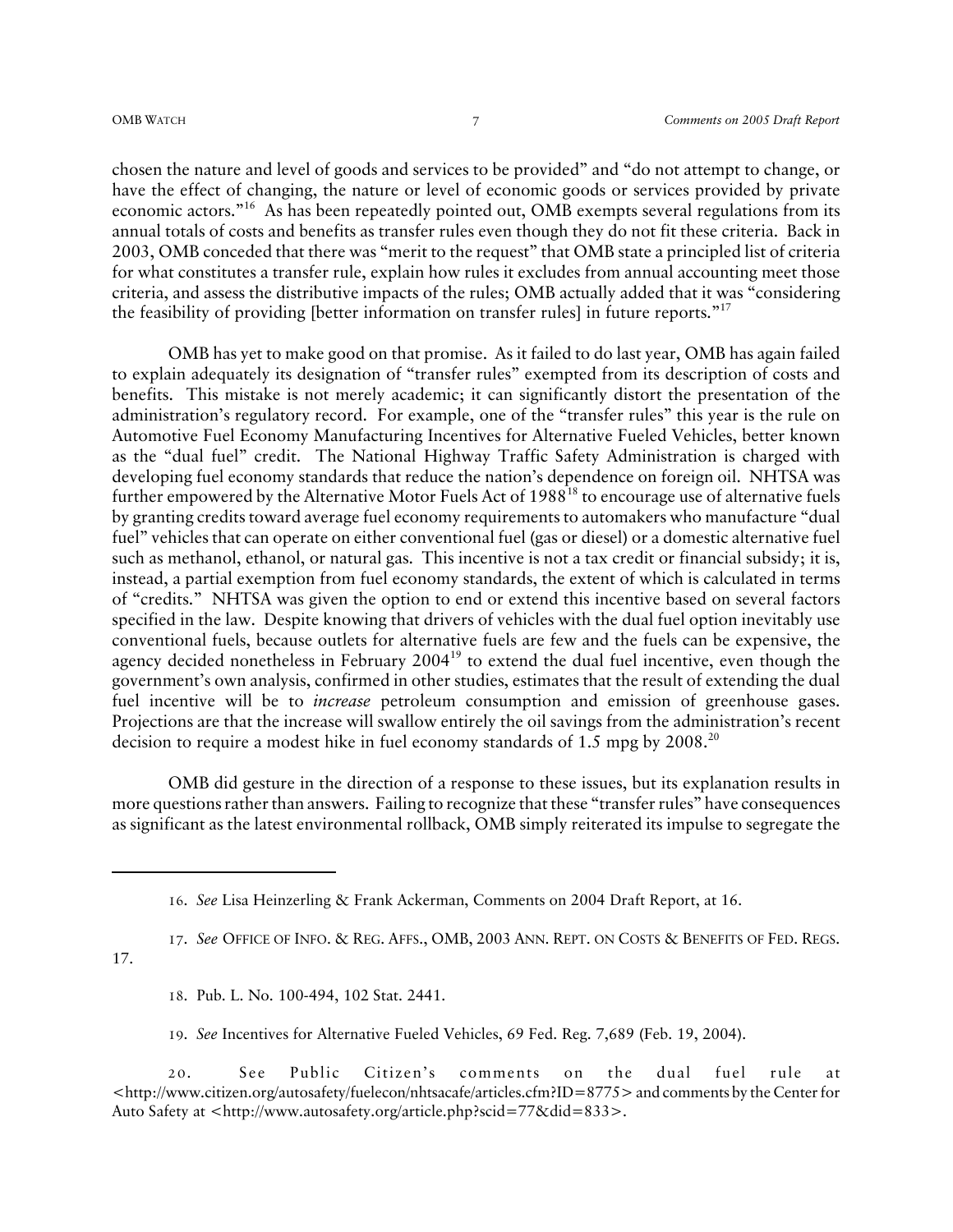two categories of rules and added this troubling coda: "Moreover, including budget programs in the overall totals would overwhelm the incremental new regulatory impacts identified by this Report, and would confuse the distinction between on-budget and off-budget government activity."<sup>21</sup> OMB itself appears to be confusing important distinctions: after referring to rules already mistakenly lumped in the "transfer rule" category as "budget programs," OMB stumbles its way into an even greater confusion by conflating regulatory policy and off-budget fiscal policy. The term "off-budget" refers to entitlements and other government spending excluded by law from budget caps, pay-as-you-go, sequestration, and other elements of the federal budget process.<sup>22</sup> The Congressional Budget Office gives the following definition:

> Spending or revenues excluded from the budget totals by law. The revenues and outlays of the two Social Security trust funds (the Old-Age and Survivors Insurance Trust Fund and the Disability Insurance Trust Fund) and the transactions of the Postal Service are off-budget. As a result, they are excluded from the totals and other amounts in the budget resolution and from any calculations necessary under the Deficit Control Act. $^{23}$

OMB appears to want to have it both ways: to distinguish kinds of regulations as social and budgetary, and then to confuse the two again by using fiscal policy language to describe non-"transfer" regulations. Although industry-funded anti-regulatory think tanks like the Mercatus Center are fond of referring to regulatory policy as imposing "off-budget costs," the White House Office of Management and Budget should not fall prey to this doublespeak. Regulatory protections of the public health, safety, civil rights, environment, and other public interests are not a species of fiscal activity, meaningful only in terms of the costs imposed on corporate special interests when the federal government finally forces them to do the right thing as corporate citizens. When OMB addresses the lingering concerns over its designation of "transfer rules," it should not use the phrase "off-budget government activity."

#### *Failing to account for the benefits lost in deregulation.*

OMB has not yet adequately responded to the charge that it has biased its presentation of costs and benefits by failing to include deregulatory actions. For example, OMB omitted the Bush administration's decision to eliminate two Clinton administration rules that gave miners the same level of protection from harmful diesel emissions that truck and bus drivers enjoy. Among other benefits, the rules combined were expected to prevent 9 to 10 cases of cancer every year. The erasure of these benefits was not recorded in the 2004 accounting of the costs and benefits from the Bush

22. *See* OMB Watch, *Glossary of Important Budget Terms*, *available at* <http://www.ombwatch.org/article/articleview/1932/1/197/>.

<sup>21</sup>. *See* OFFICE OF INFO. & REG. AFFS., OMB, 2004 ANN. REPT. ON COSTS & BENS. OF FED. REGS. 29.

<sup>23</sup>. CBO, *Glossary of Budgetary and Economic Terms*, *available at* <http://www.cbo.gov/showdoc.cfm?index=3280&amp;amp;sequence=0>.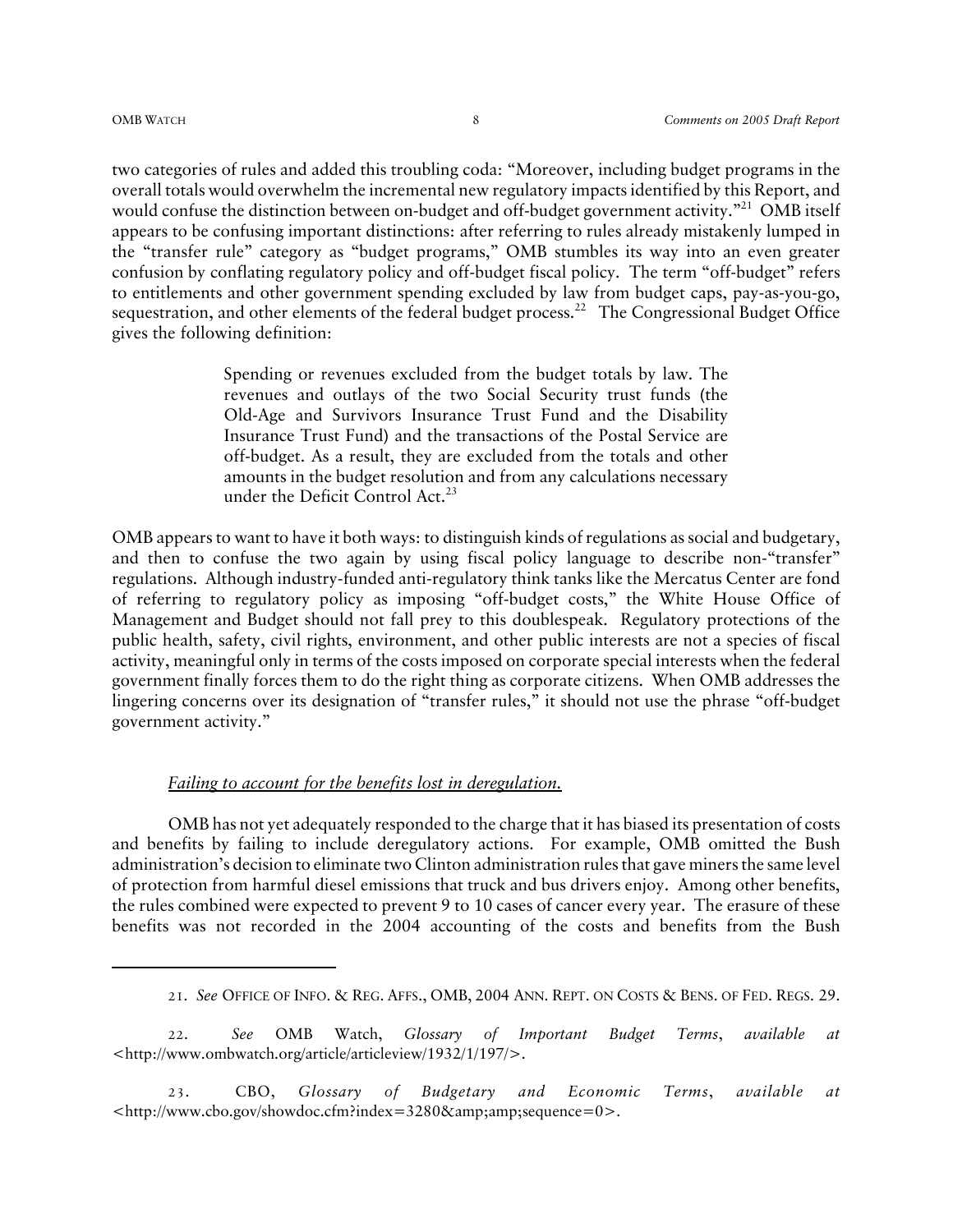administration's regulatory policies, even though in a proper accounting these lost benefits should have reduced the total level of benefits reported that year. OMB dismissed this concern by noting that the Bush administration rule eliminating these protections was not "major."24

Of course, OMB has a great deal to say about which rules are considered "major." One of the criteria for "major" rules covered in this annual report is whether they were brought under the review procedures of E.O. 12,866. That executive order, which OMB uses to grant itself a role in regulatory policy that Congress never authorized, establishes several categories of covered rules. Aside from "significant regulatory action[s]" which have costs or benefits of \$100 million or more, the remaining categories all are overtly subjective and determined at the whim of the White House.<sup>25</sup> OMB has used this provision to insert itself into the regulatory process in all manner of rules, typically to the public's detriment. That OMB itself chose not to determine this rollback fell within the scope of E.O. 12,866 and thus would not be treated as a "major" rule for purposes of this annual report means that OMB has a great deal of control over the universe of costs and benefits it chooses to report. The essence of the charge that OMB excludes deregulatory actions from its accounting is that OMB is manipulating the universe of data in order to selectively present costs and benefits and show the Bush administration in the best light. OMB has yet to answer that charge.

#### *Mischaracterizing the benefits of workplace health and safety protections.*

In a clumsy discussion of the consequences for workers of regulatory protections that improve the health and safety conditions of their workplaces, OMB again mistakenly asserts, "In the occupational health standards case, where the benefits of regulation accrue mostly to workers, workers are likely to be better off if health benefits exceed compliance costs and such costs are not borne primarily by workers."<sup>26</sup> OMB thus failed to recognize an error pointed out last year:

> [Workers] will likely be better off with such standards, OMB says, "if health benefits exceed compliance costs *and* such costs are not borne primarily by workers." In fact, however, the conjunction is misplaced; workers will be better off if *either* of the conditions cited by OMB is true. If health benefits (which accrue to the workers themselves) exceed compliance costs, then even if workers bear the full cost of the regulation they obtain a net benefit. Furthermore, if workers do not bear the costs of the rule, then they will be better off with a rule that protects their health than they would be without such a rule. (Of course, workers may also be better off if workplace rules protect their

26. Draft Report, *supra* note 2, at 29.

<sup>24</sup>. *See* 2004 Report, *supra* note 21, at 29.

<sup>25</sup>. *See* E.O. 12,866 § 3(f).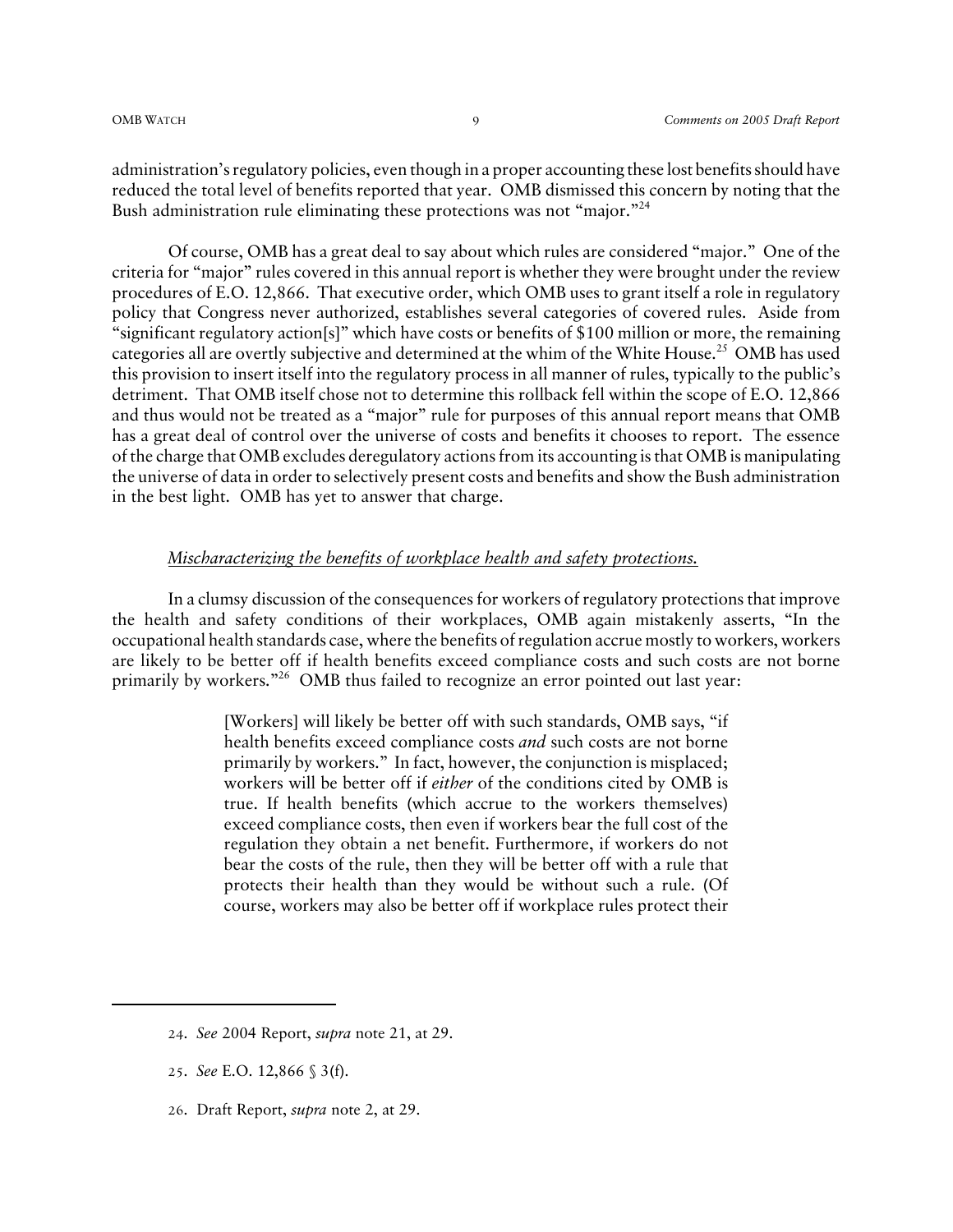lives and health, even if some of the costs are ultimately imposed on the workers themselves.) $27$ 

OMB should acknowledge this criticism and either correct the sentence or eliminate the section altogether.

#### *Using absurdly low values to minimize benefits of fuel economy.*

OMB continues to use an inexcusably distorted low-ball figure for the cost of gasoline in its cost and benefit calculations. Just as it did the year before, OMB calculates fuel savings benefits using a rate of \$1.10–\$1.30 per gallon. OMB should inform the public where to fuel its cars, because these low prices are nowhere to be found. OMB was informed last year that its cost assumption deviated wildly from the government's own projections for gas prices and, if history is any guide, from common sense: "In fact, the last time that gasoline retailed for \$1.30 per gallon was April 19, 2002—more than two years ago."28 We are now more than *three* years from such a low price, and the government itself projects that we still have some time to go before gas prices will fall to \$1.30: the Department of Energy projects that regular unleaded gas prices will average \$2.10 for 2005 and \$2.18 for 2006.<sup>29</sup> Unless OMB is intentionally trying to forestall arguments that further fuel economy gains would substantially benefit the country while weaning us from dependence on foreign oil, it should update this figure or proffer some principled and credible explanation for its decision to deviate from the best available evidence of soaring gas prices well in excess of OMB's \$1.30 assumption.

In addition to the factual problems OMB manages to insert into this brief section, it is also very unclear why this section even exists in the Report. While it is true that OMB is charged with describing the effects of regulation on wages, OMB has chosen to discuss only one type of regulation—occupational health and safety—and to use its discussion to embrace, once again, costbenefit analysis as a decision principle in regulatory matters. But the federal statute on occupational health and safety, the Occupational Safety and Health Act, does not permit cost-benefit analysis in standard-setting. See *American Textile Manufacturers' Institute v. Donovan*, 452 U.S. 490 (1981) ("Cotton Dust" case). Unless OMB has something more illuminating to say about the impact of regulation on wages, it should concede that it has nothing new to add this year and omit this section from the Report.

*Id.* Given that the agency charged with protecting workers, the Occupational Health and Safety Administration, has essentially abandoned that role, *see* OMBWATCH, THE BUSH REGULATORY RECORD: A PATTERN OF FAILURE (2004), *available at* <http://www.ombwatch.org/regs/patternoffailure>, this discussion appears not only incorrect but also moot.

28. *See* Robert Verchick, Peer Review Comments on OMB 2004 Draft Report, at 4.

29. *See* Energy Information Admin., Dep't of Energy, *Energy Use Projections and Prices by Sector* Tbl.4 (June 2005) *available at* <http://www.eia.doe.gov/emeu/steo/pub/4tab.html>.

<sup>27</sup>. *See* Heinzerling & Ackerman, *supra* note 16, at 3 (citation omitted). The commenters added this additional question, which OMB has not answered: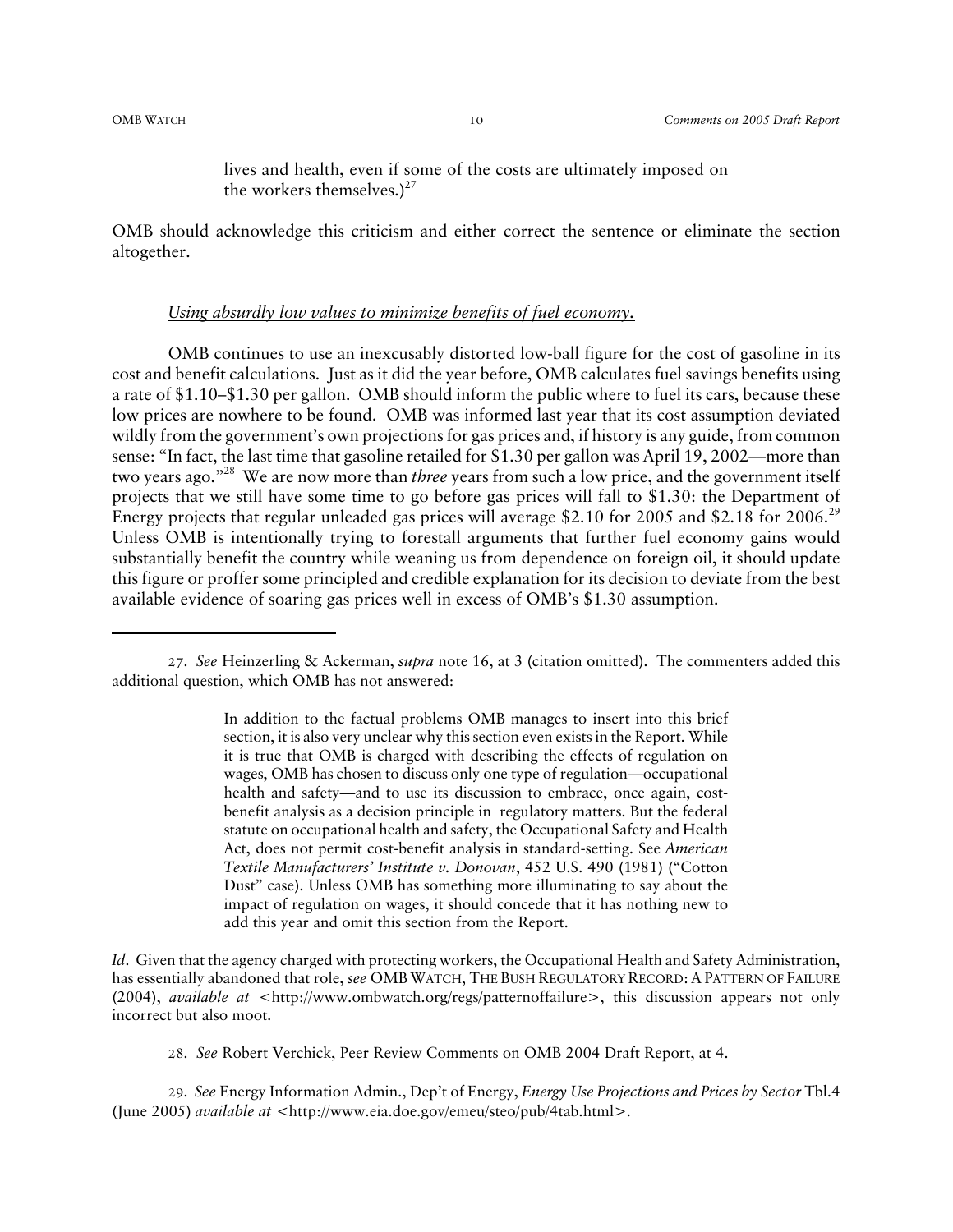#### *Citing studies that do not meet OMB's own standards for information quality.*

It is puzzling that OMB continues to refer to the discredited Crain and Hopkins study commissioned by the Small Business Administration,<sup>30</sup> given that even the head of OMB-OIRA has dismissed it as a hack job that fails to rise to the level of quality that OMB expects government agencies to apply:

> The fact that attempts to estimate the aggregate costs of regulations have been made in the past, such as the Crain and Hopkins estimate of \$843 billion mentioned in Finding 5, is not an indication that such estimates are appropriate or accurate enough for regulatory accounting. Although the Crain and Hopkins estimate is the best available for its purpose, it is a rough indicator of regulatory activity, best viewed as an overall measure of the magnitude of the overall impact of regulatory activity on the macro economy. The estimate, which was produced in 2001 under contract for the Office of Advocacy of the Small Business Administration, is based on a previous estimate by Hopkins done in 1995, which itself was based on summary estimates done in 1991 and earlier, as far back as the 1970s. The underlying studies were mainly done by academics using a variety of techniques, some peer reviewed and some not. Most importantly, they were based on data collected ten, twenty, and even thirty years ago. Much has changed in those years and those estimates may no longer be sufficiently accurate or appropriate for an official accounting statement. Moreover, the cost estimates used in these aggregate estimates combine diverse types of regulations, including financial, communications, and environmental, some of which impose real costs and others that cause mainly transfers of income from one group to another. Information by agency and by program is spotty and benefit information is nonexistent. These estimates might not pass OMB's information quality guidelines. $31$

The Crain and Hopkins report suffers from so systematic a lack of information quality that, as others have pointed out, even Graham's stinging critique may be generous.

Although OMB cites the report this year only to discuss general conclusions and not specific numbers from the Crain and Hopkins report, it is important to stress that the basis for those general conclusions is the aggregation of the numbers that, as John Graham himself has pointed out, are unreliable. Note, for example, that Crain and Hopkins plug in estimates of the cost of workplace

<sup>30</sup>. *See* Draft Report, *supra* note 2, at 28 (guilelessly referring to the Crain and Hopkins study as a "recently sponsored . . . study" proving a disproportionate burden on small businesses).

<sup>31</sup>. *Hearing on H.R. 2432, Paperwork and Regulatory Improvements Act of 2003*, July 22, 2003, Transcript at 21 (statement of John Graham).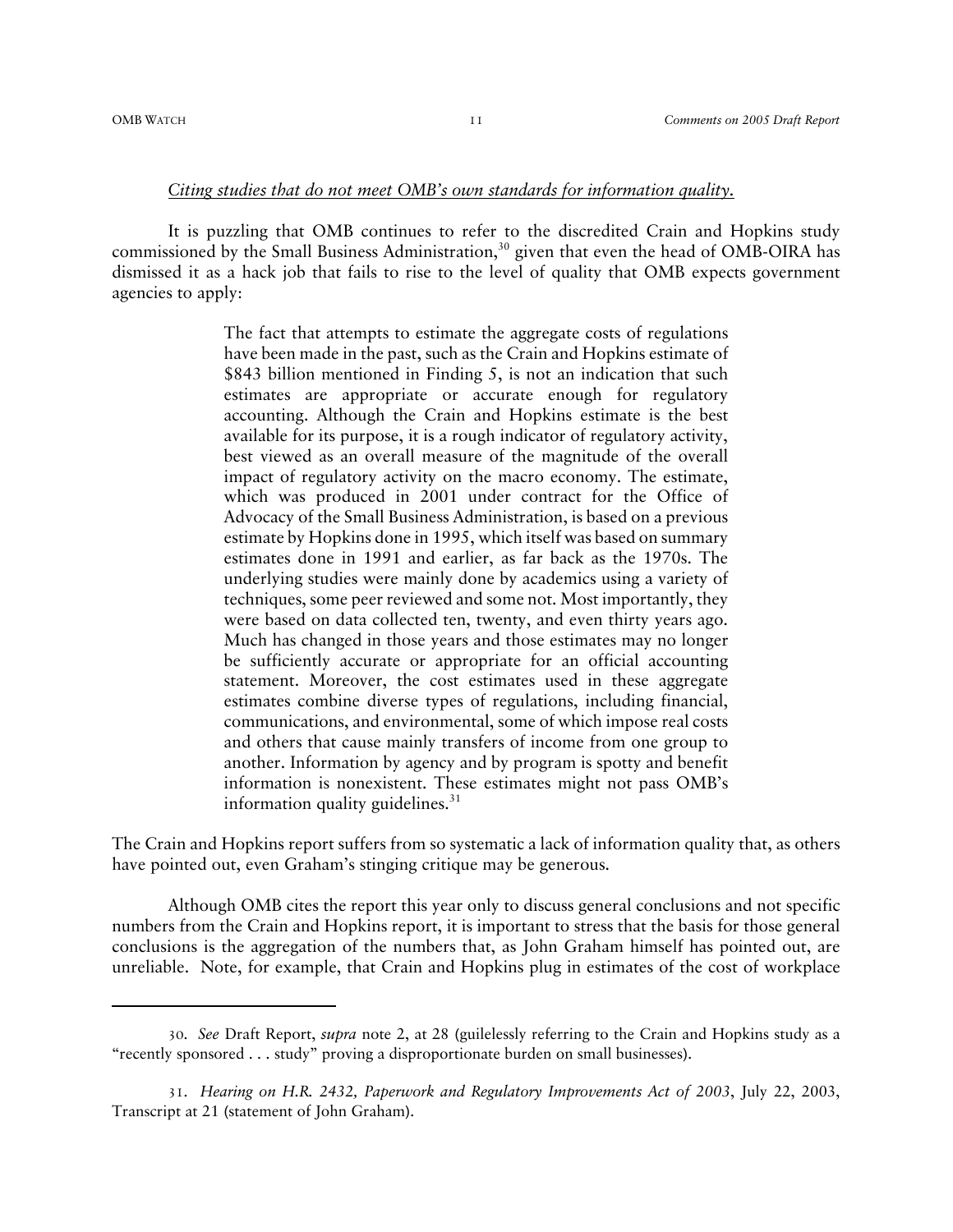protections by relying on a Mercatus Center study by Joseph Johnson.<sup>32</sup> Johnson's numbers are utterly unreliable, for two important reasons. First, he relies entirely on *ex ante* estimates of compliance costs from OSHA's regulatory impact analyses, which use biased samples, fail to anticipate technological innovations that will drive down actual costs, and make other conservative assumptions that routinely overestimate actual compliance costs significantly.<sup>33</sup> Second, Johnson inflates these already inflated cost estimates: he actually *multiplied the estimates by 5.55*! 34

Why this gross distortion of already distorted estimates? Johnson was emboldened by a previous article on the costs to corporate special interests of making workplaces healthier and safer. That study, by Harvey James, generates the 5.55 multiplier through a series of sleights of hand. To arrive at what he concludes to be the most reasonable estimate of \$33.5 billion, James compares the total annual cost of OSHA compliance estimated by a 1974 National Association of Manufacturers study against the total cost of 25 major rules in 1993, which he discovered was 5.55 times lower than the NAM figure. Here is the trick:

> Assuming that the compliance burden of OSHA regulations in 1993 is at least as great as the compliance burden of OSHA regulations on business establishments in 1974 (and that the 1974 estimate is reasonably accurate), then the total compliance costs of all of OSHA's regulations enforced in 1993 is projected to be at least 5.55 times the total for the 25 major OSHA rules examined in this study.<sup>35</sup>

The assumption that the 1974 NAM estimate is "reasonably accurate" does not hold; the National Association of Manufacturers is a lobbying organization whose vested interest in overestimating regulatory costs makes its numbers immediately suspect, and there is no evidence that James made any effort at all to verify the NAM data.<sup>36</sup> Moreover, James, like Johnson, relies entirely on *ex ante* estimates of compliance costs from OSHA's regulatory impact analyses, which are significantly overestimated. (In fact, in the case of the cotton dust rule that is included in James's list of 25 major rules, the actual *ex post* result was rapid compliance that improved competitiveness.<sup>37</sup> James's

- 35. Harvey S. James, Jr., "Estimating OSHA Compliance Costs," 31 *Policy Sciences* 321, 329.
- 36. McGarity & Ruttenberg, *supra* note 33, at 2018 & n.120.

<sup>32</sup>. *See* Crain & Hopkins at 12 ("The source of our cost estimates on workplace regulations is a 2001 study by Johnson.") (citing Joseph L. Johnson, *A Review and Synthesis of the Cost of Workplace Regulations*, Mercatus Center Working Papers in Regulatory Studies (Aug. 30, 2001), *available at* <http://www.mercatus.org/pdf/materials/10.pdf>).

<sup>33</sup>. *See* Thomas O. McGarity & Ruth Ruttenberg, *Counting the Cost of Health, Safety, and Environmental Regulation*, 80 TEX. L. REV. 1997, 2030-33(2002).

<sup>34</sup>. *See* Johnson, *supra* note 32, at 21 text accompanying note 38.

<sup>37</sup>. *See* RUTH RUTTENBERG &ASSOCS., PUBLIC CITIZEN, NOT TOO COSTLY AFTER ALL:AN EXAMINATION OF THE INFLATED COST-ESTIMATES OF HEALTH,SAFETY, AND ENVIRONMENTAL PROTECTIONS, Feb. 2004 (available on-line at <http://www.citizen.org/documents/Not%20Too%20Costly.pdf>) at 27.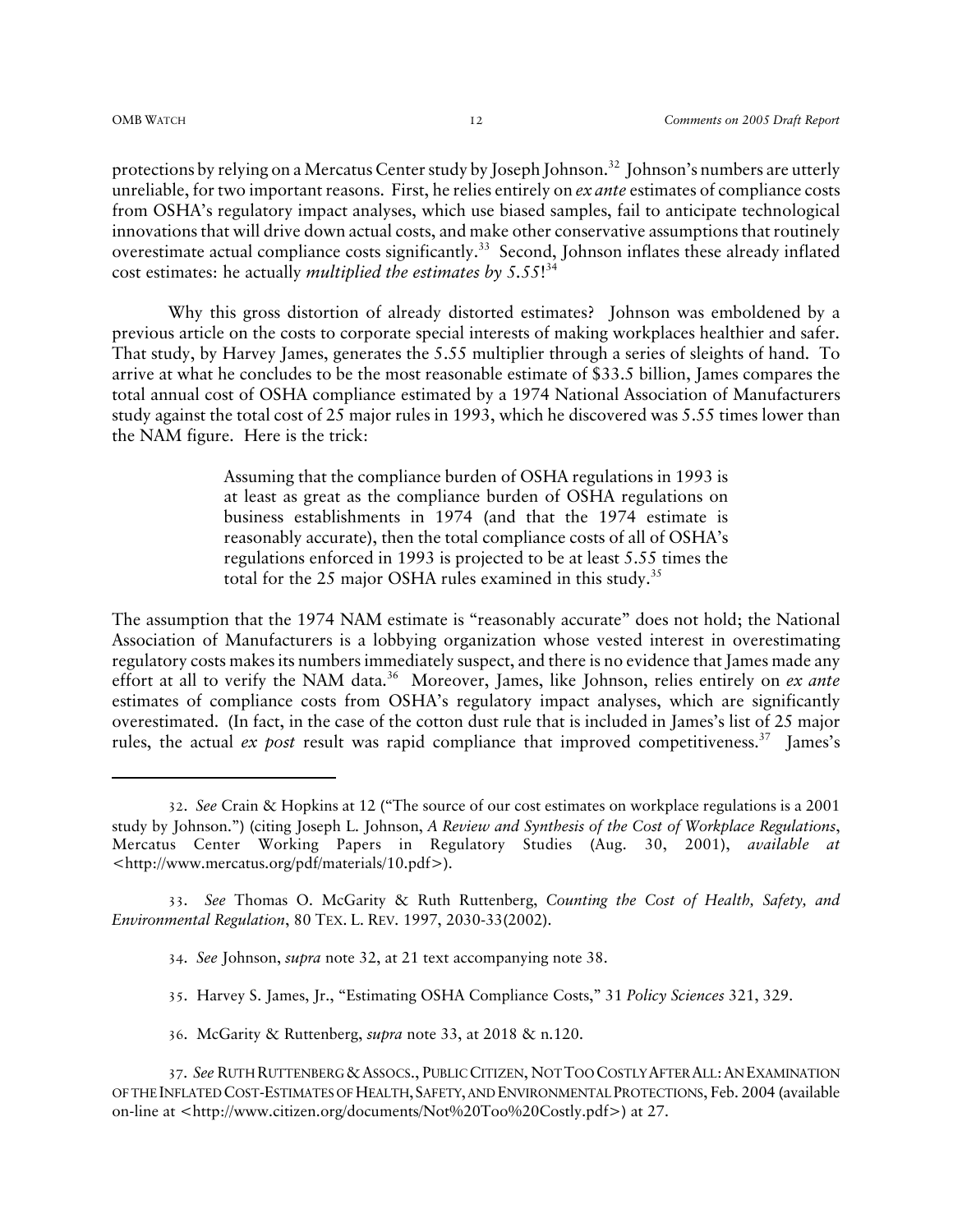estimates nonetheless include the cost estimates for that rule and others that have long since been proven to be significantly overestimated.) The additional assumption that 1993 costs must be at least as great as 1974 costs replicates these same errors by arbitrarily inflating 1993 costs to an alreadyinflated 1974 level and by failing to consider that innovations over time could indeed make compliance less costly over a 20-year timespan.

Given the absolute lack of credibility of the entire enterprise of the Crain and Hopkins report, OMB should more thoroughly explain its statement in last year's final report that the Crain and Hopkins report is unreliable in its specific calculations but still somehow is "useful as a relative indicator of regulatory activity rather than as an absolute indicator of the overall burden of regulation."38 The specific conclusions about the "burden" of regulation are utterly unreliable, yet those conclusions are the very basis of the "relative" allocations OMB discusses. If OMB has figured out a way around the "garbage in, garbage out" problem, it should share that secret with the rest of us. Until then, it should assiduously eliminate all references to Crain and Hopkins and leave that study in the wastebin in which it belongs.

#### **II. OMB POSES A FALSE AND MISLEADING TRADE-OFF BETWEEN CORPORATE COMPETITIVENESS AND PROTECTION OF THE PUBLIC.**

Despite the best efforts of commenters who responded to last year's draft report, OMB has decided to repeat in this year's report a misguided and misleading section that suggests we need more of the Bush administration's dismantling of public safeguards in order to shore up the competitiveness of American corporations in the global marketplace. OMB insists that the "strongest evidence of the impact of" what it calls "smart regulation" (by which it means its hostility to protections of the public interest, especially those that act before the public has suffered significant harm) is a comparison of economic growth of countries with "different regulatory systems."<sup>39</sup> Although the United States already has the least restrictive regulation in the world<sup>40</sup> and is third on the list of the world's top ten economies,<sup>41</sup> OMB adds, "Less well known are the significant differences in growth rates  $\dots$  seen among economies with *smaller differences* in the degree of government control and regulation."<sup>42</sup> Apparently, OMB hints, it is not enough that American regulatory policy is already the least restrictive in the world; we must continue to dismantle the public's protections and block the development of new ones.

- 39. *See* Draft Report, *supra* note 2, at 30.
- 40. *Id*. at 33 text accompanying note 22.
- 41. *Id*. at 30 text accompanying note 16.
- 42. *Id.* at 30 (emphasis added).

<sup>38</sup>. *See* 2004 Final Report, *supra* note 21, at 102.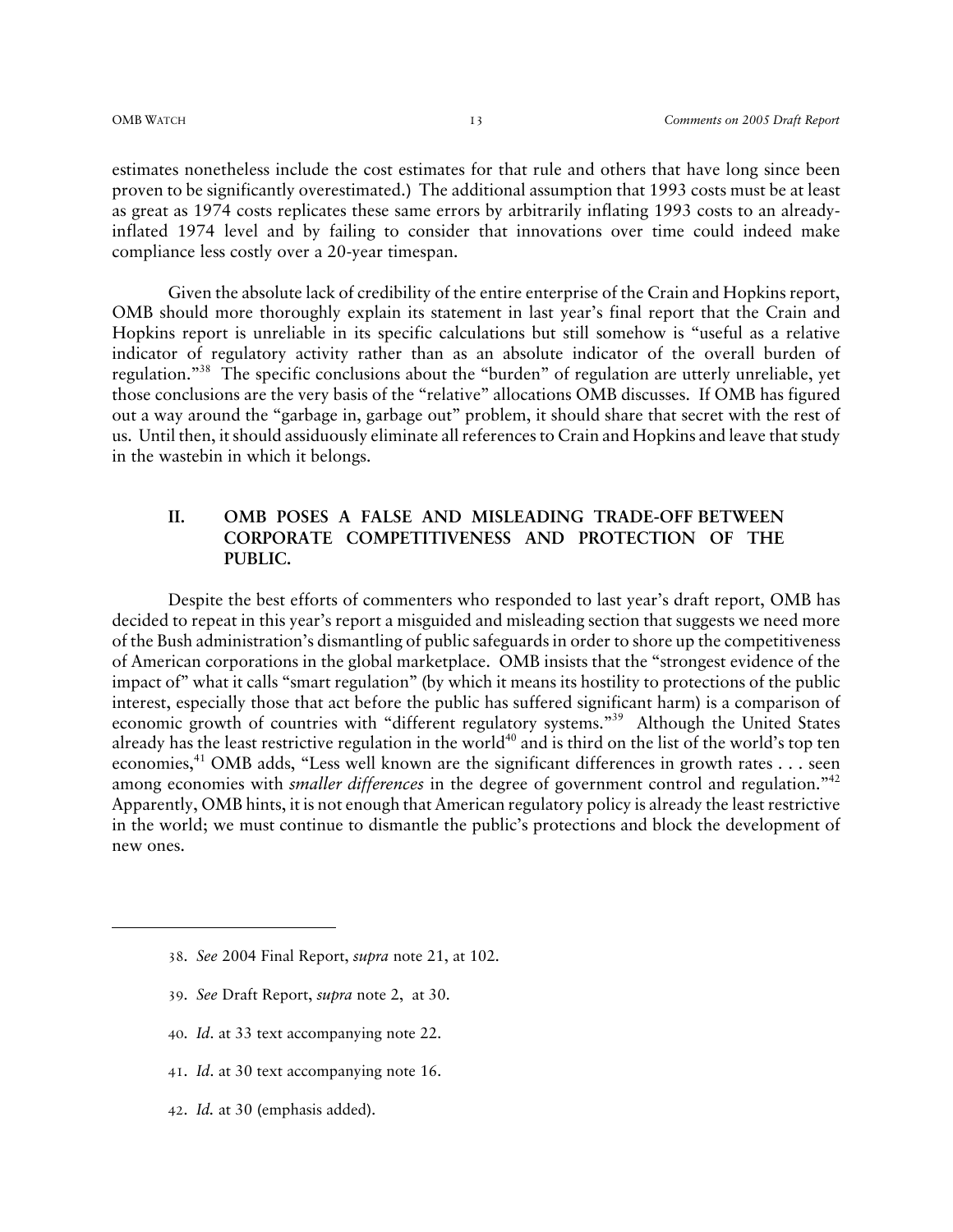OMB's argument is overly simplistic. Among other things, there are many confounding variables that preclude universal generalizations from mere comparisons of regulatory stringency. For example, the United States has a history of using military and defense line items to subsidize important innovations (primary recent examples being containerization, desktop-sized computers, and the Internet) that are then spun off into private industry, which is primed to seize a competitive advantage in the market that is essentially made possible by that hidden subsidy. Aside from the unaddressed gap between correlation and causation, OMB fails to cite any evidence for its "[l]ess well known" conclusion that small downward adjustments in the strength of regulatory protections can lead to "significant differences in growth rates." The footnote for that conclusion cites an article that provides no support for the thesis but, instead, compares the United States' regulatory protections to the U.S.S.R. on a scale of "dictatorship" and "disorder."43

The evidence that OMB cites for its larger discussion of regulation and competitiveness is not at all relevant to the issue as OMB has framed it, much less to the conclusions OMB wants to draw about its anti-regulatory ("smarter regulation") and anti-science ("sound science") policies. The scholarly studies that would be relevant are noticeably absent, possibly because they simply do not tell the story OMB is so desperate to tell.

#### **A. OMB's strained and simplistic conclusions are not supported by the World Bank and OECD studies that OMB cites.**

Other scholarly reviewers have already exhaustively documented the deficiencies of OMB's proffered evidence for its simplistic conflation of low regulation and comparative wealth, including it's extensive reliance on a World Bank report. These deficiencies include the following:

- OMB's simplistic conclusions ignore other means of market interventions used by wealthy countries in place of direct regulation, such as elaborate and heavy taxes on industrial practices disfavored by the government.<sup>44</sup>
- OMB assumes that the benefits of "economic freedom" will continue to accrue equally at every level of deregulation.<sup>45</sup> This conclusion is particularly unsuited for policy in the United States which, according to an OECD study that OMB cites, is already the second least regulated country and one that already follows the World Bank's major recommendations by guaranteeing

<sup>43</sup>. SIMEON DJANKOV,EDWARD L.GLAESER,RAFAEL LA PORTA,FLORENCIO LOPEZ-DE-SILANES &ANDREI SHLEIFER, THE NEW COMPARATIVE ECONOMICS 23-25 (Nat'l Bureau of Econ. Research, Working Paper No. 9608, April 2003), *available at* <http://www.nber.org/papers/w9608>.

<sup>44</sup>. Countries such as Denmark, praised in OMB's report, and Norway and Sweden use such an approach. *See* Verchick, *supra* note 28, at 6.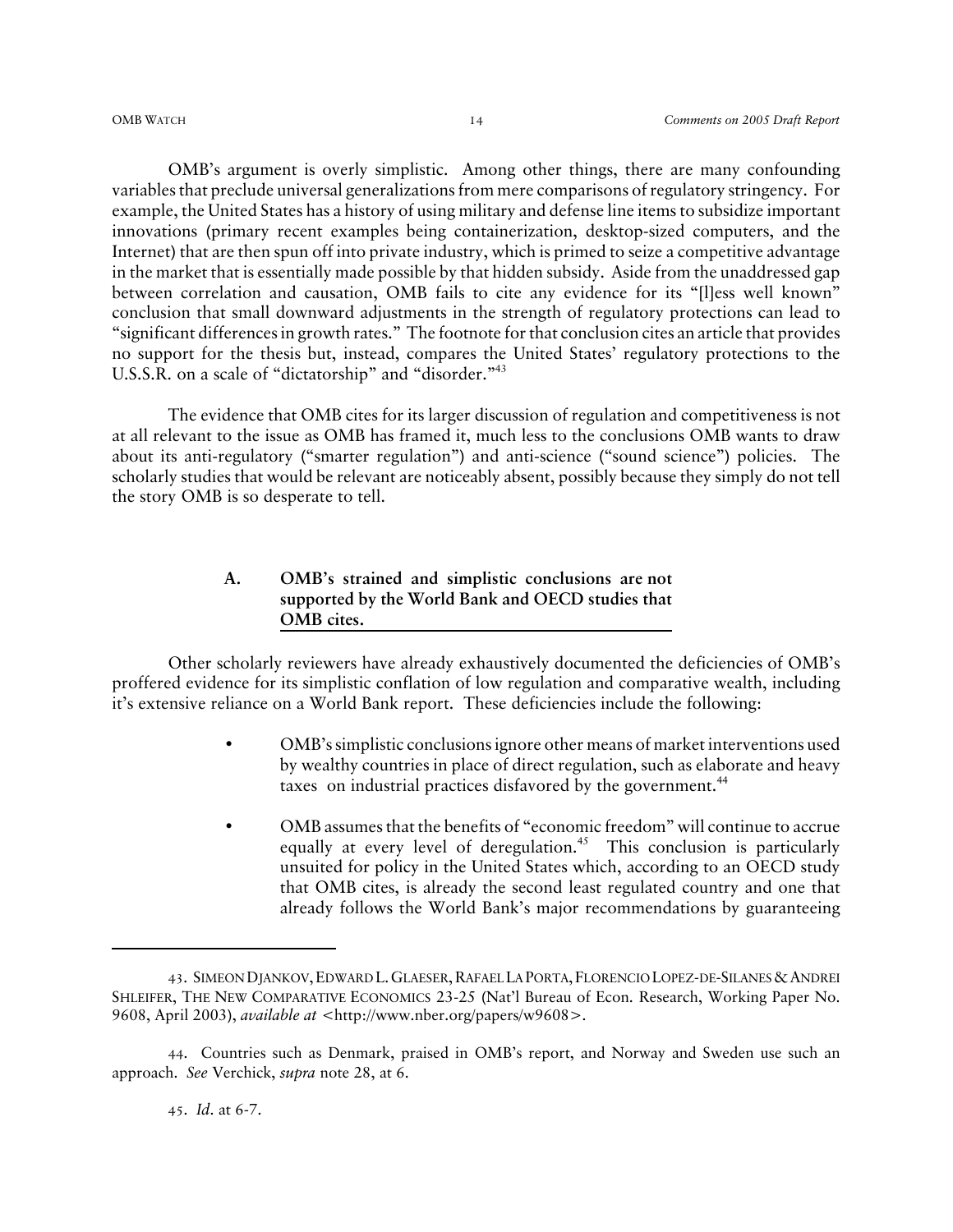property rights, protecting consistency in its treatment of business, and enforcing contracts. OMB provides no support for its conclusion that rolling back health, safety and environmental protections will achieve continued benefits in economic growth.<sup>46</sup>

- Health, safety, and environmental regulations, the types of regulations OMB is most concerned about, are not even addressed in the World Bank study. The World Bank assumes, in comparing regulations affecting market entry, for example, a business that "(1) 'is not using heavily polluting production processes,' (2) is not subject to industry-specific regulations (such as many environmental regulations), and that (3) is operating in the country's most populous city."47 As Profs. Heinzerling and Ackerman point out, "obviously... many of the rules reviewed by the OMB pertain to heavily polluting industries which are subject to industry-specific regulations and which are not operating in New York City."48
- The OMB report erroneously equates wealth and well-being.<sup>49</sup> If measures of well-being such as average infant mortality rates and average life expectancy at birth are considered, the comparatively "less regulated" United States ranks below Greece, Italy, Portugal, Ireland, and France, all among the most regulated nations. In fact, "among all nations, the country whose figures are among the closest to U.S. figures is Cuba, one of the most repressed and regulated on earth."50 (In this year's draft, perhaps in response to this criticism, OMB cites a report by the Fraser Institute of Vancouver, B.C. that suggests that "economic growth does not appear to come *at the expense of* ... other measures of well-being"<sup>51</sup> like life-expectancy and infant mortality. That economic growth doesn't necessarily hurt other measures still does not support OMB's conclusion that continued deregulation of health, safety, and environmental protections will lead to increased wealth and well-being.)

OMB should finally acknowledge that its section on regulatory protections and competitiveness lacks any relevant support for OMB's arguments.

- 47. Verchick, *supra* note 28, at 7.
- 48. Heinzerling and Ackerman, *supra* note 16, at 4.
- 49. *Id*., at 4-5; *see also* Verchick, *supra* note 28, at 7-8.
- 50. Verchick, *supra* note 28, at 8.
- 51. Draft Report, *supra* note 2, at 30-31 (emphasis added).

<sup>46</sup>. Heinzerling & Ackerman, *supra* note 16, at 5.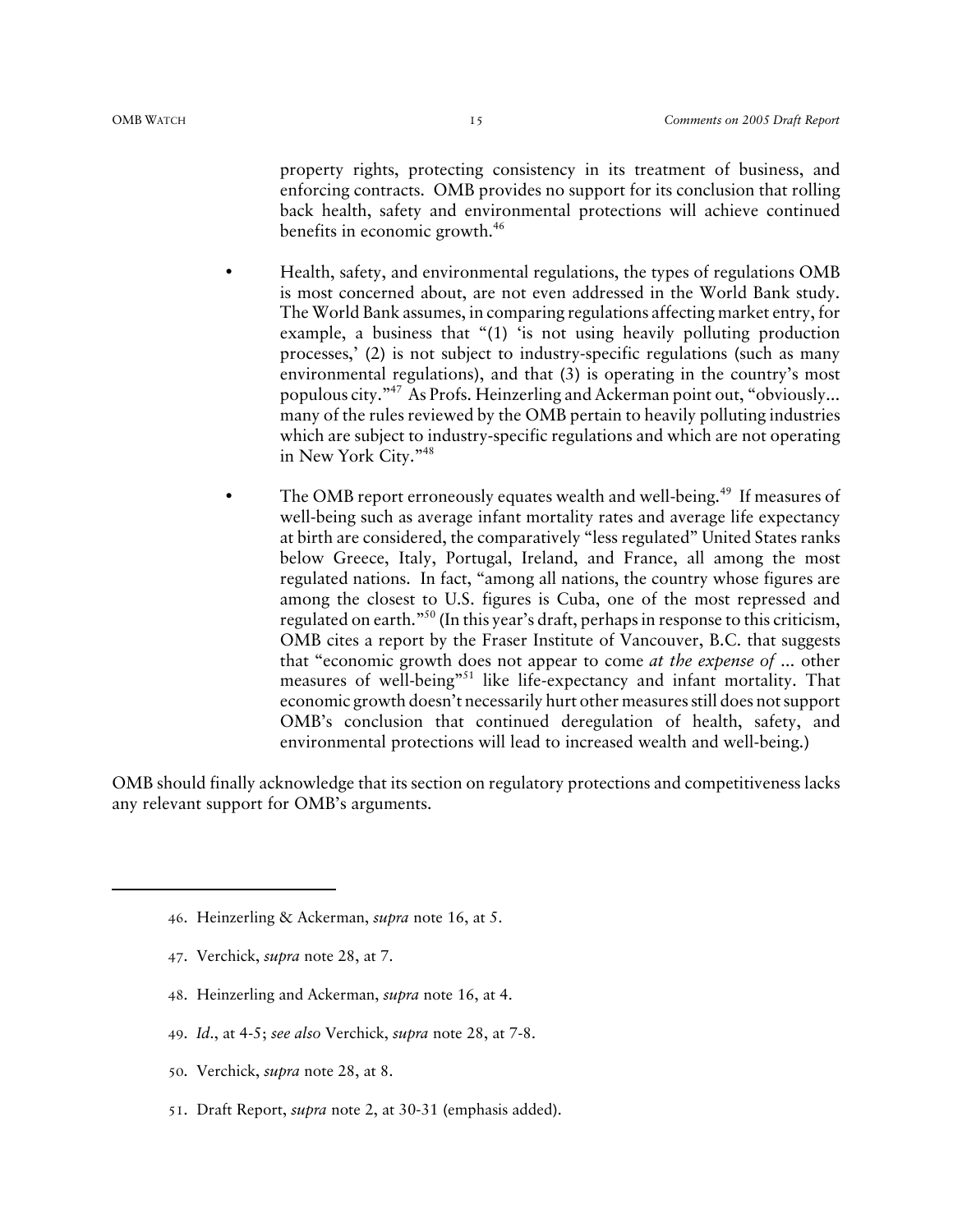#### **B. OMB has chosen to ignore the rich scholarship disproving the regulation-competitiveness trade-off.**

OMB appears to be using inapposite evidence in order to avoid scholarly evidence that militates for a contrary conclusion. That OMB would maintain this section in the report despite the paltriness of the evidence is perplexing, at least until the actual scholarly debate on regulation and competitiveness comes into clearer focus. That debate, as outlined below, trends toward a completely different conclusion. In fact, given the scholarly evidence below, it would appear that competitiveness concerns should drive us in the opposite direction of this administration's hostility to public protections; we should, instead, embrace them, for the world of good they do for us in terms of public health, safety, civil rights, environment, and now the economy as well.

#### **1. Environmental protection does not necessarily reduce U.S. competitiveness.**

The argument that regulation harms U.S. competitiveness is based primarily on the theory that pollution-intensive industries will move to areas with more lax environmental regulations ("pollution havens") in order to avoid the costs of compliance with more stringent environmental protections. Though some economists have found a pollution haven effect, many economists have discovered that regulation has no negative impact on competitiveness, and some have even argued that regulation may increase competitiveness. Even in studies that have found that regulation hampers competitiveness, the effect tends to be insignificant or, at most, significant but relatively minor. Overall, factors such as wages and trade agreements play a much larger role than regulation in determining U.S. competitiveness. Economists have been unable to find the strong correlation between regulation and competitiveness that OMB insinuates.

The draft report tends to ignore or downplay the vast wealth of economic studies finding regulation has little or no impact on competitiveness. OMB failed to mention, for instance, the 1995 survey of economic studies by Jaffe et al., which concludes that "overall, there is relatively little evidence to support the hypothesis that environmental regulations have had a large adverse effect on competitiveness, however that elusive term is defined."52 Eban Goodstein not only corroborated Jaffe's conclusions but has also found that, between 1979-1989, the industries that spent more on regulation compliance actually exhibited superior performance compared to imports from developed and developing countries.<sup>53</sup> OMB systematically ignores the divergent economic opinion on regulation and competitiveness and instead chooses to focus only on inapposite evidence mischaracterized as corroborating its deregulatory agenda.

Economists look at several economic indicators to determine the impact of regulation on competitiveness, such as plant location, industry imports and exports, and foreign direct investment (FDI). If the pollution haven theory holds, then firms will choose to open new plant locations in areas

<sup>52</sup>. Jaffe et al., *Environmental Regulation and the Competitiveness of U.S. Manufacturing: What Does the Evidence Tell Us?*, 33 J. ECON. LIT. 132, 157 (1995).

<sup>53</sup>. Eban Goodstein, *A New Look at Environmental Protection and Competitiveness*, Briefing Paper for the Economic Policy Institute, Washington, DC (1997).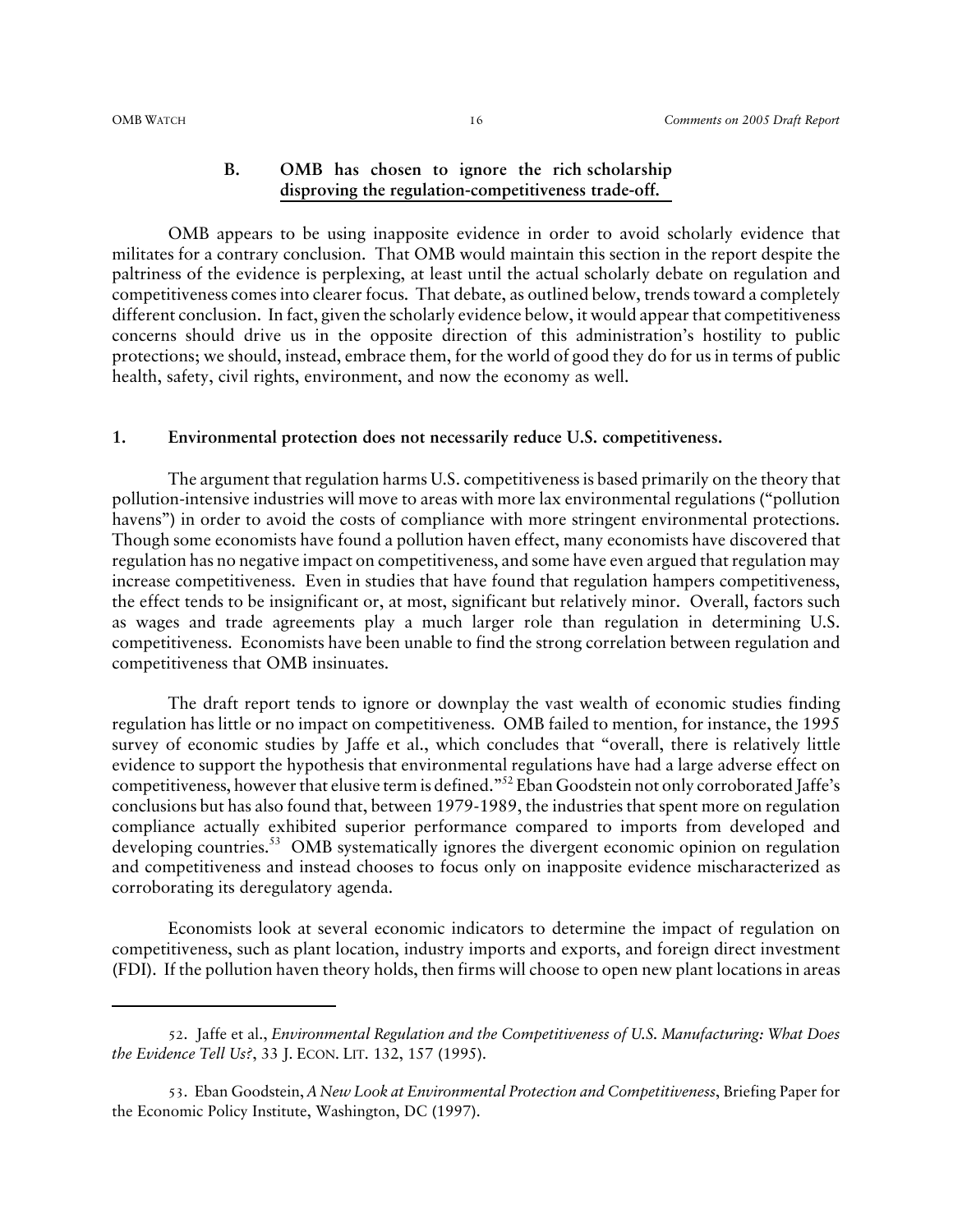with less regulation. Similarly, if regulation impacts competitiveness, then there should be a positive correlation between regulation and net imports of an industry: as regulation increases, countries with more lax regulations will gain a great share of the import market. Further, if the pollution haven theory is to hold, then stringent regulation in the United States will induce high polluting firms to disproportionately invest overseas.

The Jaffe et al. study looked at all three indicators of competitiveness and found on all accounts that regulation was not a major factor in competitiveness. In the case of plant location decisions, Jaffe et al. found that there is little evidence to support the conclusion that stringent regulation is a major determinant in plant location decisions. This finding is corroborated by a host of other economists. Timothy J. Batrik studied the impacts of state government environmental regulation expenditures on plant location decisions and found that such expenditures had an insignificant effect on plant locations.54 Kevin Gallagher found that plants moving to Mexico are not the ones with highest pollution abatement costs; overseas movement of industries is affected more by labor costs than by regulation.<sup>55</sup> A look at plant location within India found that increased government spending on environmental regulation not only did not deter plant location but actually had a positive impact.<sup>56</sup>

Clark, Marchese, and Zarrilli examined industry decisions to conduct offshore assembly in developing companies. Consistent with the findings on plant location, the authors found that pollution intensive industries were less likely to conduct offshore assembly. They argued that the U.S. has a comparative advantage in highly polluting industries, while developing countries have a comparative advantage in simple assembly industries. At the same time, "the cost of pollution control and abatement are too small to influence the competitive performance of location decision of these activities."<sup>57</sup>

Further, several economic studies have found that stringent regulations have not led to increases in imports. Jaffe et al. examined a number of studies on the impact of regulation on imports and exports and concluded once again that regulation has no significant impact. Grossman and Krueger, for instance, looked at the impacts of NAFTA on net imports and found greater imports in industries with the lowers pollution costs. Moreover, they found that "traditional determinants of

56. Muthukumara Mani, Sheoli Pargal & Mainul Huq, *Does Environmental Regulation Matter? Determinants of the Location of New Manufacturing Plants in India in 1994*, World Bank Working Paper, at 1- 26.

57. Don P. Clark, Serafino Marchese & Simonetta Zarrilli, *Do Dirty Industries Conduct Offshore Assembly in Developing Countries?*, 14 INT'L ECON. J. 75, 86 (2000).

<sup>54</sup>. Timothy J. Batrik, *The Effects of Environmental Regulation on Business Location in the United States*, 19 GROWTH CHANGE 22 (1988).

<sup>55</sup>. Kevin Gallagher, *Trade Liberalization and Industrial Pollution in Mexico: Lessons for the FTAA*, Working Paper for Global Development and Environment Institute (October 2000).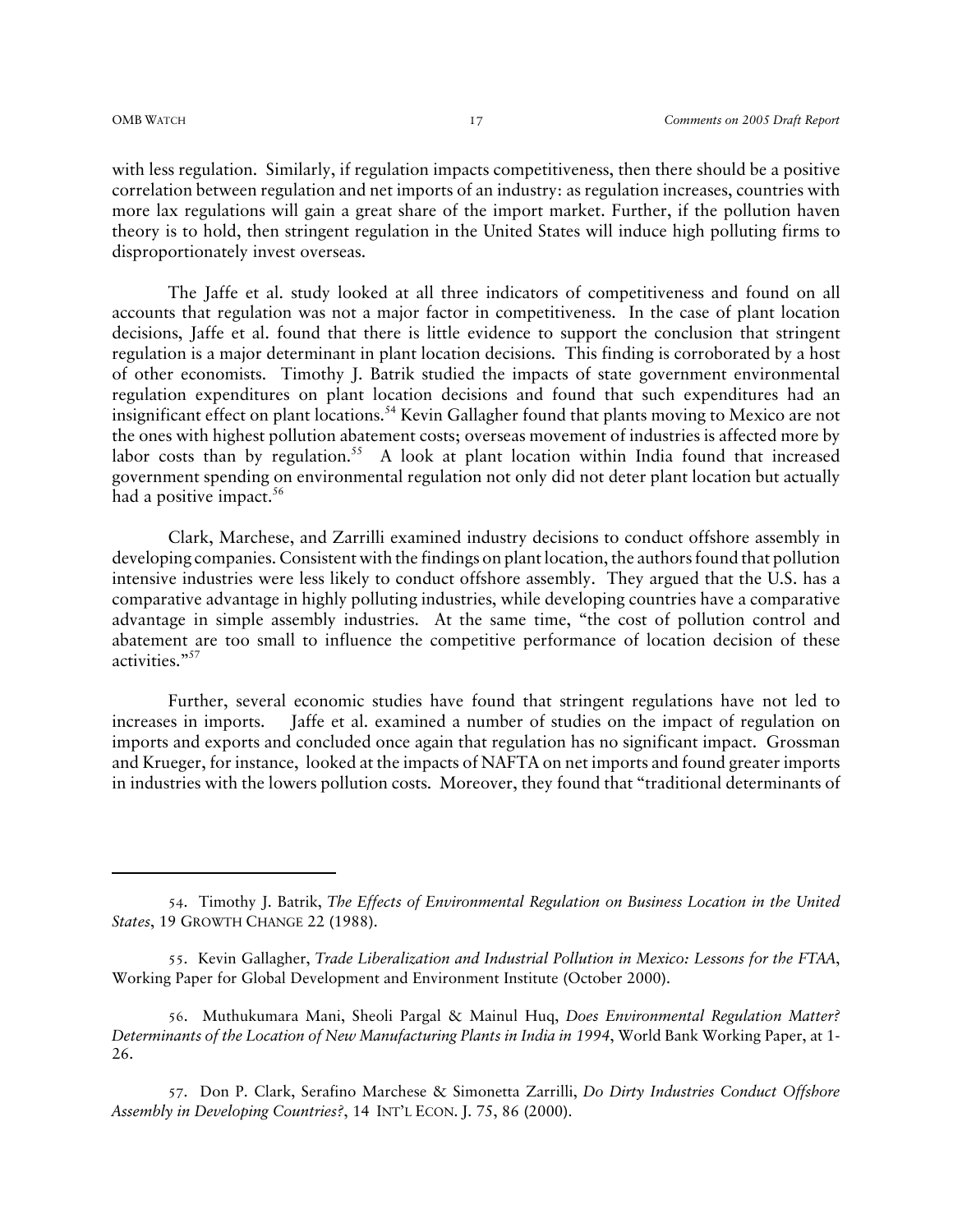trade and investment patterns" have a significant impact on net imports while environmental costs have a minor and insignificant impact.<sup>58</sup>

A 1997 briefing paper by Eban Goodstein confirmed the findings of Jaffe et al. Moreover, Goodstein's study also found that "over the 1979-89 period, *industries that spend more money complying with environmental regulations actually demonstrated superior performance against imports from developed countries*."59 Goodstein found the same relationship "for imports from developing countries, but the relationship was not as strong."60 Goodstein expanded on existing research on the effect of regulation on net imports by exploiting the large dataset made available by the National Bureau of Economic Research (NBER). Again, he concluded from the data that environmental regulation does not harm U.S. competitiveness. A look at the top 20 industries that experienced growth of import share by less-developed countries (LDC) from 1973-79 and 1979-89 shows that industries with high environmental costs were not the industries experiencing growth in net imports. In fact, "only three of the top 20 in the early period were industries with higher-than-average environmental costs; only one in the latter. It seems, then that low-wage industries, not 'dirty' ones, dominate the list of LDC import leaders."<sup>61</sup>

Despite predictions to the contrary, several economic studies have found foreign direct investment to increase with environmental stringency, implying that environmental regulation does not deter foreign investors. In a recently published article for the *International Trade Journal*, Elizabeth T. Cole and Prescott C. Ensign have found that U.S. FDI into Mexico is moving toward low polluting industries.<sup>62</sup> In fact, air pollution decreased in the United States at a time when foreign direct investment was increasing.<sup>63</sup>

Thus, the bulk of the economic literature contradicts OMB's claim that regulation seriously hampers U.S. competitiveness. As Jaffe et al. conclude, "studies attempting to measure the effect of environmental regulation on net exports, overall trade flows, and plant-location decisions have produced estimates that are either small, statistically insignificant, or not robust to tests of model

60. *Id.*

61. *Id.* at 6

62. Elizabeth T. Cole & Prescott C. Ensign, *An Examination of U.S. FDI into Mexico and its Relation to NAFTA: Understanding the Effects of Environmental Regulation and the Factor Endowments that Affect Location Decision*, 19 INT'L TRADE J. 1 (2005).

63. DAVID WHEELER, RACING TO THE BOTTOM? FOREIGN INVESTMENT AND AIR POLLUTION IN DEVELOPING COUNTRIES (Development Research Group, World Bank, 2001), *available at* <http://papers.ssrn.com/sol3/ papers.cfm?abstract\_id=632594>. Wheeler's study shows a correlation and not causation.

<sup>58</sup>. Gene M. Grossman & Alan B. Krueger, *Environmental Impacts of a North American Free Trade Agreement*, *in* THE US-MEXICO FREE TRADE AGREEMENT 13 (Peter Garber ed. 1993).

<sup>59</sup>. Goodstein, *supra* note 53, at 2.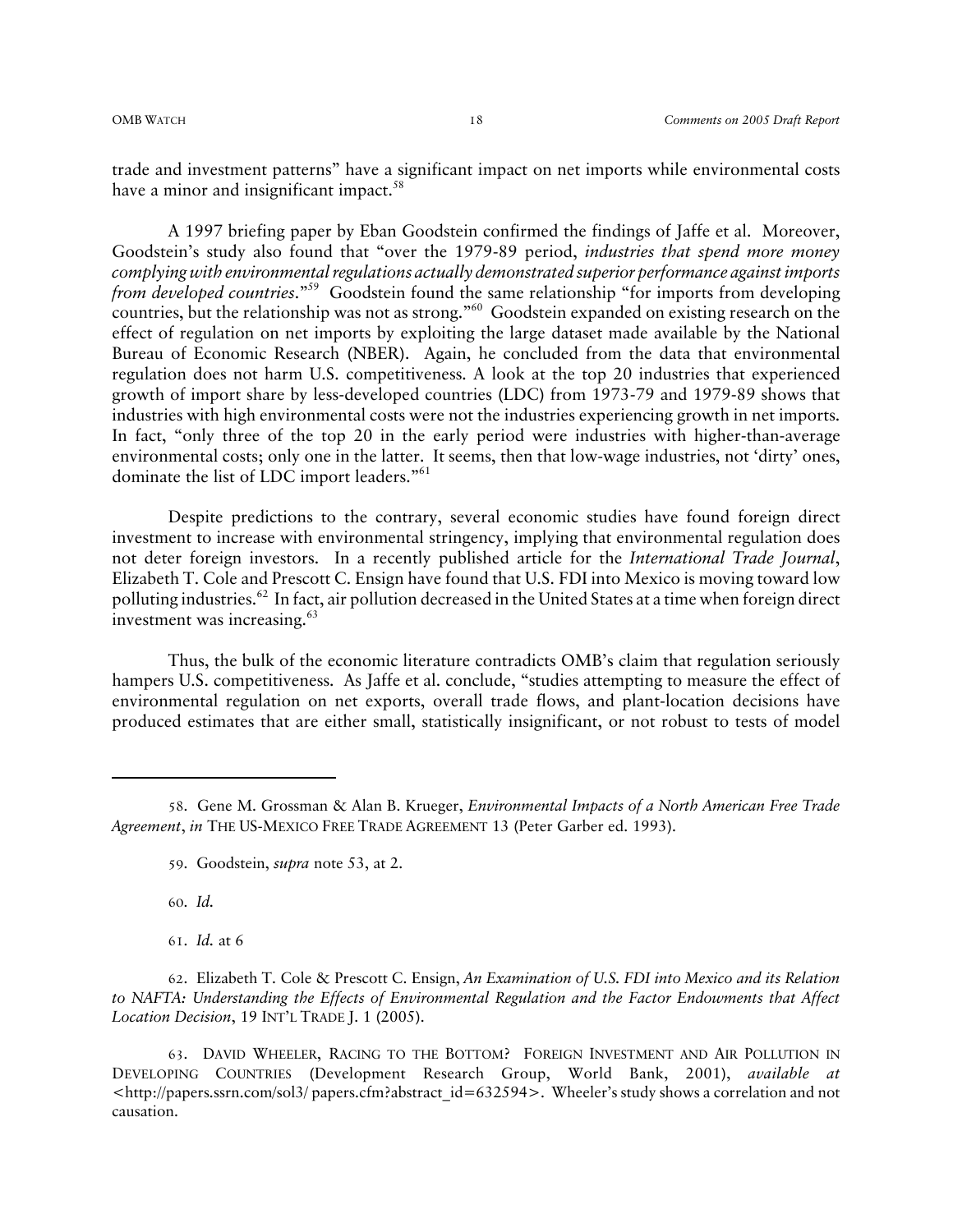specification."<sup>64</sup> Other economic factors, such as labor costs, play a much more significant role in the movement of industries. Concludes Goodstein, "Highly polluting industries are relocating to poor countries; but the reason, overwhelmingly, is low wages."65

Despite OMB's characterizations, economic opinion on the existence of a pollution haven effect is by no means conclusive. Economic studies deviate broadly on the subject. According to one literature review, "much of the empirical literature that has attempted to test this assumption has arrived at differing conclusions, ranging from a modest deterrent effect of environmental regulatory stringency on economic activity to a counterintuitive modest attract effect."<sup>66</sup> Even in the most damning characterizations, regulation still is only said to have a modest impact on U.S. competitiveness<sup>67</sup>

Even if *some* evidence does point to a pollution haven effect, OMB cannot dismiss the wide range of divergent economic opinion on the subject. As Tim Jeppensen, John List and Henk Folmer conclude in a 2002 article for the *Journal of Regional Science*, "casual perusal of the literature [on regulation and competitiveness] indicates that construction of a consensus point is akin to finding a needle in a haystack."68

#### **2. Regulation does not cost jobs.**

Economists have also refuted the claim that increased regulation decreases jobs. Economist Eban Goodstein at the Economic Policy Institute has written substantially on the relationship of jobs and the environment. According to Goodstein, the jobs-environment trade-off is largely a myth. Goodstein's book *Jobs and the Environment: The Myth of a National Trade-Off* finds a small positive effect of environmental regulation on overall employment, especially in the area of manufacturing

65. EBAN GOODSTEIN, JOBS AND THE ENVIRONMENT: THE MYTH OF A NATIONAL TRADE-OFF 19(1994).

66. Smita B. Brunnermeier & Arik Levinson, *Examining the Evidence on Environmental Regulations and Industry Location*, 13 J. ENVT. & DEVEL. 6 (2004).

67. See Keller & Levinson, *Pollution Abatement Costs and Foreign Direct Investment Inflows to U.S. States*, 84 REV. ECON. & STATS. 691 (2002), in which they found that environmental regulation does have significant negative impact on FDI into the United States, but the magnitude is economically small. See also Arik Levinson, *Environmental Regulation and Manufacturers' Location Choices: Evidence from the Census of Manufacturers*, 62 J. PUB. ECON. 5 (1996), in which Levinson found that the manufacturing sector is sensitive to environmental regulation, but again the impact is small in magnitude. Though the sector was sensitive to regulation, "the degree of aversion to stringent states does not seem to increase for pollution-intensive industries."

68. Tim Jeppesen, John A. List, & Henk Folmer, *Environmental Regulations and New Plant Location Decisions: Evidence from a Meta-Analysis*, 42 J. REGIONAL SCI. 19, 36 (2002).

<sup>64</sup>. Jaffee et al., *supra* note 52, at 157-158.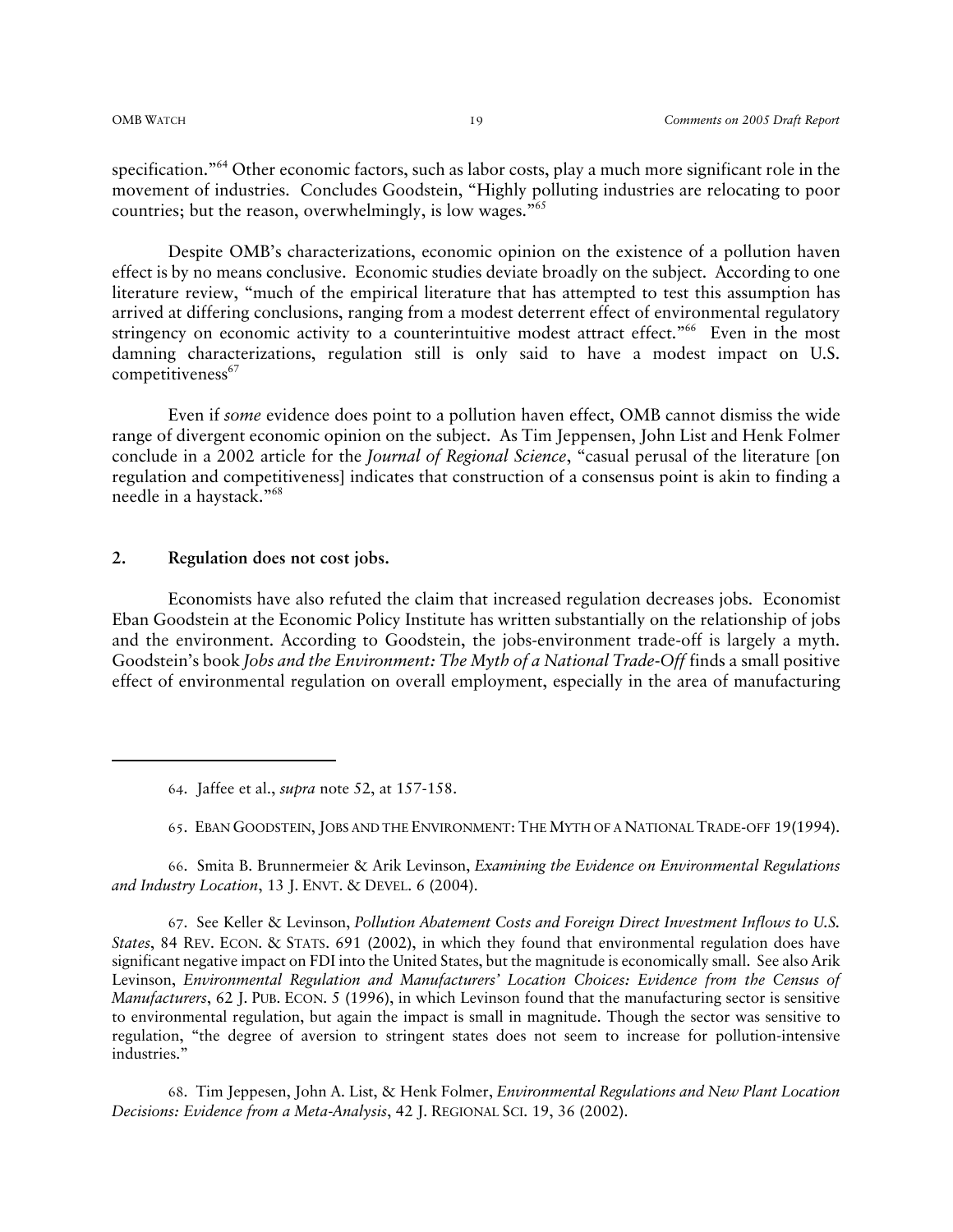workers.<sup>69</sup> Goodstein also finds that environmental regulation does not lead to manufacturing plant shutdowns.

Regulation leads to job creation and innovation of new technologies that can then expand the economy. Government spending on environmental regulation includes "investments in pollution control equipment and personnel, scientific studies to test pesticides and chemicals, the clean-up of hazardous wastes at Superfund sites, and the bill paid to your local garbage collector."<sup>70</sup> All of these costs *create jobs*. Moreover, these jobs are overwhelmingly blue collar and, by nature, domestic.<sup>71</sup> According to Goodstein, "the one comprehensive estimate available suggests that, in 1992, just under 4 million jobs were directly or indirectly related to pollution abatement and environmental protection the United States."72

Even the more equivocal work of Richard D. Morgenstern, William A. Pizer, and Jhih-Shyang Shih cannot avoid the job-creating potential of environmental protection: they conclude that environmental regulation is *just as likely* to create jobs as to cause job losses. "While environmental spending clearly has consequences for business and labor, the hypothesis that such spending significantly reduces employment in heavily polluting industries is not supported by the data," they write.<sup>73</sup> Morgenstern et al. examined the pulp and paper, plastics, petroleum and steel sectors and found "that a million dollars of additional environmental expenditure is associated with an insignificant change in employment."74

They explain: "Most importantly, there are strong positive employment effects in industries where environmental activities are relatively labor intensive and where demand is relatively inelastic, such as plastics and petroleum. In others, where labor already represents a large share of production costs and where demand is more elasticity, such as steel and pulp and paper, there is little evidence of a significant employment consequence either way."75

Berman and Bui also found that regulation had no impact on labor demands. The authors examined the impact on labor demands of increased air pollution abatement in the Los Angeles area.

70. Eban Goodstein, *Jobs or the Environment? No Trade-Off*, 38 CHALLENGE 41, 46 (1995).

71. Frank Ackerman & Rachel Massey, *Prospering with Precaution: Employment, Economics, and the Precautionary Principle* (Precautionary Principle Project, Aug. 2002), *available at* <http://www.healthytomorrow.org/pdf/prosper.pdf>.

72. *Id*. at 42.

73. RICHARD D. MORGENSTERN, WILLIAM A. PIZER, & JHIH-SHYANG SHIH, JOBS VERSUS THE ENVIRONMENT: AN INDUSTRY-LEVEL PERSPECTIVE (Resources for the Future Discussion Paper No. 99-01-REV, 2000) 25.

74. *Id.* at 24.

75. *Id.*

<sup>69</sup>. *See generally* Goodstein, *supra* note 65.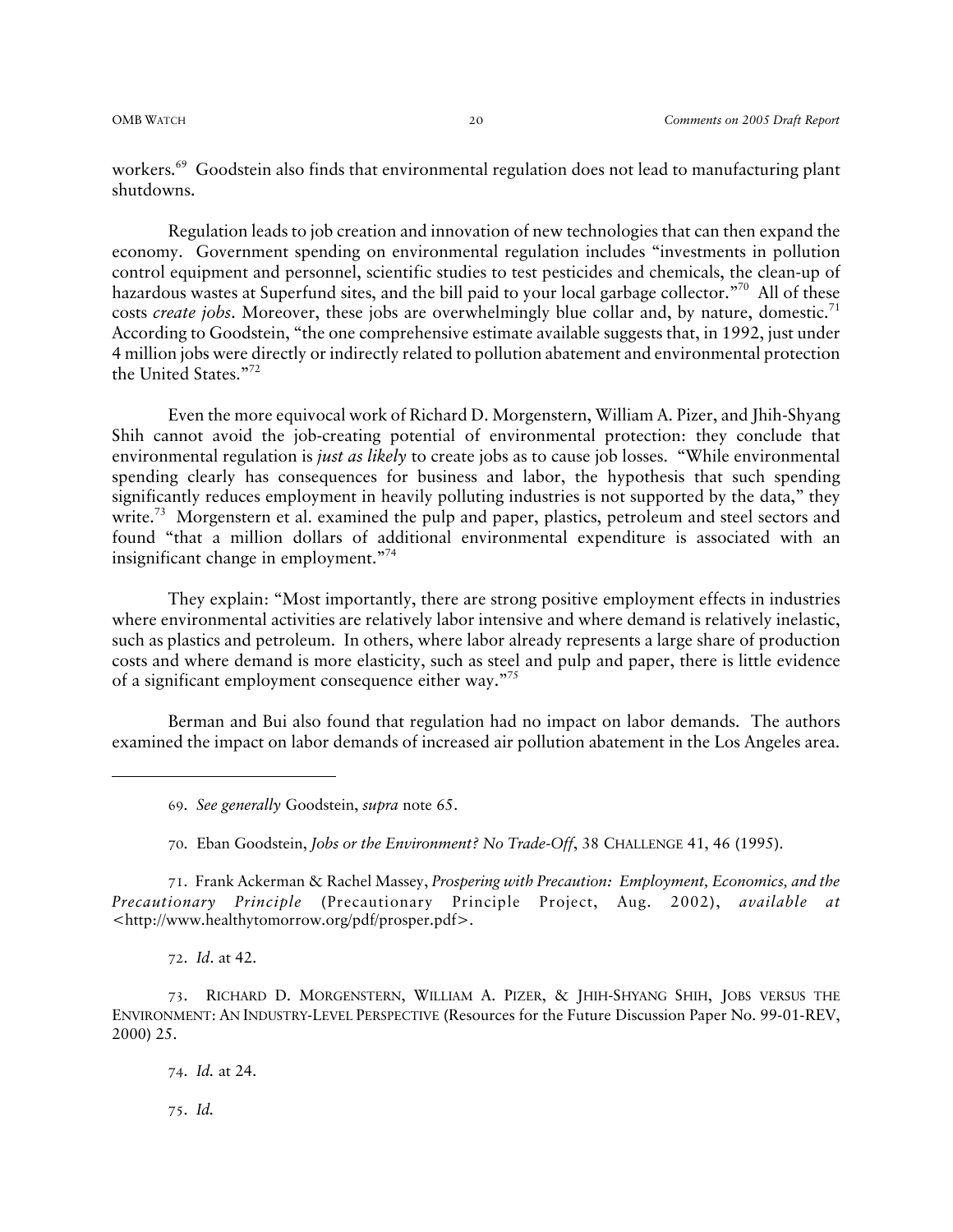In looking at data from 1979 through 1992, a period that saw sharp increases in environmental regulation, they found that increased regulation had no effect on employment in refineries.<sup>76</sup>

#### **3. Regulation can improve efficiency.**

OMB dismisses entirely the Porter "hypothesis" that regulation can actually increase productivity by increasing the efficiency of operations. Porter's theory was developed in response to real-world observations, such as OSHA's Cotton Dust Rule, in which regulations to protect the public had indirect benefits of inducing technological innovations and improved efficiencies in business operations. Since Porter elaborated his argument, the real world examples have continued to multiply. His "hypothesis" is now backed by a robust body of empirical evidence:

- Though regulation certainly does result in some cost to industry, it can also spur economic growth and increased efficiency. Jaffe points to a 1990 Barbera and McConnell study that "found that lower production costs in the nonferrous metals industry were brought about by new environmental regulations that led to the introduction of new, low-polluting production practices that were also more efficient."<sup>77</sup> EPA itself has in fact argued that environmental regulations generate "more cost-effective processes that both reduce emissions and the overall cost of doing business."<sup>78</sup>
- A study of the impacts on food manufacturing of trade liberalization between Mexico and the U.S. found that free trade would benefit Mexican producers because of resulting productivity growth, not because of the country's more lax environmental regulation. In fact, increased environmental regulation actually stimulated greater productivity in Mexican food manufacturing. "Pollution abatement efforts encouraged by the Mexican Government's inspection program manifestly have stimulated improvements in food processing efficiency as well as in environmental quality."<sup>79</sup> The enhanced productivity offset any consequence for the profitability of Mexican food manufacturing in the aftermath of the new pollution controls. At the same time, the authors

<sup>76</sup>. Eli Berman & Linda T. M. Bui, *Environmental Regulation and Labor Demand: Evidence from the South Coast Air Basin*, 79 J. PUB. ECON. 265 (2001).

<sup>77</sup>. Jaffe et al., *supra* note 52, at 155.

<sup>78</sup>. Office of Air and Radiation, Environmental Protection Agency, *The Clean Air Marketplace: New Business Opportunities Created by the Clean Air Act Amendments–Summary of Conference Proceedings* (July 24, 1992).

<sup>79</sup>. Ebru Alpay, Steven Buccola, & Joe Kervilet, *Productivity Growth and Environmental Regulation in Mexican and U.S. Food Manufacturing*, 84 AMER. J. AGR. ECON. 887, 894 (2002).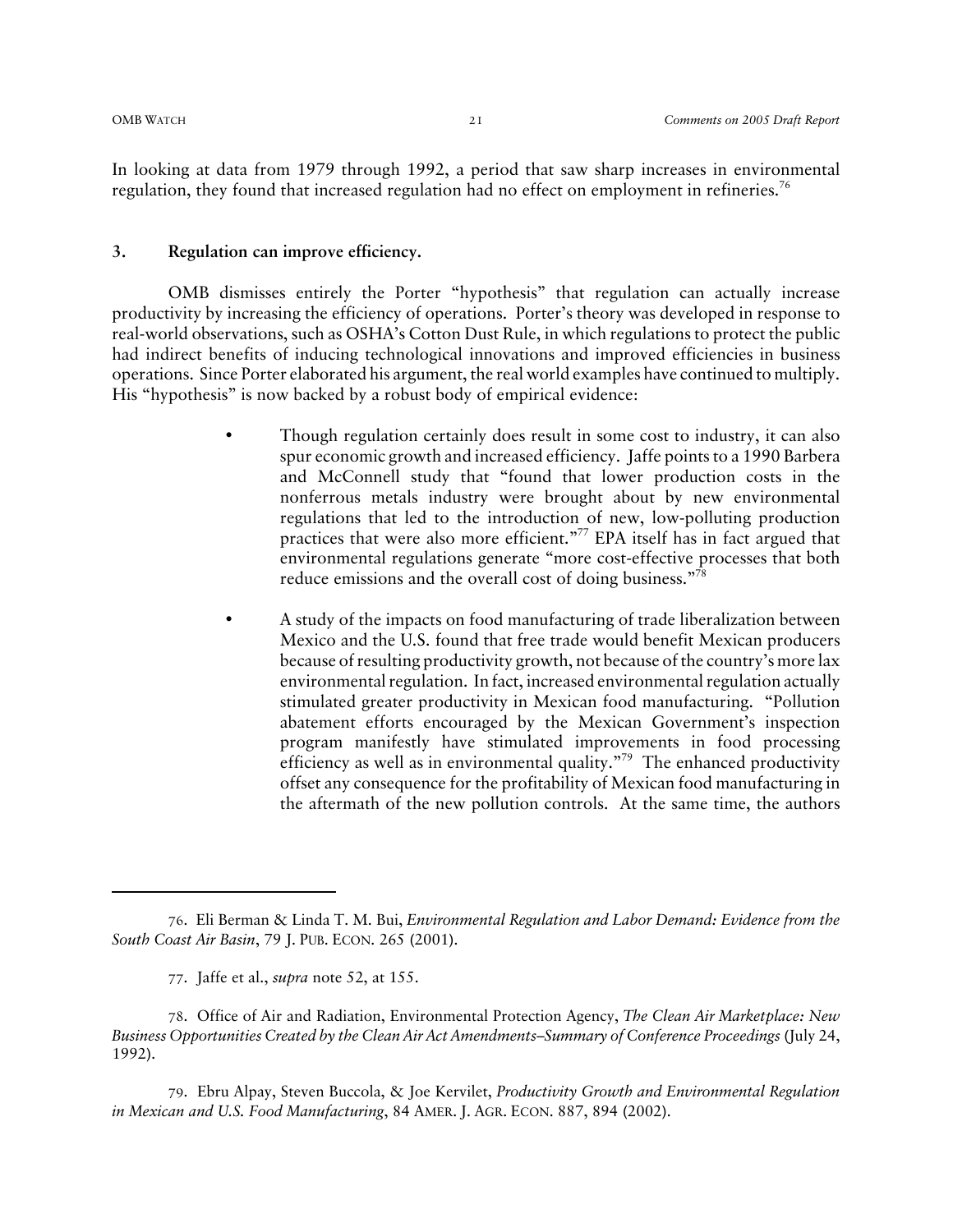found "U.S. pollution regulations have had no impact on the profitability or productivity of U.S. food manufacturing."80

- Berman and Bui also found that in meeting more stringent environmental standards, oil refineries in the Los Angeles Air Basin actually increased their productivity and efficiency. Interviews with "plant managers and environmental engineers suggested that productivity increases were not accidental. They resulted from a careful redesign of production processes induced by the need to comply with environmental regulation."<sup>81</sup>
- Stephen Meyer compared regulation across states in the United States found that environmental regulation did impact economic prosperity. In fact, "states with stronger environmental regulations tended to have higher growth in the gross domestic products."82 Though the correlation does not suggest causation, it does indicate that environmental regulation does not hinder state's economies. The correlation held true even during times of recession. In an update focusing on the 1990-91 recession, Meyer found states with stronger environmental regulation were not more likely to face economic decline during a period of recession than states with weaker environmental standards.<sup>83</sup>

After completely mischaracterizing Porter's insights in last year's draft report,<sup>84</sup> OMB has opted this year to ignore the matter altogether. Clinging to disproven and unsupported theories tendentiously applied to support its anti-regulatory hostility, OMB is missing out on an opportunity to stimulate truly smarter regulation by paying attention to Porter's theory and the evidence that backs it up.

#### **III. OMB'S "NET BENEFITS" APPROACH IS MISLEADING AND USELESS FOR SENSIBLE SOCIAL POLICY.**

Despite the bankruptcy of its usual regulatory "accounting" methods, OMB has made the problems of those methods even worse by producing a chapter on "net benefits." Extensive methodological and logical weaknesses make the net benefits measure a misguided waste of public resources with no real usefulness to policymakers for assessing the health, safety, and environmental

80. *Id.* at 887.

81. Eli Berman & Linda T. M. Bui, *Environmental Regulation and Productivity: Evidence from Oil Refineries*, 83 REV. ECON. & STATS. 498, 508 (2001).

82. Stephen Meyer, *Environmentalism and Economic Prosperity: An Update* (Department of Political Science, Massachusetts Institute of Technology, Feb. 1993), at 2.

83. *Id*. at 9.

<sup>84</sup>. *See* Heinzerling & Ackerman, *supra* note 16, at 9.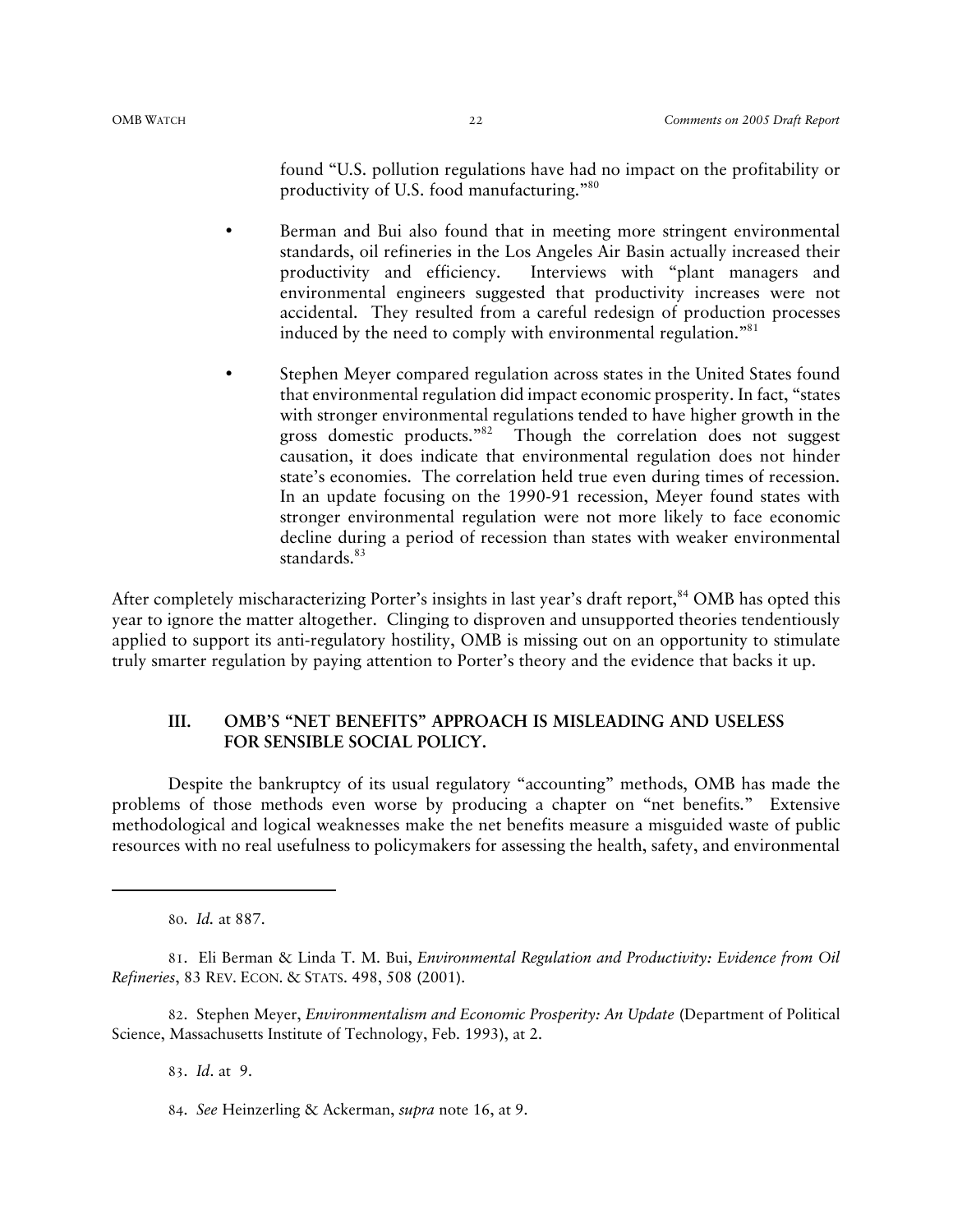goals of our country. Instead, the net benefits measure aggravates the problematic and questionable assumptions of cost-benefit analysis in general, and it amounts to little more than a biased and easily manipulable political scorecard which, in the hands of OMB, serves mainly to mislead and hide the current administration's very poor record of protecting the public's interest.

### **A. OMB's net benefits discussion is misguided and misleading.**

"Net benefits," purported without explanation to be a theoretically superior method of measuring the overall value of regulation, is relatively straightforward at first glance; "net benefits" is monetized benefits to society minus costs to society. However, this simplicity—the reduction of the overall costs and benefits to society to one number—is also the central problem for the measure's usefulness. In order to create this one number, costs and benefits must all be reduced to monetary valuations; everything that is not or can not be monetized is left out completely. The many problems of cost-benefit analysis, the strong tendencies to minimize benefits, overestimate costs to industry, and to leave many key and controversial assumptions ignored entirely or relegated to footnotes, are thus greatly aggravated. In the OMB's overall chart on the costs and benefits of major regulations, nonquantifiable benefits are at least listed in cursory fashion in an "other information" column.<sup>85</sup> Of course, this "other information" can not be added or subtracted, and it is missing from the net benefits measure entirely. Without this other information, and a lot more consideration of the political, ethical, moral and all other human considerations necessary to truly assess "the overall value of regulation"<sup>86</sup> to society, this net benefits measurement serves no legitimate purpose. What remains is a biased tool, effective only as a simplistic political device, and inappropriate for a "neutral" analysis. Because of its deceptive attractiveness as a sound bite-ready "bottom line," and because of taxpayer resources expended to create it, the net benefits measure should be discarded.

#### **1. OMB's net benefits approach is a misguided distortion of the values that should drive protective policy.**

The draft report asserts that "last year's report also suggested that a theoretically superior measure" of regulation would be net benefits.<sup>87</sup> This sentence is literally true; the 2004 Report did suggest that, with absolutely no support for the assertion.<sup>88</sup> Though unexplained assertions like this

86. *Id*. at 36.

87. *Id*.

88. *See* 2004 Final Report, *supra* note 21, at 49. If this is only meant to be in comparison with other possible, and laughable, measurements of the overall value of regulation listed on the previous page, the "number of new Federal rules, the number of pages in the Federal Register devoted to new Federal rules, the number of new 'economically significant' rules and the number of full-time equivalent staff at regulatory agencies," the assertion of superiority becomes more defensible.

<sup>85</sup>. Draft Report, *supra* note 2, at 12-22 Tbl.1-4.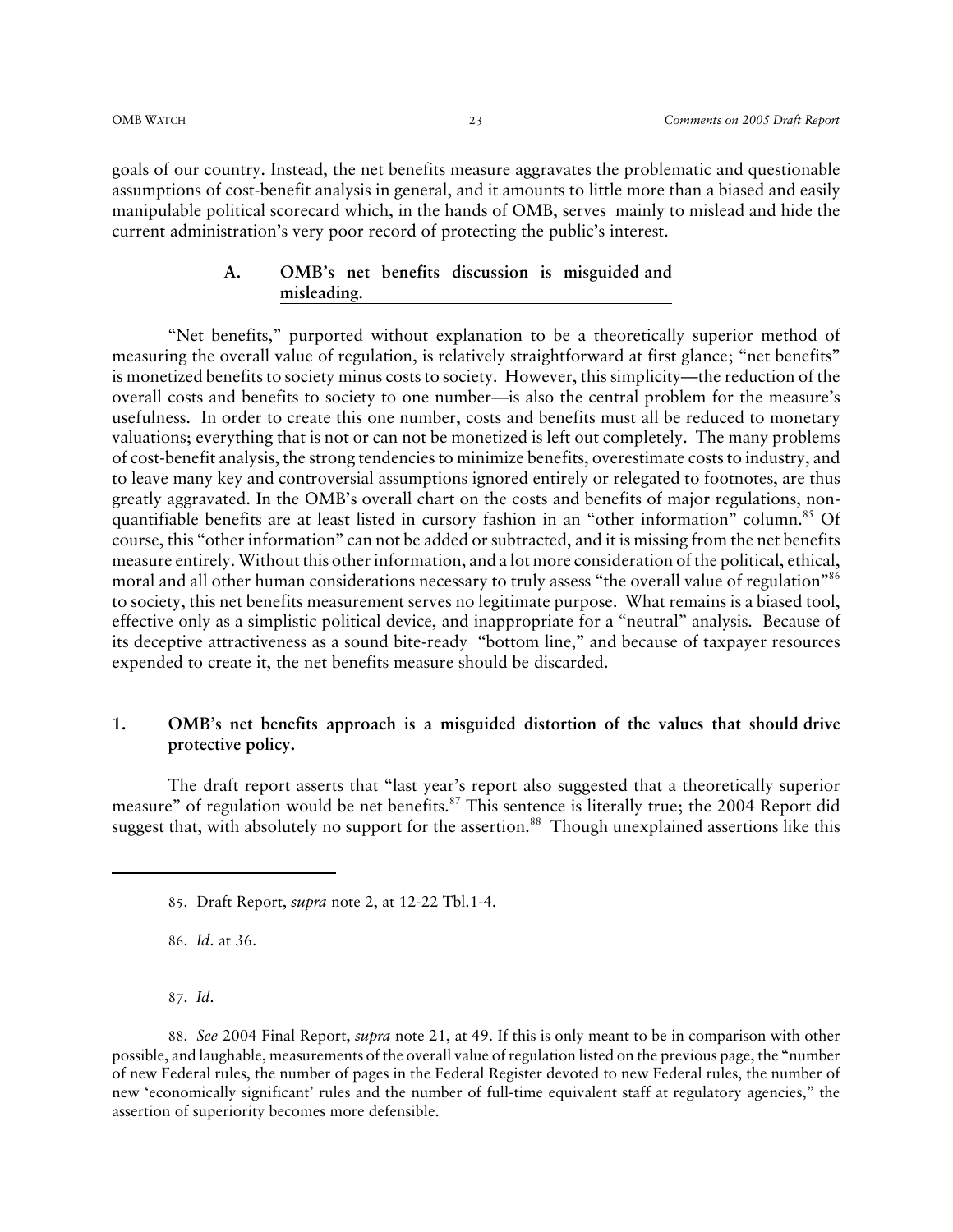one are par for the course in OMB's analysis, something more is required in a serious report on the value of regulation. In reality, net benefit is a poor and misleading measurement of the overall value of regulation to society that says nothing about the unmet needs of our country.

#### *Net Benefits* … *Benefits*

Though perhaps OMB and the Bush administration are hoping that the *net benefits* figure will be interpreted as *benefits* created, the two are very different. Net benefits have very little relation to the overall levels of benefits of new regulation. Rather than reflecting actual new benefits created, the measurement allows dramatic overall reductions in the aggregate benefits level to be hidden in footnotes, as evidenced by the treatment of the year 2001 in this report. That year, the Bush administration created no new benefits through health, safety, and environmental protections in major rules.89 In fact, during 2001 the Bush administration and a Republican-led Congress repealed an important new ergonomics rule that was ten years in the making.<sup>90</sup> Because OMB chose unacceptably not to note the loss of the rule's projected benefits when the rule was repealed, the net benefits for 2001 remain positive when they should instead be *negative*. While this sleight of hand may reflect an understandable political desire by an anti-regulatory administration to minimize *what it has not done* to improve health, safety and environmental protections for the American public, it is not justifiable in a report purporting to be a neutral analysis of the overall benefits of regulation.

#### *Net Benefits* … *Optimized Benefits*

The measure reflects OMB's narrow-minded objective of "economic efficiency"<sup>91</sup> instead of maximizing benefits and health, safety, and environmental protections. But even in the world of OMB, where important distributional effects of regulation are to be completely ignored, the preference for maximizing net benefits, rather than benefits, works as a one-way rachet always in favor of the industry to be regulated. If the goal were to optimize benefits from a societal perspective (efficiency), with no consideration of distribution, then the goal would not be to maximize the net positive difference between benefits and costs; instead, whenever benefits exceed costs and there are more benefits to be had, then more stringent regulations should be called for until costs *equal* benefits and the net is zero. Because of these initial, theoretical problems, even given OMB's questionable primary goal of efficiency, the claim for net benefits as "theoretically superior" must be more adequately explained.

By applying the net benefits measure to all new major rules propagated by all federal agencies, OMB further subverts what should be the ultimate concern for policy makers, i.e. maximizing benefits and protecting American workers, consumers, and citizens. This aggregation results in irrelevant combinations of numbers that can have little meaning to policy-makers considering individual rules.

<sup>89</sup>. Draft Report, *supra* note 2, at 38 Figure 2-2.

<sup>90</sup>. *Id*. at 36.

<sup>91</sup>. OMB Circular A-4, September 17, 2003, at 2 (hereinafter "Circular A-4").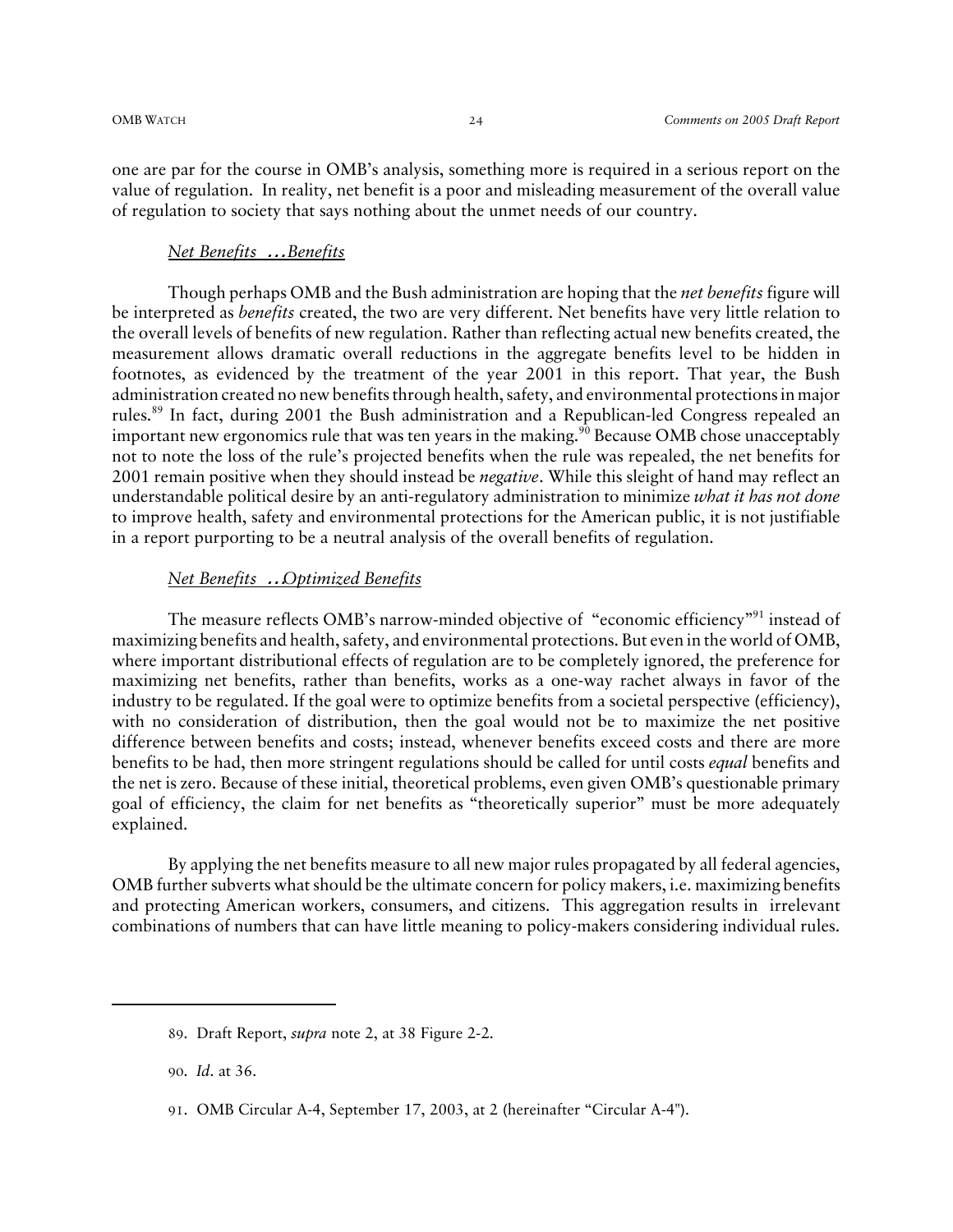What can a Reduced Vertical Separation Minimum in domestic airspace<sup>92</sup> have to do with whether or not there is a need for more stringent for the prevention of Mad Cow disease in the United States<sup>93</sup> (unless combined with a proposal that the airline industry should use its savings to pay for better feed inspection and control)? The wide range of estimates and assumptions used by the various agencies and the OMB are combined to form one ultimate number that can have little practical meaning for policy-makers.

#### **2. OMB's net benefits discussion is a misleading distortion of this administration's record of hostility to public protections.**

OMB is apparently intending to mislead the public with this discussion of the comparative net benefits of recent administrations, because all its caveats about the significant problems of its measures are conveniently buried. At the very end of the net benefits section, the report admits that "aggregate estimates of costs and benefits derived from different agency's estimates and over different time periods are subject to methodological inconsistencies and differing assumptions."94 It further admits that "since more major rules had cost estimates than benefit estimates, it is likely that benefit estimates are understated relative to the cost estimates."<sup>95</sup> Maybe OMB has faith that all these caveats, which would seem to a careful observer to call into question the whole enterprise, will follow the bottom-line net benefits figure whenever cited by a policy-maker, politician, or in the media. That is unlikely. The bottom-line number will undoubtably be more effectively utilized for simplistic, political comparisons across administrations.

This suspicion that the ultimate intention is for the measure to be an inappropriate political scorecard is reinforced by the case of OMB's handling of OSHA's ergonomics rule. The rule, which OSHA estimated to have annual benefits of approximately \$9.1 billion,<sup>96</sup> was issued on November 14, 2000 and repealed by Public Law 107-5, signed by President Bush on March 20, 2001.<sup>97</sup> This rule, which was never actually implemented, is counted in the OMB figures as a \$4.8 billion cost in 2000 (the last year of the Clinton administration) and a \$4.8 billion cost savings in 2001. This accounting, for a rule that never actually imposed any costs on American society (it was to go into effect in the fall of 2001), reflects the logical bankruptcy of analysis that only counts the costs and benefits of new regulations the year they are issued.

- 93. *Id*. at 12 Tbl.1-4.
- 94. *Id.* at 39.
- 95. *Id*. at 38.

96. OSHA, Dep't of Labor, Proposed Rule: Request for Comments, Nov. 23, 1999 (available online at <http://www.osha.gov/pls/oshaweb/owadisp.show\_document?p\_table=FEDERAL\_REGISTER&p\_id=16305>).

97. Draft Report, *supra* note 2, at 36.

<sup>92</sup>. Draft Report, *supra* note 2, at 21 Tbl.1-4.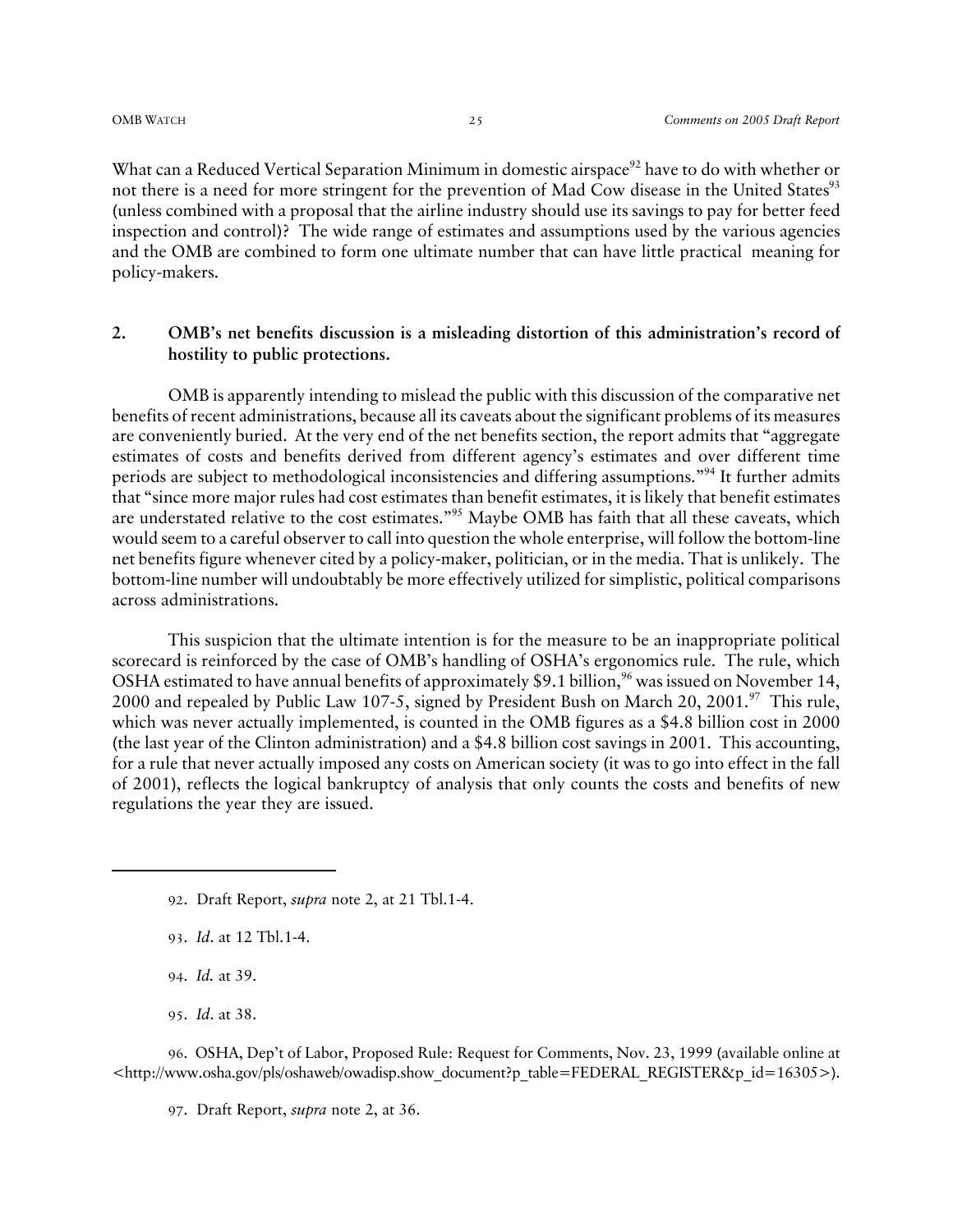Not content with that initial failure, OMB goes further. Not only does the report count almost \$5 billion against the Clinton administration in 2000 and subtract the same \$5 billion for the Bush administration in 2001, it excludes entirely OSHA's estimate of \$9.1 billion in benefits from both years (as benefits in 2000 and lost benefits in 2001).

This exclusion, which would have enormous implications for the bottom-line net benefits numbers for both administrations, is justified in yet another brief footnote: "We did not include benefits for the ergonomics rule because of the speculative nature of the estimates and the difficulty of determining the cause and/or mitigation of the great majority of ergonomics injuries."98 Many of the benefits of many regulations are indeed very difficult to count, which is the major problem with the enterprise of cost-benefit analysis. But for OMB to throw up its hands and ignore completely the agency's estimation of the dramatic benefits of the rule, including increased worker productivity and reduced health costs for 3 million work-related musculoskeletal disorders, is unacceptable without further analysis and justification. And this is worse than ignorance—apparently we, and any policymaker trying in good faith to find use for this report, are to take the net benefits figure to mean that all of the benefits that OSHA did actually monetize are worth exactly \$0. The measure is absurd. The \$9.1 billion, or a serious new attempt at counting the benefits of the rule, should be included as an addition to the benefits in 2000 and as lost benefits in 2001, or else the costs of the unimplemented rule should be excluded altogether.

The treatment of the ergonomics rule indicates that the net benefits analysis, touted as a neutral tool for policy makers, is in practice intended as a biased, distracting, and political scorecard pitting one administration against the previous one. In fact the report trumpets that the net benefits figure "shows that the Bush (43) administration issued regulations with net benefits over its first 44 months at a yearly average rate that is more than double the rate of net benefits produced by the regulations issued during the previous administration."99 If the \$9.1 billion in estimated benefits of the ergonomics rule were included in both years as the costs are, this assertion would be entirely undermined. Of course, that would leave the Bush administration with a very large and embarrassing dip into the red in its own net benefits figure.

The assertion of the Bush administration's efficacy is also is undermined by a central reality of agency rule-making, which is a process that often takes years. OMB admits as much on page 39 of the Draft Report: "the groundwork for the regulations issued by one administration are often begun in a previous administration." Such is the case with the EPA's nonroad diesel engine rule, implemented in 2004, which accounts for by far the bulk of the Bush administration's net benefits to this date. Again, this fact is relegated to a footnote: "the groundwork for EPA's nonroad diesel engine rule was set by the NAAQS rules issued in 1997."<sup>100</sup>

By massaging a particular set of numbers, leaving out the ones that they really don't like, and relegating important information like this that refutes the unsupportable claim of the Bush

100. *Id*. at 39 n.34.

<sup>98</sup>. *Id*. at 37 n.33.

<sup>99</sup>. *Id*. at 38.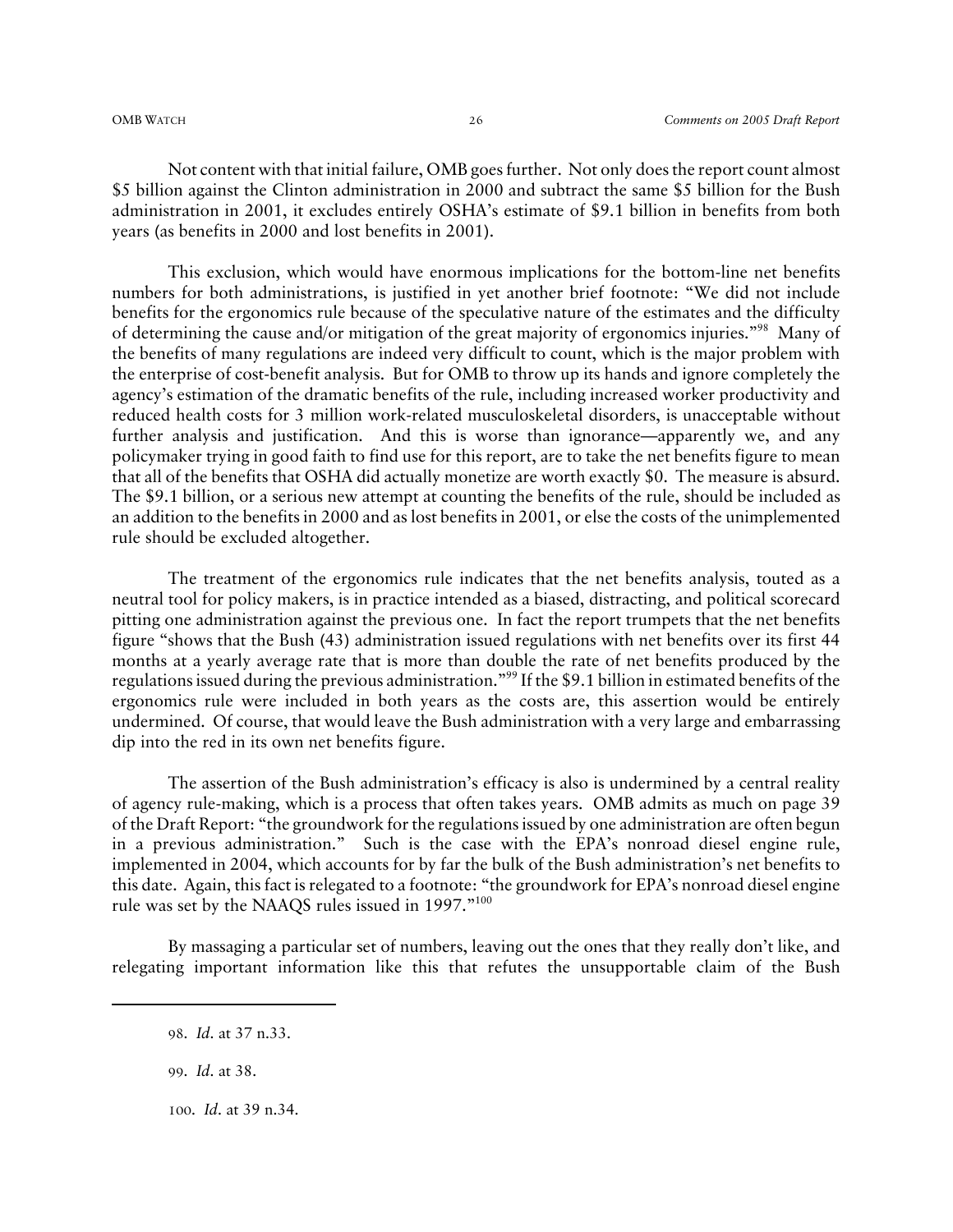administration's efficacy to footnotes, OMB may hope the American public instead takes notice only of the bottom-line net benefits measure. But taxpayer and government resources are much better spent than on simplistic, biased, and political scorecards such as this. The baseline for measuring "the overall value of regulation" to society should not be the Clinton administration anyway. It should rather be what is necessary and effective for addressing the unmet needs of society for health, safety, and environmental protections.

#### **B. OMB's net benefits measures build errors on top of errors.**

The net benefits aggregation aggravates the problematic assumptions and biases of cost-benefit analysis in general. OMB's blindness to distributional effects (at least when not in industry's favor) is one of the many problems and assumptions that plague cost benefit analysis in general and are subsumed in the simplistic total of the net benefits measurement. Any time a number is chosen—whether it is a monetary value of a statistical life, the amount by which to discount benefits that accrue in the future, or whose estimate of probable costs will be used and why—a subjective judgment must be made. Any time the determination is made that an unquantifiable benefit or cost is to be left out entirely, a non-neutral choice is made. Because the net benefits figures further reduce the information presented and further cloud the assumptions that, as OMB admits, "necessarily go into their construction,"101 all the underlying problems of cost-benefit analysis are made worse, and the claim of transparency that advocates make for cost-benefit analysis is further undermined. As OMB has yet to fully confront and justify the questionable and consistently anti-regulatory assumptions it continues to make, some time spent reiterating them again is in order.

While many regulations may and do produce numerous benefits that can easily be quantified and even monetized, in reduced health care costs or increased productivity, for example, many benefits are extremely hard or impossible to quantify. OMB acknowledges this possibility, at least, as in this year's report for rules that implement homeland security programs.<sup>102</sup> But the OMB's generally aggressive insistence that numerical and monetary values be wrestled upon benefits that aren't normally conceived of by people (at least non-economists) in monetary terms strains our democratic and moral values, and often logic. Cost-benefit analysis has produced some results that most people would find reprehensible:

> • An analysis of the cost of smoking, undertaken while states were in litigation against tobacco companies, suggested that states might want instead to subsidize smoking because of the savings it generates.<sup>103</sup> Government saves

<sup>101</sup>. *Id*. at 4.

<sup>102</sup>. *Id*. at 3.

<sup>103</sup>. W. KIP VISCUSI, CIGARETTE TAXATION AND THE SOCIAL CONSEQUENCES OF SMOKING 47 (Nat'l Bureau of Econ. Research, Working Paper No. 4891, 1994), *available at* <http://papers.nber.org/papers/w4891.pdf>; *see also* Frank Ackerman & Lisa Heinzerling, *Pricing the Priceless: Cost-Benefit Analysis of Environmental Protection,* 150 U. PA. L. REV. 1553, 1554 (2002).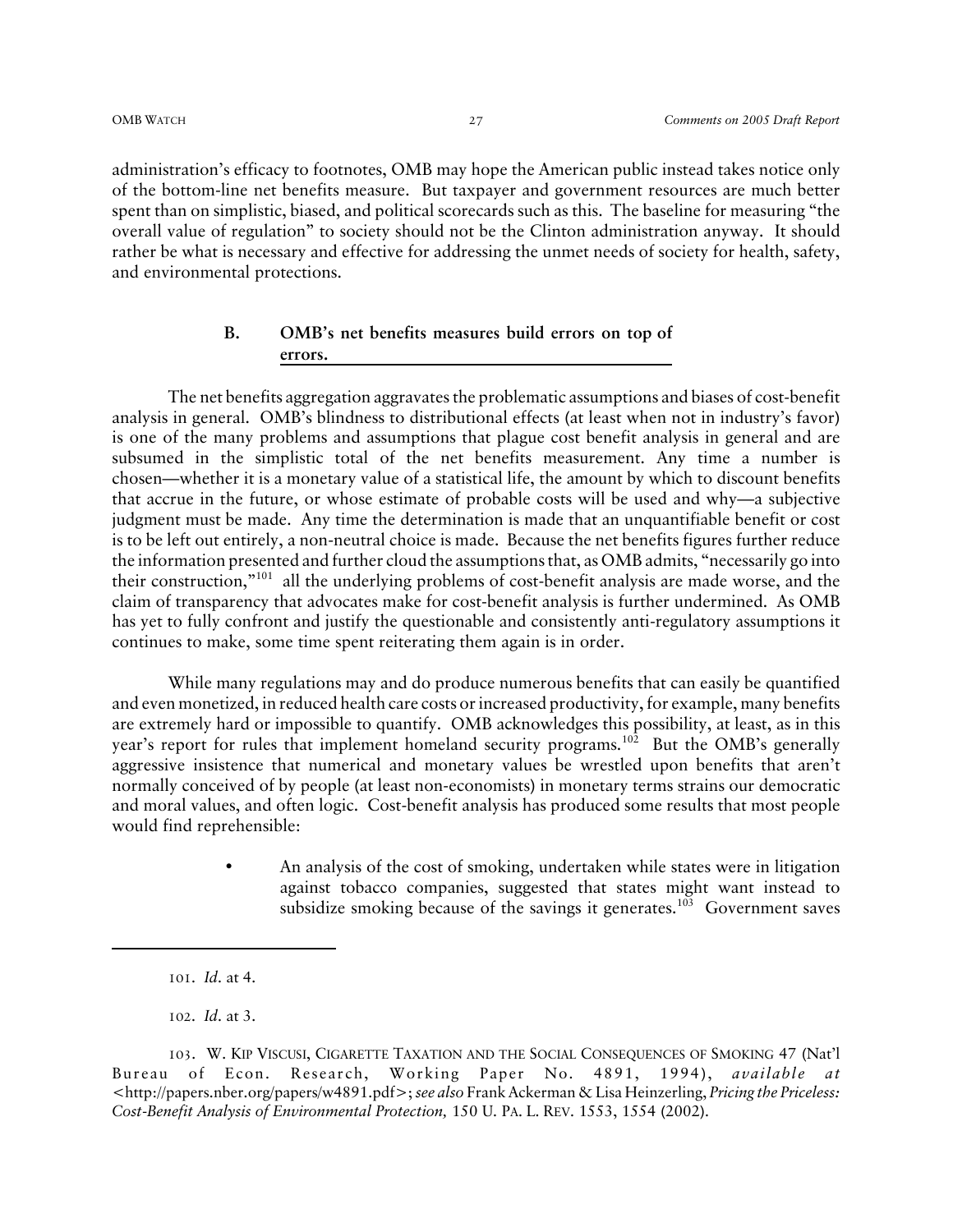money in health and Social Security costs, for example, because smokers die comparatively young.

- Some economists suggest that the monetary value that mothers place on their children can be assessed by counting the amount of time, and thus opportunity costs, those mothers take or don't take to buckle their children's seatbelts.<sup>104</sup>
- Others believe that the costs that society should reasonably incur to prevent deaths are best considered taking into account the relative ages of victims. Less money should be spent preventing the deaths of the elderly.<sup>105</sup>
- And a recent review of some of the most important and effective regulations in the United States, the removal of lead from gasoline, the regulation of exposure to vinyl chloride, and the decision to not dam the Grand Canyon for electricity, finds that all would have failed to pass cost-benefits analysis prior to implementation.106

If these are the results that cost-benefit analysis gives us, one questions why we'd want to employ it at all. The problems with cost-benefit analysis are inherent to the methodologies that produce what pose as estimations of the benefits and costs of regulation.

#### **1. The methods and assumptions used to estimate the benefits of regulation consistently underestimate or exclude them altogether.**

The first of the many assumptions that the OMB and other proponents of cost-benefit analysis make is that humans behave ultimately as *homo economicus*, that we all are "rational" wealthmaximizing consumers in all of our behavior. If this assumption were in fact true, the idea that all benefits should be monetized to the limits of possibility makes a certain amount of sense. But humans act in many roles, as citizens, family members, friends, lovers, worshipers, and activists as well as consumers, and we may make decisions, even financially detrimental ones, that stem from the values that define these roles. These observations are common sense, and they are supported as well by extensive research, but they are simply assumed away in cost-benefit analysis.

<sup>104</sup>. Paul S. Carlin & Robert Sandy, *Estimating the Implicit Value of a Young Child's Life*, 58 S. ECON. J. 186 (1991); *see also* Ackerman & Heinzerling, *supra* note 103, at 1555.

<sup>105</sup>. For an overview of what's been called the "senior death discount," see < http://www.ombwatch.org/article/articleview/1570/1/134?TopicID=1>.

<sup>106</sup>. Frank Ackerman, Lisa Heinzerling, and Rachel Massey, *Applying Cost-Benefit to Past Decisions: Was Environmental Protection Ever a Good Idea?*, 57 ADMIN. L. REV. 155 (2005).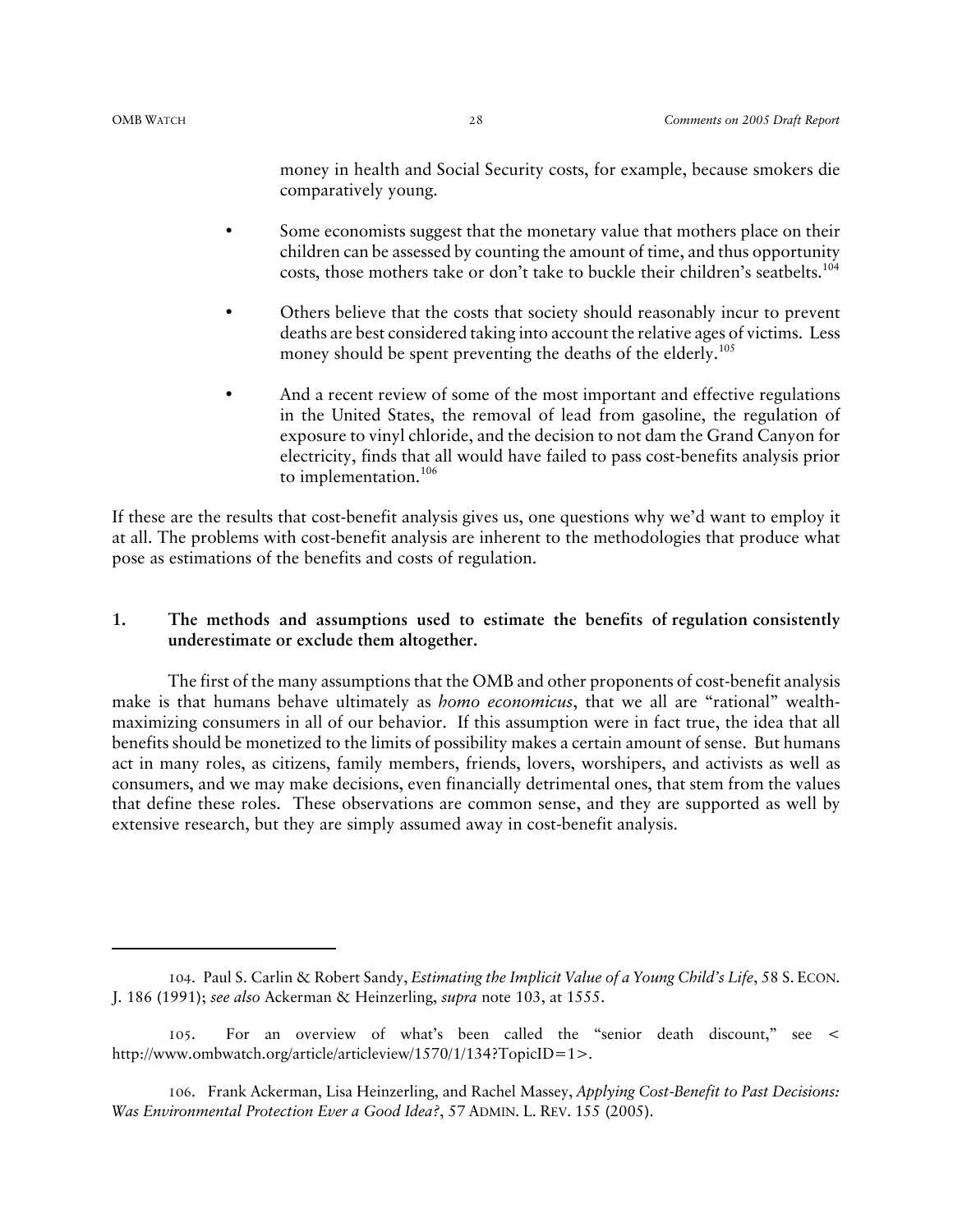#### *Values and Value\$*

Ecological and moral concerns that might be the primary purpose of a regulation, like the Endangered Species Act, are generally ignored or relegated to the "other information" column as "ecological and other non-use benefits," as for example they are in the case of standards for cooling water intake structures at large power plants in this year's report.<sup>107</sup> The only benefits that really count in cost-benefit land for that rule are the economic value of increased fish catches to commercial and recreational fisherman. This is common treatment of environmental regulations. The ecological and environmental concerns—the desire to leave future generations with intact natural beauty and resources, and to be good stewards of the Earth—don't count for much unless they can be tied to some kind of economic and (as we shall see in the discussion of discounting, below) relatively *immediate* savings, like ecological tourism, or increased fish catches.

The assumption that we all act as wealth-maximizing, atomistic consumers also ignores many of our more collective aspects and motivations. The studies that economists use to derive a monetary value of human life, for example, are based on what individuals are supposedly willing to pay, or willing to accept, for reductions in the risk to their own lives. No consideration is given for the value we place on the lives of others. The existence value we feel for people we will never meet is ignored. Also ignored is the fact that while we often do act a certain, "rational," and self-motivated way as individual consumers, we act very differently when social values are at stake and collective action is required to address certain issues. We are often pulled in different directions at the same time, as was the case for students who viscerally opposed a plan for the development of a pristine wilderness area in Sequoia National Park into a ski resort, but unanimously planned to use it if it was.<sup>108</sup> Asking the students what they would have done as individual consumers would have missed the heart of the issue, that collective, political action was required to stop the development.

Quantifying and commodifying these values is not only difficult; in many cases, the attempt to commodify certain values goes directly against human nature. A survey of the behavior of litigants after judgment in nuisance cases found both winners and losers strongly resisted commodifying their rights.109 And best attempts to commodify love, for example, remain illegal in all jurisdictions in the United States except for several counties in Nevada. The choice of cost-benefit analysis to consider one aspect of what motivates people and not the others is not neutral, and it has a great effect on the outcome. The draft report proffers net benefits to be a measure of the "overall value of regulation . . . benefits to society minus costs to society."110 When all other ecological, ethical, moral, familial, and social values are ignored in the final number, it is a very bad measure indeed.

<sup>107</sup>. Draft Report, *supra* note 2, at 21.

<sup>108</sup>. Mark Sagoff, *We Have Met the Enemy and He is Us, or Conflict and Contradiction in Environmental Law*, 12 ENVTL. L. 283 (1982).

<sup>109</sup>. Ward Farnsworth, *Do Parties to Nuisance Cases Bargain After Judgment? A Glimpse Inside the Cathedral*, 66 U. CHI. L. REV. 373 (1999).

<sup>110</sup>. Draft Report, *supra* note 2, at 36.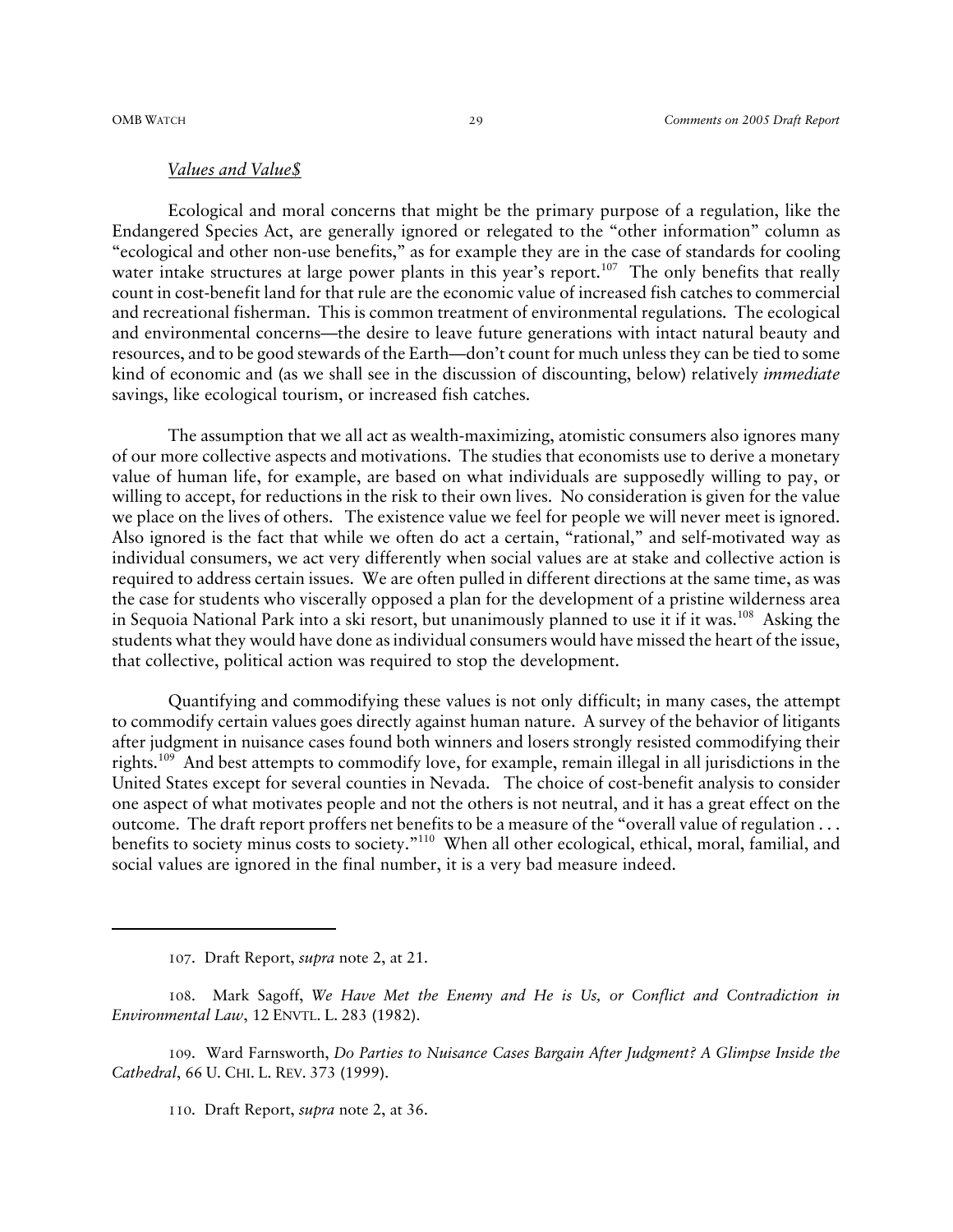Because we don't generally commodify the value of a human life, for cost-benefits analysis of regulations that save lives to work, a figure has to be produced. (OMB, while it will use agencies' own estimations when given, imposes its own figure whenever possible. Currently, its favorite number seems to be \$5-6 million.<sup>111</sup>) This number is created by transferring figures from studies that attempt to estimate what people will pay, or accept, for incremental reductions in risk of death.<sup>112</sup> Though OMB recognizes in its instructions to agencies on appropriate methodologies for cost-benefits analysis that studies that measure an individual's willingness to accept compensation for increases in risk can provide "a valid measure,"113 it derives its own numbers from willingness to pay figures, in large part because they are "more readily measurable."114

The tendency to use willingness to pay figures can have a dramatic effect on the benefits figures produced for evaluating regulation. Not surprisingly, this tendency is to lower the benefits in comparison with costs. As OMB admits "empirical evidence from experimental economics and psychology show that even when income/wealth effects are 'small,' the measured differences between WTP and WTA can be large."<sup>115</sup> The difference can be seen most pointedly in the values you would derive from asking what someone would be willing to pay for you not to poison him, for instance, or for what he would be willing to accept from you for you to have the right to poison him. What he would be willing to accept would be infinite; what he is willing to pay is limited by what he is able to pay.

The use of transferred figures from willingness to pay studies ignores differences that people have in their perception and treatment of different types of risk, and it is inconsistent with the free market principles that cost-benefit analysis is supposed to espouse. Analysts attempt to simulate market prices for markets (in human life and risk) that do not exist from limited studies of how much more workers are paid for higher risk jobs, for instance, or for what consumers pay for products with lower risks. Beyond the many methodological problems in these studies themselves,<sup>116</sup> the attempt to transfer from them figures that can be used to value benefits from regulation on a societal level ignores the subjective differences that various risks may pose. If some individuals do bargain for increased pay for greater risk in the workplace, that pay differential cannot tell us how society should value risk for *everyone* without ignoring the fact that other people might be more risk averse. Should workers who take high risk jobs, assuming they bargain with enough freedom in the first place, determine the value of risk for everyone in society? There is strong evidence that "indicates that most

113. Circular A-4, at 18.

114. *Id*. at 19.

115. *Id.* at 18.

116. *See generally* PETER DORMAN, MARKETS AND MORTALITY 51-106 (1996).

<sup>111</sup>. *Id*. at 65.

<sup>112</sup>. This calculus, deriving a statistical value of life from valuations of low levels of risk, ignores in practice the distinction between the actual loss of life and the risk of loss of life.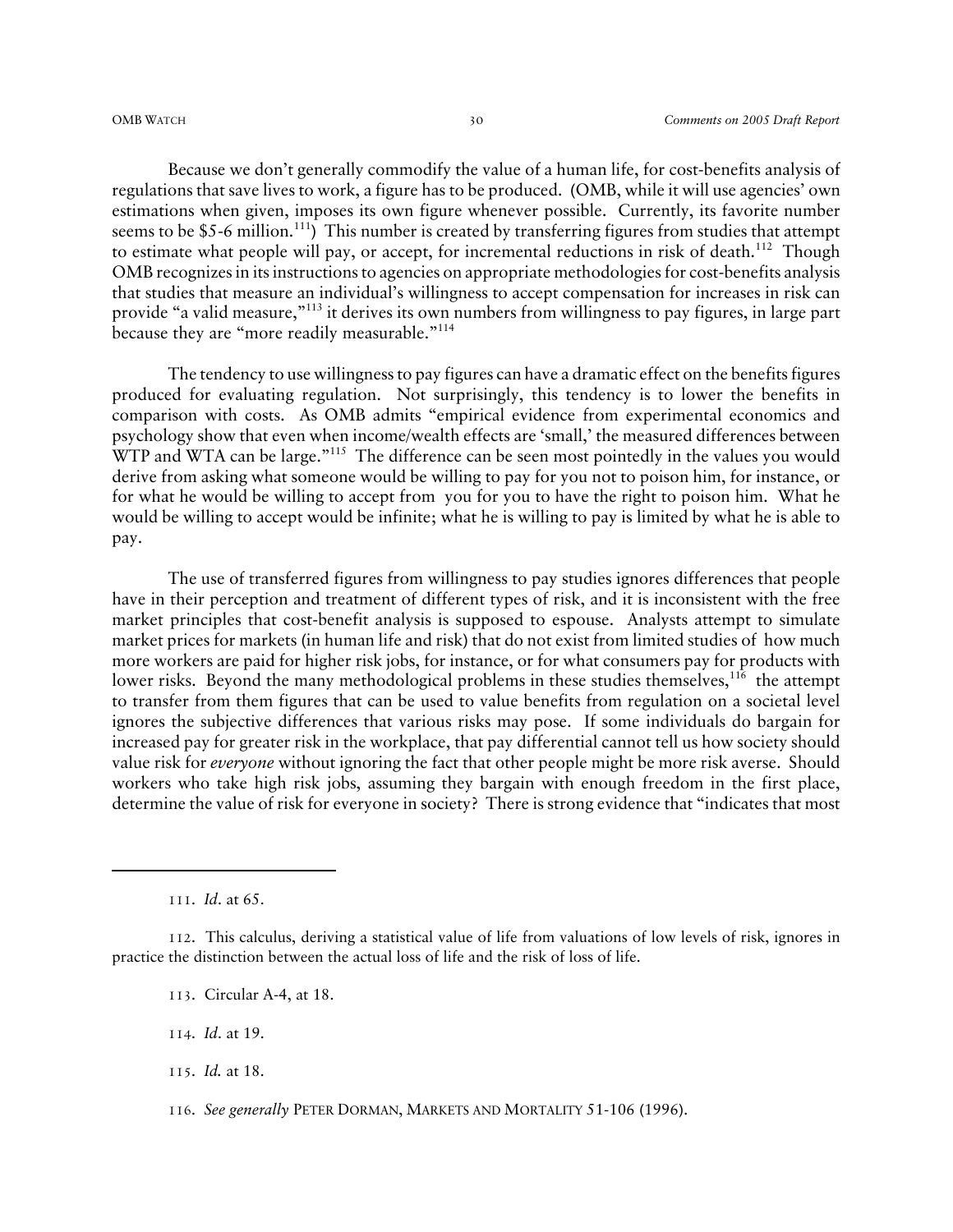people regard risks quite differently, depending on such factors as the type of risk and the degree of personal autonomy in bearing it." $117$ 

Moreover, many of the risks that regulations attempt to alleviate, such as from toxic chemicals, are not freely undertaken. People tend to perceive of these non-voluntary risks much more negatively than voluntary risks.118 To transfer values for risk from limited studies of greatly differing types of risk and objectively impose them on all types for all people is in considerable conflict with the free market principles of choice and consumer sovereignty that supposedly justify cost-benefit analysis as mimicking the free market.

Creating monetary values for all specific types of risk that any regulation is meant to address would of course be very expensive. This objective imposition of transferred values is also necessary, because the logic of willingness to pay, if followed through to its logical conclusions, would also dictate that the lives of wealthy people are worth more than those of the poor. Willingness to pay depends upon the ability to pay. Needless to say this equity consideration poses real questions for democracy, fairness, and justice for all of society, and should not be dealt with in some OMB circular. The only way to rectify the democratic and consumer sovereignty issues is to insist on willingness to accept measures for particular risks. If OMB instead truly embraces the strained logic of willingness to pay figures, it should make this decision explicit and not rely on the mere defense that willingness to pay figures are "more readily measurable."

#### *Discounting*

The practice of discounting benefits is also skewed against regulation.<sup>119</sup> Cost-benefit analysis insists on discounting the value of future benefits in a strained analogy to the practice of discounting the future value of money. Discounting, very briefly, is the calculation of the present value of a future sum of money. This is not controversial when used by an investor in choosing between different investment opportunities. Many regulations we enact today are meant to create benefits that accrue far into the future. Costs are often incurred more immediately. When one begins to choose figures for the appropriate rate at which we discount future lives, which is essentially what happens when cost-benefit analysis creates a money figure for the value of a human life, moral and democratic questions arise that are beyond the pay grade of OMB. How much are lives saved in the future worth versus lives saved today? How many lives of our grandchildren must be saved for us to spend money on health and environmental protections today? In cost-benefit analysis, these questions hinge on the discount rate we choose. The difference between 3% and 5% and 7% and 10% can have an enormous effect on how great we count the benefits of protections. OMB likes 7 percent.<sup>120</sup> Why? —because

120. Circular A-4, p33.

<sup>117</sup>. *Id.* at 60.

<sup>118</sup>. *See* Paul Slovik, *Perception of Risk*, 236 SCIENCE 280 (1987).

<sup>119</sup>. For a more in depth critique of the rationales and problems of discounting regulatory benefits in general, and the high discount rates the OMB uses, see, Lisa Heinzerling, *Discounting Our Future*, 34 LAND & WATER REV. 39 (1999).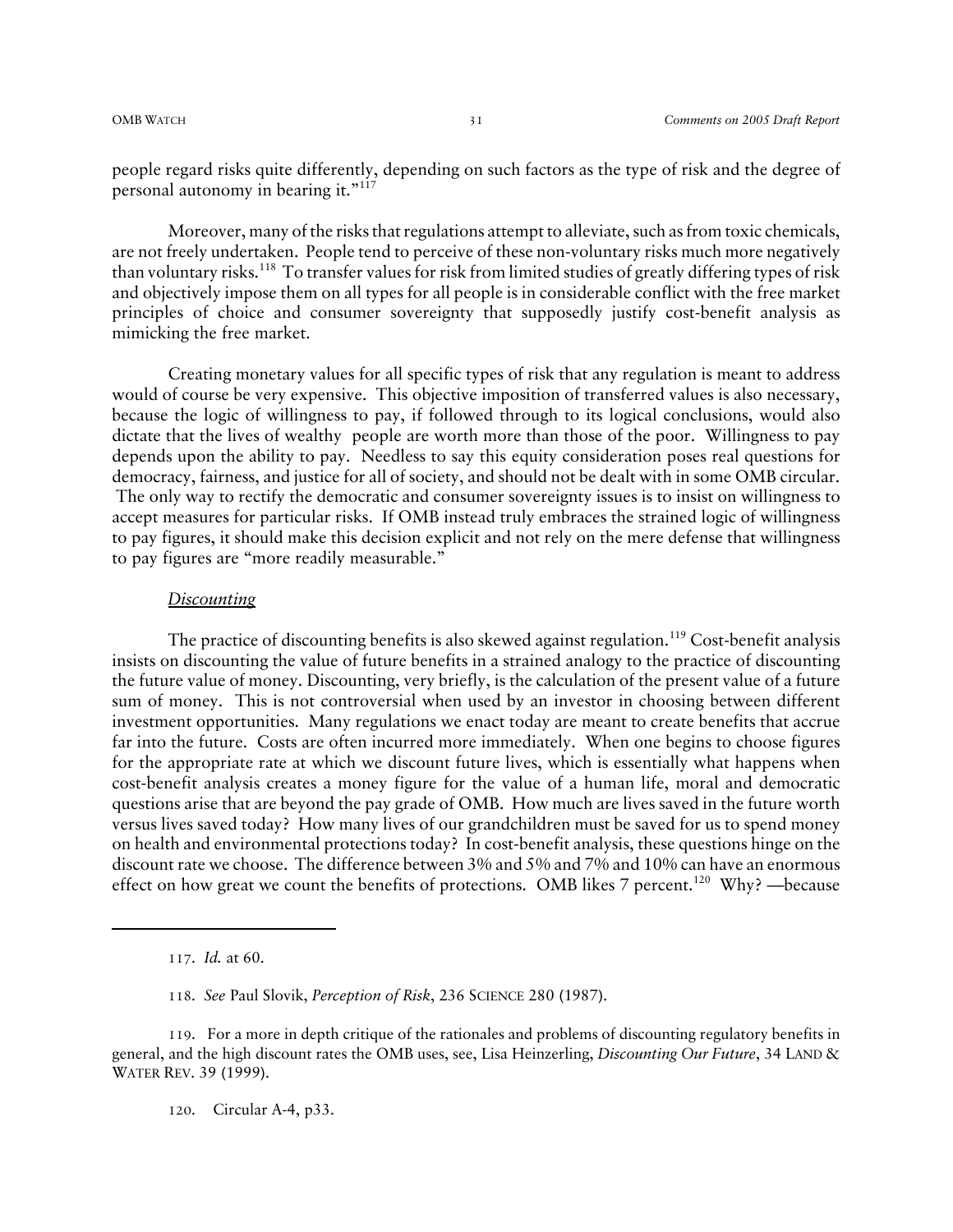7 percent is an estimate of the average before-tax rate of return to private capital in the U.S. economy. That sounds nice, hiding the arbitrary nature of the choice: lives, unlike capital, can not accrue interest. Individuals can't put life in the bank and come out with 1.2 or 1.6 lives because of particularly efficient regulatory choices.

Discounting also obscures the inter-generational effects of regulation. Regulation, especially environmental regulation, is often preventative in purpose, and many of the benefits may accrue for our children and grandchildren. The costs often must be incurred now, both because environmental improvements can take years to pay off and because of the irreversible nature of many of the harms the regulations are meant to prevent. Discounting, especially at the relatively high rate the OMB has chosen, amounts to a short-sighted elevation of our individual, consumer selves to an absurd level. Thankfully, this is not reflective of how people act in their actual lives. Ask any grandparent, or parents who spend money on long-term investments like education. This should not be how we evaluate important matters of national policy.

#### **2. The methods and assumptions used to estimate costs of regulation tend to exaggerate them in comparison with benefits.**

Numbers for monetary costs for regulation, on the other hand, are comparatively easy to come by, especially as the industry to be regulated is usually more than happy to supply their own. These figures are often overstated;<sup>121</sup> information on them is poor; and verification is difficult because industries often insist on confidentiality.<sup>122</sup> There are many other methodological problems and questionable assumptions in OMB's cost counting, and there is as striking a tendency to inflate the costs of regulations as there is to deflate the benefits.

OMB and regulatory agencies often use a baseline for assessing the costs of new regulations—not of what is already mandated by law, but the "no action" status quo, $^{123}$  which frequently involves an industry very much out of compliance.124 This choice has the effect of ignoring congressional intent for regulation and rewarding companies for breaking the law. Ruth Ruttenberg reports on many other problems in cost counting for regulations, such as the following:

- inclusion of expenditures to fix problems before the promulgations of regulations,
- using estimated maximum costs rather than mean compliance costs,
- double counting for regulatory compliance already mandated by other regulations, and

- 122. RUTH RUTTENBERG & ASSOCS., *supra* note 37, at 3-4.
- 123. Circular A-4, at 2.
- 124. *See generally* RUTH RUTTENBERG & ASSOCS., *supra* note 37.

<sup>121</sup>. *See* Ackerman & Heinzerling, *supra* note 103, at 1580.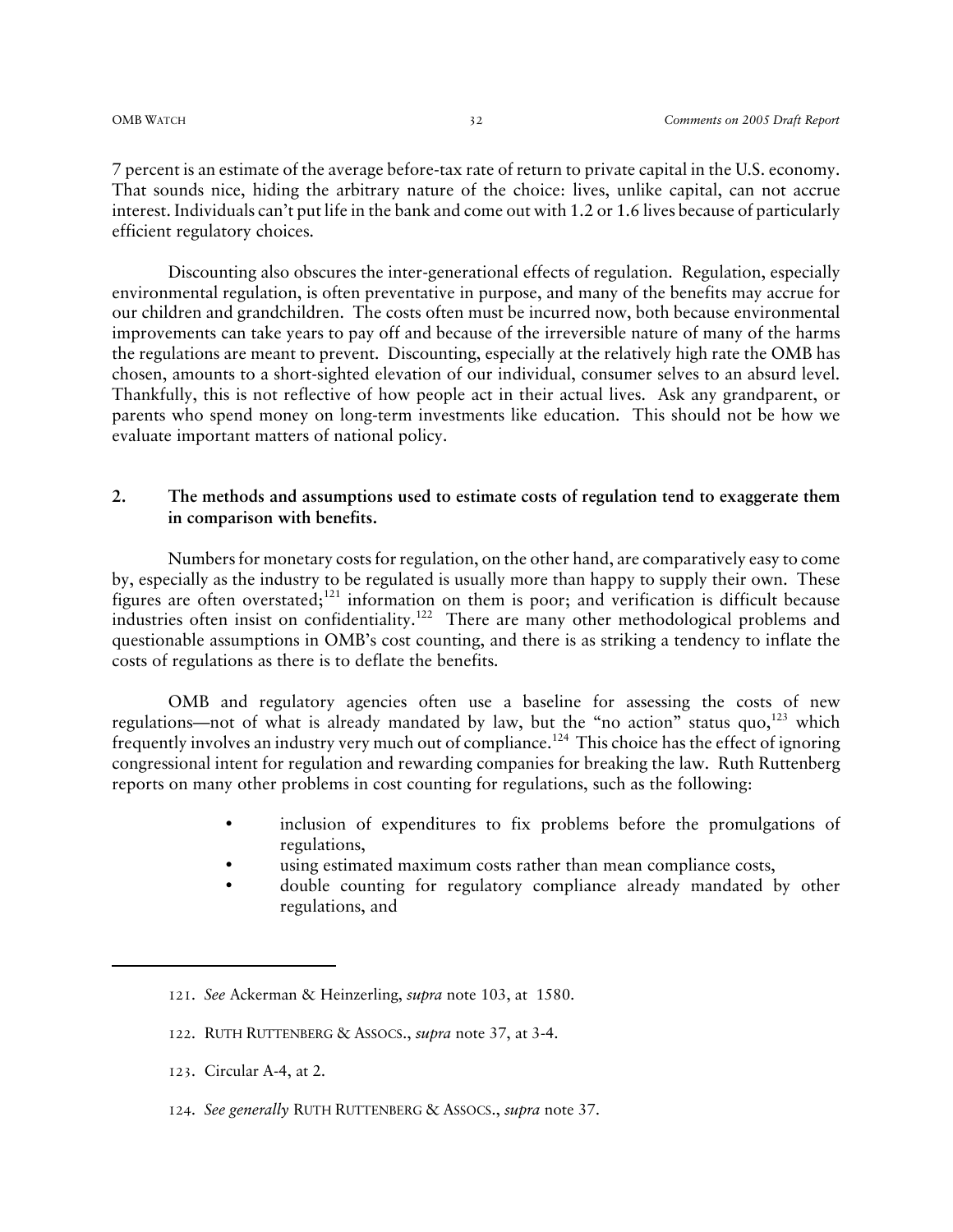failure to consider savings from avoided tort liability cases that might be avoided by meeting the standards mandated by regulation.<sup>125</sup>

Regulatory analysis is also generally static.<sup>126</sup> Cost estimates fail to envision future technological improvements that will make compliance much cheaper. Often, the part of a new product cost that is attributable to compliance and separable from regular processes and functions is difficult to ascertain. However, when providing data on expected costs of regulation, companies tend to dump in any figures they possibly can, skewing the resulting cost-benefit analysis against regulation.

The use of cost estimates in policy decisions, particularly when used in net benefits measures to lower the worth of regulatory protections, ignores another crucial equity consideration: not all costs have the same moral or ethical value. Some regulatory costs represent the cost to industry of what it should have done as a good corporate citizen in the absence of regulation. Increased profits earned by a corporation dumping hazardous toxic waste, or by an auto company aware that strengthened car roofs are key to preventing injuries and saving lives in rollover crashes all the while telling government and public the opposite, $127$  do not in reality accrue to the people who died in rollover crashes, or later develop cancer. These people did not knowingly choose these increased risks, imposed by industry. Ignoring the distribution of costs and benefits thus ignores human nature and what might be most important about regulatory protections. Because of this failure to insist on baselines of legal mandates or ethical and moral behavior, the only world in which cost-benefit analysis could truly claim to be neutral is a depraved one in which life is cheap, future life is cheaper, and law is what you can get away with. Thankfully most of us don't conceive of the world that way, and OMB should stop pushing us toward that reality.

### **C. The deeply flawed net benefits discussion has no place in OMB's report to Congress.**

The net benefits measure is misleading and misguided, and it exacerbates all the methodological problems already inherent in cost-benefits analysis. Net benefits measures are not useful for assessing the social values of regulations. They are not even "theoretically superior"to the bankrupt methodologies OMB already uses. Rather than further waste taxpayer resources, OMB should discard the measure and abandon it in future reports.

126. *Id.* at 23.

<sup>125</sup>. *Id*. at 16-20.

<sup>127</sup>. See Press Release, Public Citizen, "New Report on Auto Industry Data Shows Automakers Misled NHTSA and Public When Denying Link Between Roof Strength and Injuries" (March 30, 2005) [available online at <http://www.citizen.org/pressroom/release,cfm?ID=1909>].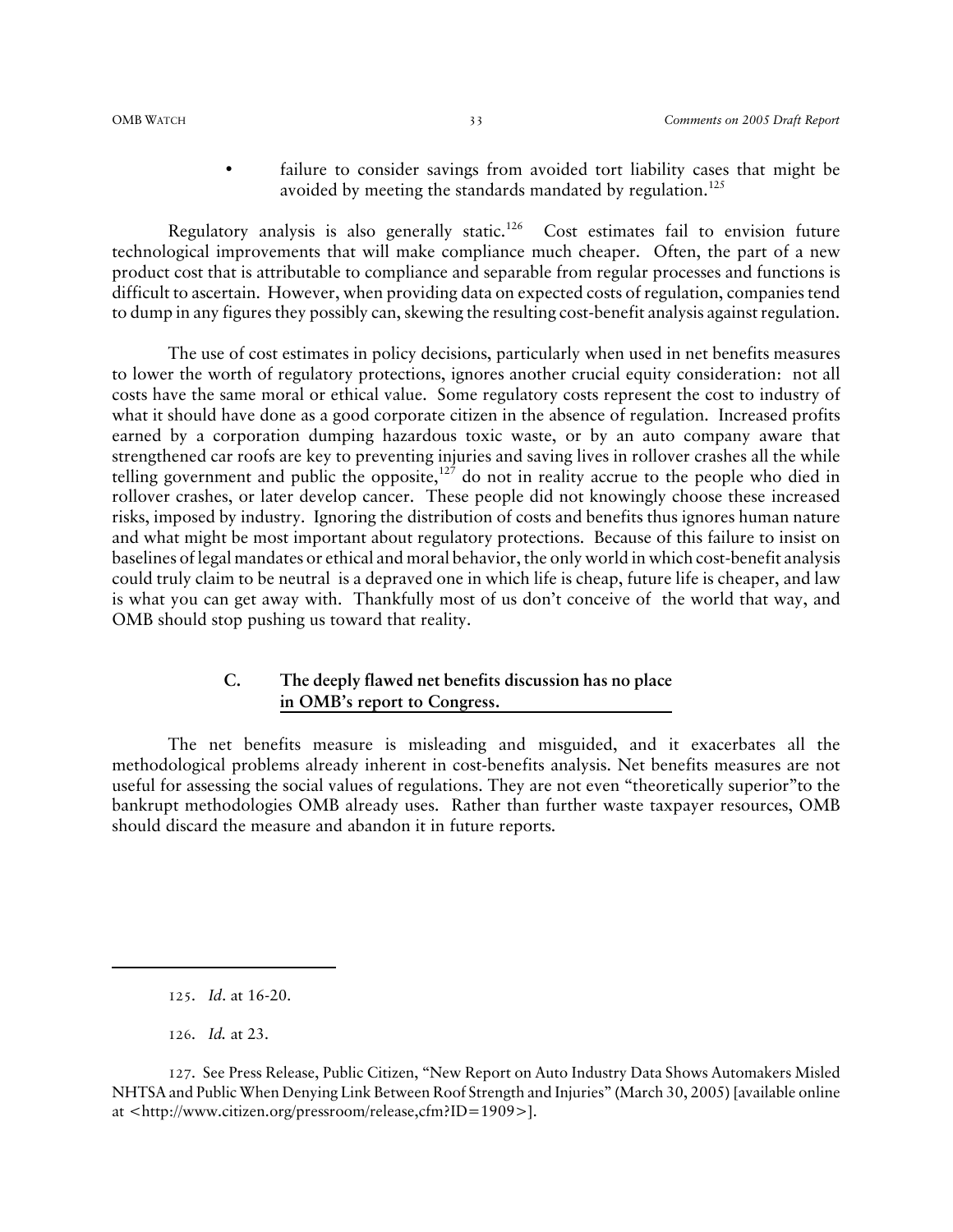#### **IV. WHEN CONSIDERING VALIDATION STUDIES, OMB MUST NOT STACK THE DECKS AGAINST PUBLIC PROTECTIONS.**

It is gratifying that OMB has finally heard the complaints from the public interest community that agencies' *ex ante* estimates of the costs to industry of complying with proposed regulations are consistently overblown. The result—the section of OMB's report discussing validation or look-back studies that compare *ex ante* estimates and *ex post* results—does not, unfortunately, inspire confidence that OMB will be moving in the right direction. OMB has provided a skewed bibliography of existing look-back studies that excludes most of the rich literature on this subject and includes studies of dubious merit.

#### **A. OMB is distorting the record with a limited and biased sampling of look-back studies.**

OMB appears poised to draw all the wrong conclusions from the research, because it appears not to have selected the full range of available research. Given the rich body of research available already, particularly with regard to systematic overstatement of cost estimates in OSHA rulemakings, it makes no sense for OMB to present a bibliography concentrating almost entirely on NHTSA rulemakings, unless OMB-OIRA chief John Graham is planning to draw on his years of experience in opposing auto safety regulation. The following studies are conspicuously absent from OMB's minibibliography of look-back studies; many of these glaring omissions have been brought to OMB's attention before.<sup>128</sup> OMB should do its homework and incorporate the findings of these studies in its final report:

- Nicholas A. Ashford & Charles C. Caldart, *Technology, Law, and the Working Environment* (Island Press, 1996).
- Eban Goodstein, "Polluted Data," *American Prospect*, Nov.-Dec. 1997, at 64, *available at* <http://www.prospect.org/web/page.ww?section=root&name= ViewPrint&articleId=4757>.
- Eban Goodstein, *The Trade-Off Myth: Fact and Fiction About Jobs and the Environment* (Island Press, 1999).
- General Accounting Office, *Environmental Protection: Assessing the Impacts of EPA's Regulations Through Retrospective Studies* (Rep. No. GAO/RCED-99- 250, 1999), *available at* <http://www.gao.gov/ archive/1999/rc99250.pdf>.
- Thomas O. McGarity & Ruth Ruttenberg, "Counting the Cost of Health, Safety, and Environmental Regulation," 80 *Texas L. Rev.* 1197 (2002).

<sup>128</sup>. *See* Heinzerling & Ackerman, *supra* note 16, at 9.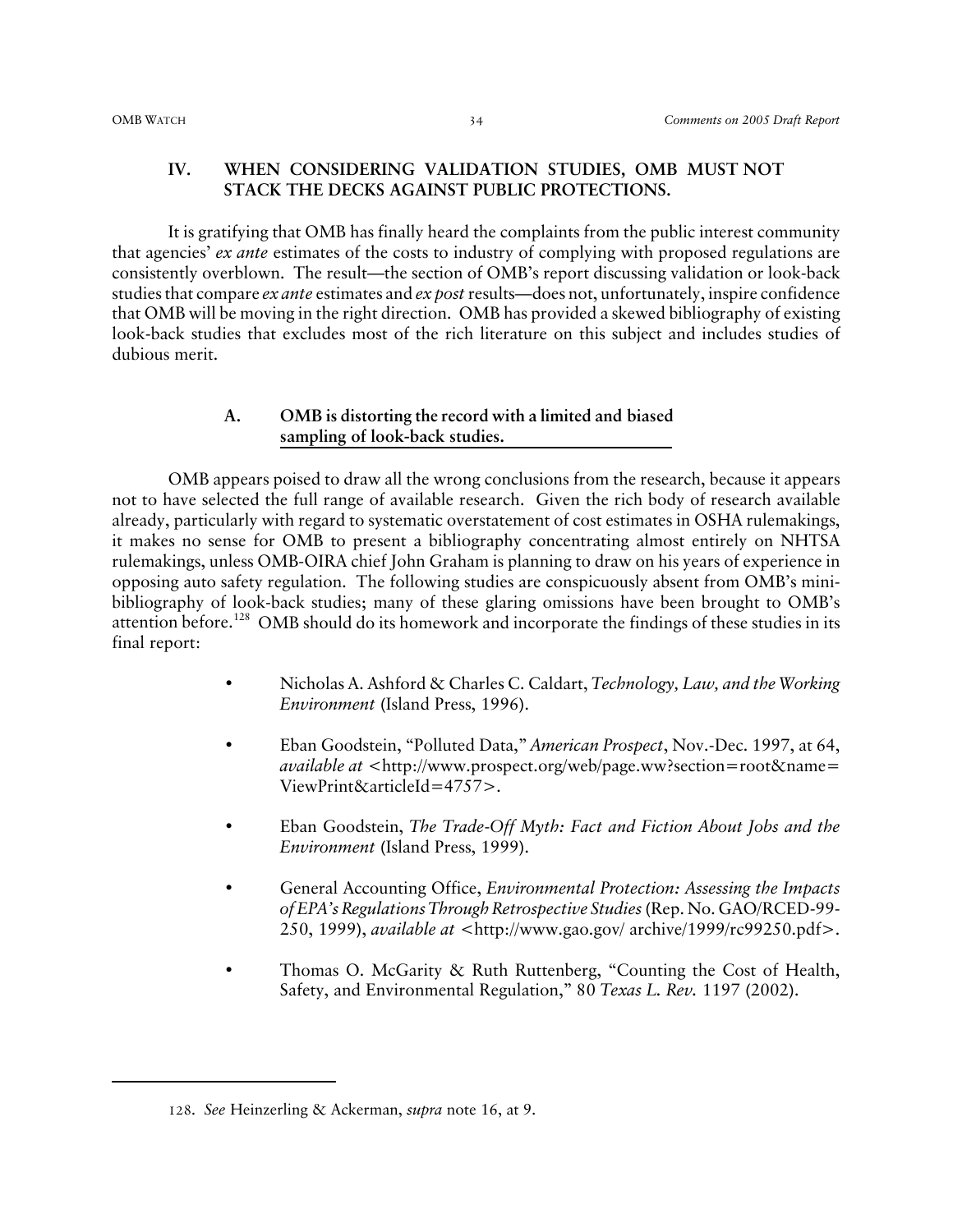- Office of Tech. Assessment, U.S. Cong., *Gauging Control Technology and Regulatory Impacts in Occupational Safety and Health: An Appraisal of OSHA's Analytical Approach* (Rep. No. OTA-ENV-635, Sep. 1995), *available at* <http://www.wws.princeton.edu/~ota/disk1/1995/9531\_n.html>.
- Ruth Ruttenberg & Assocs., *Not Too Costly, After All: An Examination of the Inflated Cost-Estimates of Health, Safety, and Environmental Protections* (Public Citizen, Feb. 2004), *available at* <http://www.citizen.org/ documents/ACF187.pdf>.

Many of the findings from the studies listed above are summarized in Appendix A to these comments.

Moreover, in the course of preparing the major study listed above, the now-defunct Office of Technology Assessment contracted original research papers that do precisely what OMB envisions: compare actual *ex post* compliance costs with an agency's *ex ante* estimates. Given that the American taxpayer has paid for these reports, OMB should consult them before spending money on new studies. The reports are as follows:

- Mark A. Boroush, "Hazard Control Responses and Economic Impacts in Selected OSHA Health and Safety Standards: Expectations vs. Outcomes" (July 1995)
- —, "OSHA's 1984 Ethylene Oxide Standard: Retrospective Evaluation of the Rulemaking's Feasibility/Impact Estimates" (Mar. 1994)
- —, "OSHA's 1978 Cotton Dust Standard: Retrospective Evaluation of the Rulemaking's Feasibility/Impact Estimates" (Jan. 1994)
- —, "OSHA's 1974 Vinyl Chloride Standard: Retrospective Evaluation of the Rulemaking's Feasibility/Impact Estimates" (Nov. 1993)
- David Butler, "OSHA's Brethren: Safety and Health Decisionmaking in the U.S. and Abroad" (Sep. 1995)
- Charles Rivers Assocs., "Economic Impact Analysis of OSHA's Rulemaking Process: Lead Case Study" (Apr. 1994)
- Robert Goble & Dale Hattis, "When the Ceteris Aren't Paribus: Contrasts Between Prediction and Experience in the Implementation of the OSHA Lead Standard in the Secondary Smelting Industry" (July 1995)
- Molly K. Macauley & Paul R. Portney, "Comparing Expected and Actual Economic Impacts of OSHA Safety Regulation: A Case Study of the Use of Alternative Stabilization Systems for Powered Platforms" (Feb. 1994)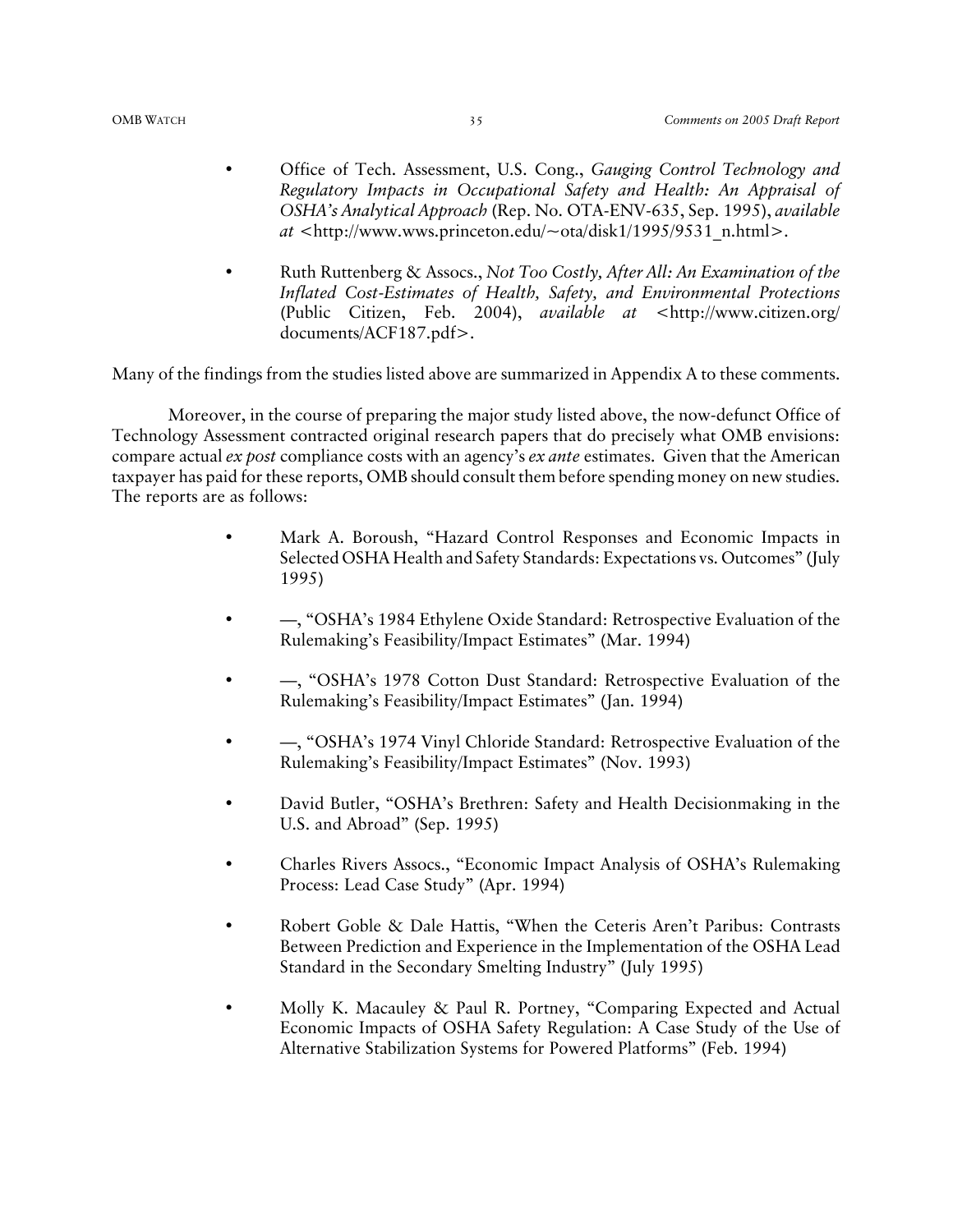- $-$ , "Comparing Expected and Actual Economic Impacts of OSHA Safety Regulation: A Case Study of Presence Sensing Device Initiation for Mechanical Power Presses" (Jan. 1994)
- James C. Robinson, "The Impact of Environmental and Occupational Health Regulation on Productivity Growth in U.S. Manufacturing" (July 1994)
- Ruth Ruttenberg, "Compliance With the OSHA Grain Handling Rule: Safety Measures Save Lives and Dollars" (June 1994)
- Robert F. Stone, "An Evaluation of OSHA's Resources for Regulatory Analysis" (Mar. 1995)
- $-$ , "A Retrospective Analysis of the Economic Impact on Foundries of OSHA's 1987 Formaldehyde Standard" (Aug. 1994)
- $-$ , "A Preliminary Examination of OSHA's Analytical Approaches for Estimating the Compliance Costs and Other Economic Impacts of Regulation" (Mar. 1994)
- — —, "Three Case Studies of OSHA's Regulatory Impact Analysis in Support of Recent Rulemaking" (Feb. 1994)

Finally, OMB should eliminate two deeply flawed studies from its list: a piece published by the industry-funded think tank AEI-Brookings, $^{129'}$  and one co-authored by John Graham and other researchers at the industry-funded think tank Harvard Center for Risk Analysis.130

#### *AEI-Brookings Study*

The industry-funded AEI-Brookings Joint Center for Regulatory Studies published a paper by Si Kyung Seong and John Mendeloff that purports to assess the accuracy of OSHA's pre-regulation estimates of the benefits from proposed safety standards. Although the authors purport to have discovered that OSHA overestimates the benefits of its safety rules, one caveat to their findings calls into doubt the generalizability of their conclusions: "We are not able to distinguish here between overestimates due to lack of compliance and overestimation due to the overstated effectiveness of the standard."<sup>131</sup> In other words, they cannot determine if OSHA truly did overestimate the benefits to be provided by safety standards, because they cannot weed out the number of cases in which

<sup>129</sup>. *See* SI KYUNG SEONG & JOHN MENDELOFF, ASSESSING THE ACCURACY OF OSHA'S PROJECTIONS OF THE BENEFITS OF NEW SAFETY STANDARDS (AEI-Brookings Jt. Ctr. for Reg. Studs. Regulatory Analysis No. 03-8, July 2003), *available at* <http://aei-brookings.org/admin/authorpdfs/page.php?id=277>.

<sup>130</sup>. *See* Kimberly M. Thompson, Maria Segui-Gomez, & John D. Graham, *Validating Benefit and Cost Estimates: The Case of Airbag Regulation*, 22 RISK ANAL. 803 (2002)

<sup>131</sup>. SEONG & MENDELOFF, *supra* note 129, at Exec. Summ.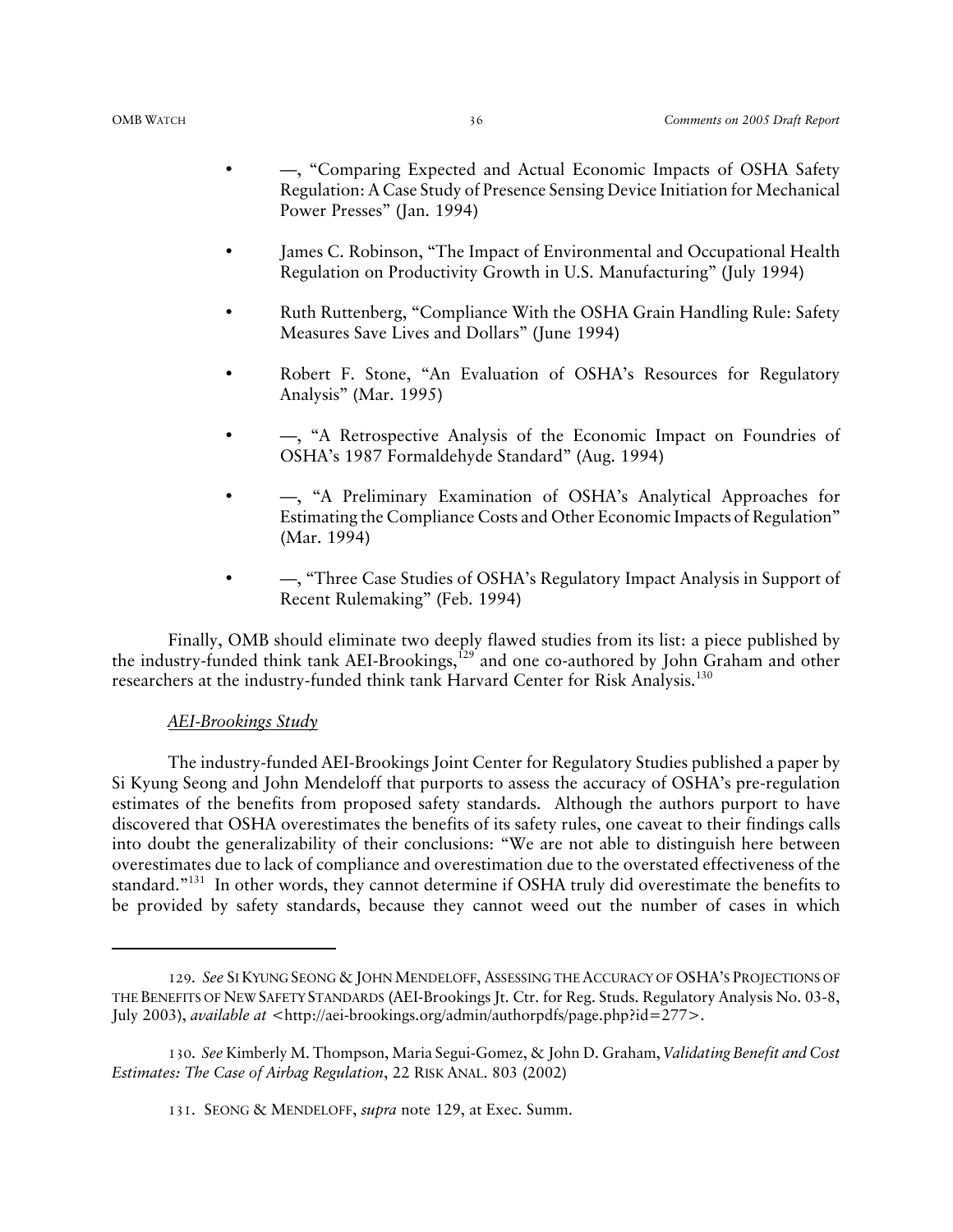employers simply failed to obey the standards. The standards themselves might well be as beneficial as OSHA anticipated; they only need to be fully implemented for us to know.

Additionally, the authors appear to have gone out of their way to alter the sample of rules they examined in order to increase the probability of finding a variance between *ex ante* benefits estimates and actual *ex post* benefit results. The authors

- started with all safety rules promulgated since 1990 (thus starting with eleven rules),
- then whittled away the three most recent, making the sample those rules issued between 1990 and 1996 (and bringing them down to eight rules total),  $132$
- then eliminated two which were projected to prevent small numbers of deaths every year (leaving now six rules),  $133$
- and finally excluded yet another rule because the number of deaths to be prevented represented "*only* about a 15% reduction" from the baseline number of deaths per year.<sup>134</sup>

All the way from eleven to five. The authors concede that the "omission of these [last] 3 standards and the focus on standards with relatively large projected effects may make it less likely that [they would] find cases where the effects are underestimated."<sup>135</sup> The fact is that they have so thoroughly manipulated the universe of cases studied that they appear to have rigged the facts in order to reach a conclusion of the sort that AEI-Brookings is always looking to publish.

This study appears to have been biased at the outset to reach a conclusion counseling against reasonable protections of the public interest. It should therefore be excluded from the final report.

#### *HCRA Study*

Public Citizen's comments will more fully detail the problems of the Thompson/Graham article purporting to compare *ex ante* estimates and *ex post* benefits in the case of air bags in automobiles. The key problem is that Thompson and Graham are misattributing the deaths caused by the first wave of air bags to the National Highway Traffic Safety Administration's failure to estimate benefits accurately, without accounting for the intervening malfeasance of the automakers. People who died from air bag deployment in the period Thompson and Graham study "were killed by cut-rate air bags

133. *Id*.

134. *Id*. at 4 (emphasis added).

135. *Id*.

<sup>132</sup>. *Id*. at 3.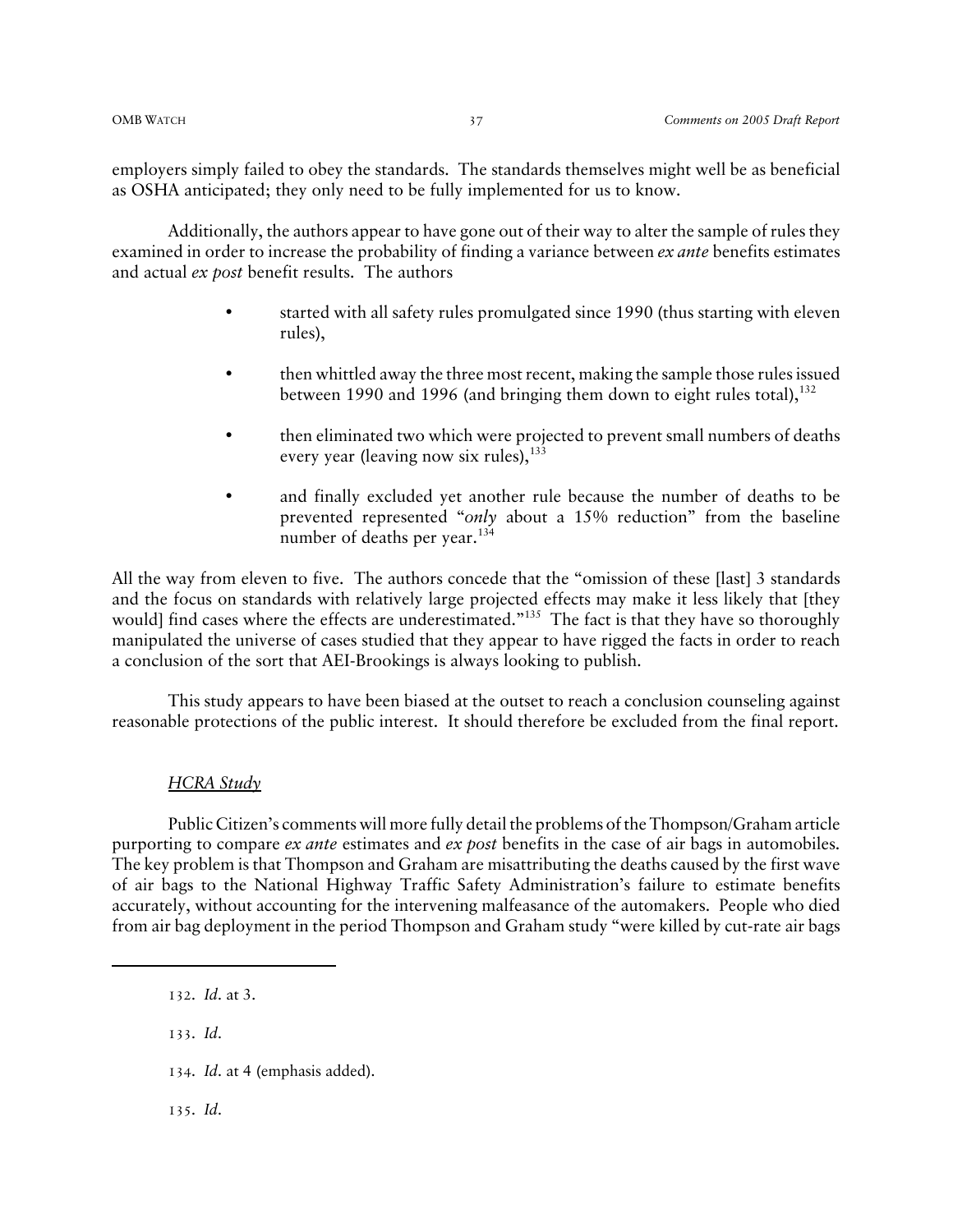that manufacturers installed years ago to save money" even though technology had existed for years that could have prevented injury to children and small-statured adults in low-speed crashes.<sup>136</sup> Automakers could have used but failed to use technology such as "dual-inflation air bags (which inflate at lower intensities in low-speed crashes while inflating at higher intensities to protect occupants involved in high-speed crashes); top-mounted, vertically deploying air bags; telescoping steering columns; pedal extenders for shorter drivers; deep-dish steering columns that move the air bag away from the occupant; air bag suppression; tethers to control air bag extension; higher thresholds for deployment; and energy absorbing structures."<sup>137</sup> If anything, this study makes the case for exactly the kind of "command-and-control" that OMB dismisses, instead of the "flexibility" that OMB irrationally embraces.

Moreover, the Thompson/Graham article depends on data from an earlier article by Graham. Those data are highly questionable. As Public Citizen has observed, Graham's study "failed to distinguish between different models of air bags and types of air bag release systems—a failing which threatens the validity of the results because, for example, top-mounted, vertically deploying air bags hit the windshield before impacting with occupants and had not caused *any* fatalities at the time the study was completed."<sup>138</sup>

The Thompson/Graham article is a flawed study built upon yet another flawed study. It should be removed from the list in the final report.

#### **B. OMB can and must take steps to avoid any further distortions of the record.**

OMB implies that it is considering conducting further studies (or contracting with others) to add to the rich literature identified above. OMB should first avail itself of the rich array of material already identified above, much of which the American taxpayer has already paid for. Any additional studies should avoid the kinds of methodological problems with which John Graham and John Morrall are already familiar, if they are to be worth spending taxpayer dollars. They should above all be empirical, conducted with the rigor of any credible disinterested social science inquiry, provided however that they fully account for the methodological challenges identified by the GAO in its 1999 study, in which it concluded that industry ledger books simply do not account for costs attributable to regulations.

Any additional validation studies ordered by OMB should also be conducted by disinterested and independent scholars. OMB's call for comments on individuals and organizations well positioned to conduct such studies is a worthwhile occasion to advise OMB on sources it should avoid:

137. *Id*.

<sup>136</sup>. Public Citizen, *Why the Auto Industry Fought a 30 MPH Air Bag Standard: To Avoid SUV Redesign*, May 5, 2000, *available at* <http://www.citizen.org/print\_article.cfm?ID=6009>.

<sup>138</sup>. *See* MACCLEERY, *supra* note 9, at 61.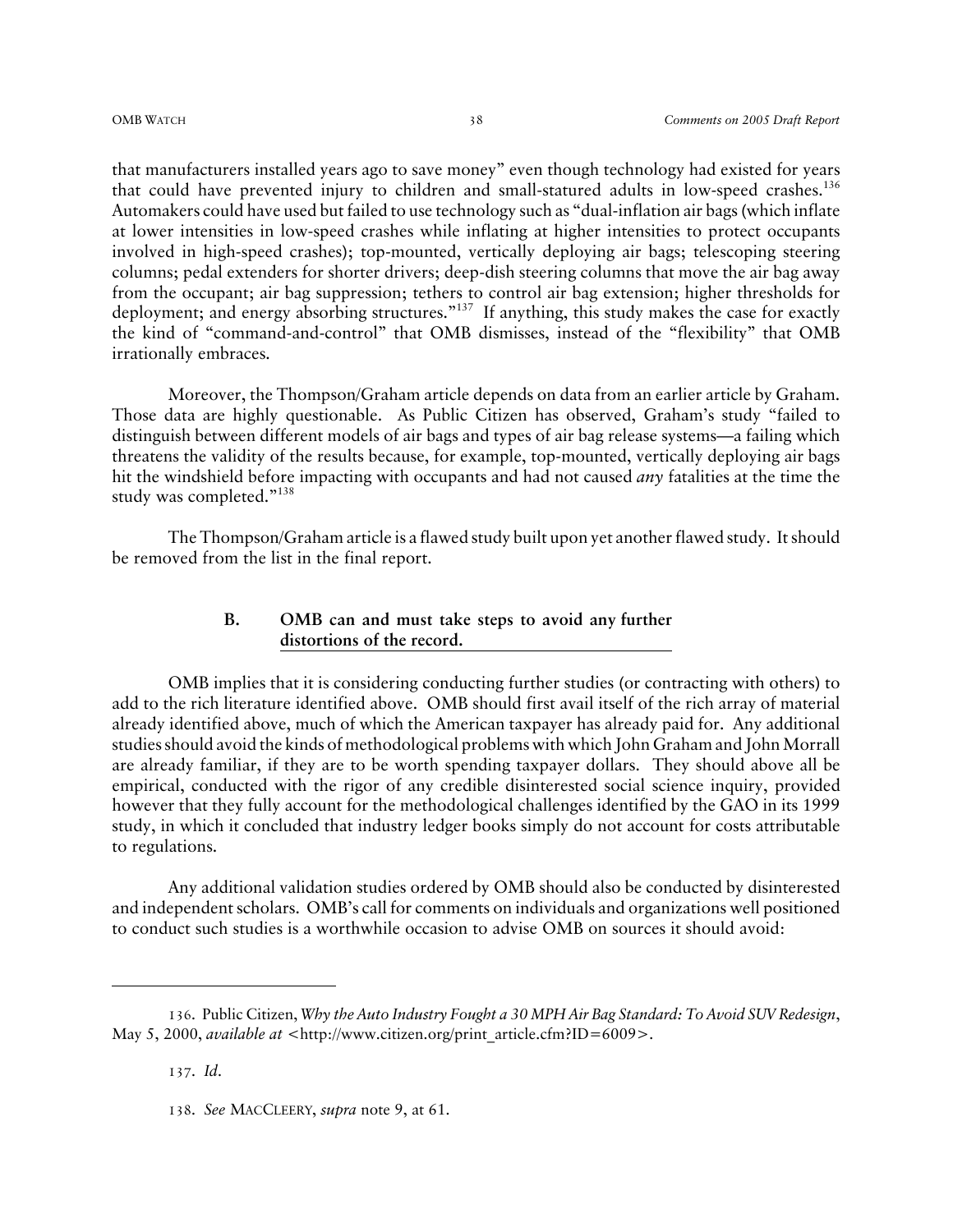- *Harvard Center for Risk Analysis:* Although housed in the Harvard School of Public Health and accordingly granted the prestigious Harvard name, HCRA is not held in high esteem as a source of disinterested scholarly inquiry. Instead, it is an industry-funded think tank, with a checkered history of taking big donations from big corporations and producing studies that support industry positions against strong protections of the public interest. HCRA's interest in the anti-regulatory positions of corporate special interests has been exhaustively and carefully documented in the Public Citizen report *Safeguards at Risk*. HCRA's independence from the White House is also questionable, given that HCRA founder John Graham heads OMB's Office of Information and Regulatory Affairs. Neither HCRA nor any "scholar" affiliated with HCRA should be permitted to take taxpayer money for new validation studies.
- *Mercatus Center:* The Mercatus Center is another industry-funded think tank. As befits an organization whose name means "market," Mercatus has pushed aggressively for deregulation. Mercatus's obvious bias against regulatory policy in the public interest should preclude the organization and its affiliated "scholars" from contributing to OMB's quest for new look-back studies.
- *AEI-Brookings Joint Center for Regulatory Studies:* AEI-Brookings is yet another industry-funded think tank that appears to specialize in producing reams of paper dedicated to the arguments that the public is irrational in its desire for public protections; that it is acceptable to view potential protections from the perspective not of a culture of life but, instead, of a culture of cash; and that regulatory policy is a blight to be cured by the most noxious of tonics. Neither AEI-Brookings nor its affiliated scholars should be entrusted with any commission for conducting look-back studies.
- *National Academy of the Sciences:* The NAS is the nation's premier scientific authority, but recent revelations undermine confidence in its ability to conduct a completely disinterested assessment with sufficient independence from the political interventions of the White House. Although required to ensure that its advisory panels are balanced, the NAS has repeatedly stacked panels about the need for regulation with representatives from the very industries that would be regulated.<sup>139</sup> Aside from questions of disinterestedness, the NAS is also vulnerable to questions about its independence from the White House. The NAS has recently been revealed to have allowed White House political

<sup>139</sup>. One example of a problematic NAS panel is the Committee to Study Mine Placement of Coal Combustion Wastes, which is charged with addressing the environmental consequences of dumping toxic wastes in mines. Nearly half of the provisional panel consisted of individuals with clear ties to the mining and utility industries, but only one scientist who has documented damage from CCW was appointed. Membership on this panel was later adjusted, after the biased composition was exposed in the press. Other recent panels that the NAS stacked with biased industry representatives include a committee to investigate the health consequences of perchlorate ingestion and one assessing plants genetically modified for pest protection. Get more information online at <http://www.ombwatch.org/article/blogs/entry/250/18>.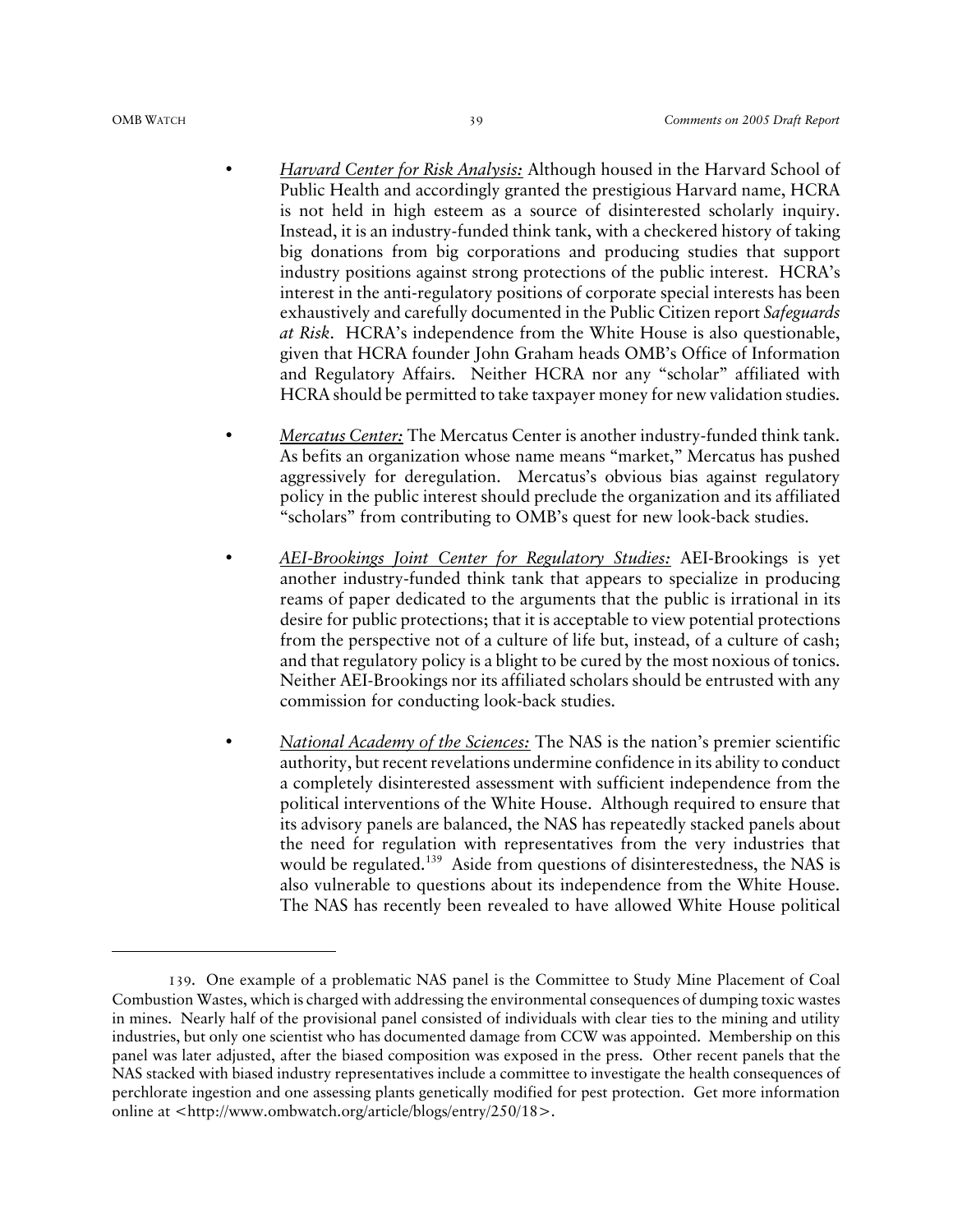appointees to edit or suppress NAS scientific assessments of important topics with high stakes for the public interest.<sup>140</sup> Until these questions can be addressed more systematically, it makes sense to avoid empaneling the NAS to conduct new look-back studies.

Finally, OMB should examine the extensive taxpayer resources already expended on look-back studies, consider the rich literature already existing on this topic, and conclude that any new studies should be considered expendable extras. In no case should any new studies, as welcome as they may be, divert agency budgets away from the agencies' vital missions to protect the public. Agencies such as OSHA, FDA, and EPA are already straining to meet the public's needs given reduced budgeting and the White House's aversion to public protections. One agency, OSHA, appears to have abandoned its mission altogether. Any new studies should come from new resources, such as OMB's own budget, and not from the limited budgets of the agencies; agency budgets should instead be dedicated to the more important goal of protecting the public.

#### **V. THE REGULATORY PROCESS NEEDS REFORMS TO STRENGTHEN AND NOT WEAKEN PUBLIC PROTECTIONS.**

Although it seems premature from the limited bibliography of validation studies OMB provides, OMB has invited the public to comment on regulatory reforms that follow from our improved knowledge about the costs and benefits of regulations. Given the body of knowledge that we do have already, which is much larger than OMB's micro-bibliography, we can safely conclude that regulatory protections of the public interest serve not just the public interest goals that regulations are intended to target but also the economy itself. Regulatory safeguards help America; we should therefore embrace reforms that make it easier for the federal government to develop new protections of the public interest and strengthen the protections we do have, and we should accordingly reject any reforms that would constrain regulatory policy.

#### **A. OMB and Congress should adopt reforms that facilitate rulemaking in the public interest.**

Given what we know and what we are likely to learn from an inquiry into the literature validating cost and benefit estimates (provided, however unlikely, that the inquiry is above-board and even-handed), we should immediately reform the regulatory process to remove unnecessary roadblocks and cease wasting time and scarce resources on diversionary navel-gazing. OMB has already received numerous suggestions from organizations such as the Competitive Enterprise Institute, the U.S.

<sup>140</sup>. For example, the NAS allowed the White House to edit a scientific report on the health effects of mercury, with changes that downplayed the risks of mercury, replaced specific enumerations of mercury-related harms with bland, general references, and introduced additional emphasis on uncertainty to make the science of mercury's neurotoxic effects seem less reliable. More recently, the NAS suppressed a scientific assessment of the dairy industry's vulnerability to bioterror, after the administration requested the paper be delayed. More information is available online at  $\langle \text{http://www.combwatch.org/article/articleview/2134/1/132?TopicID=1>}\rangle$ (mercury); <http://apnews.myway.com/article/20050607/D8AJ0COG1.html> (bioterror).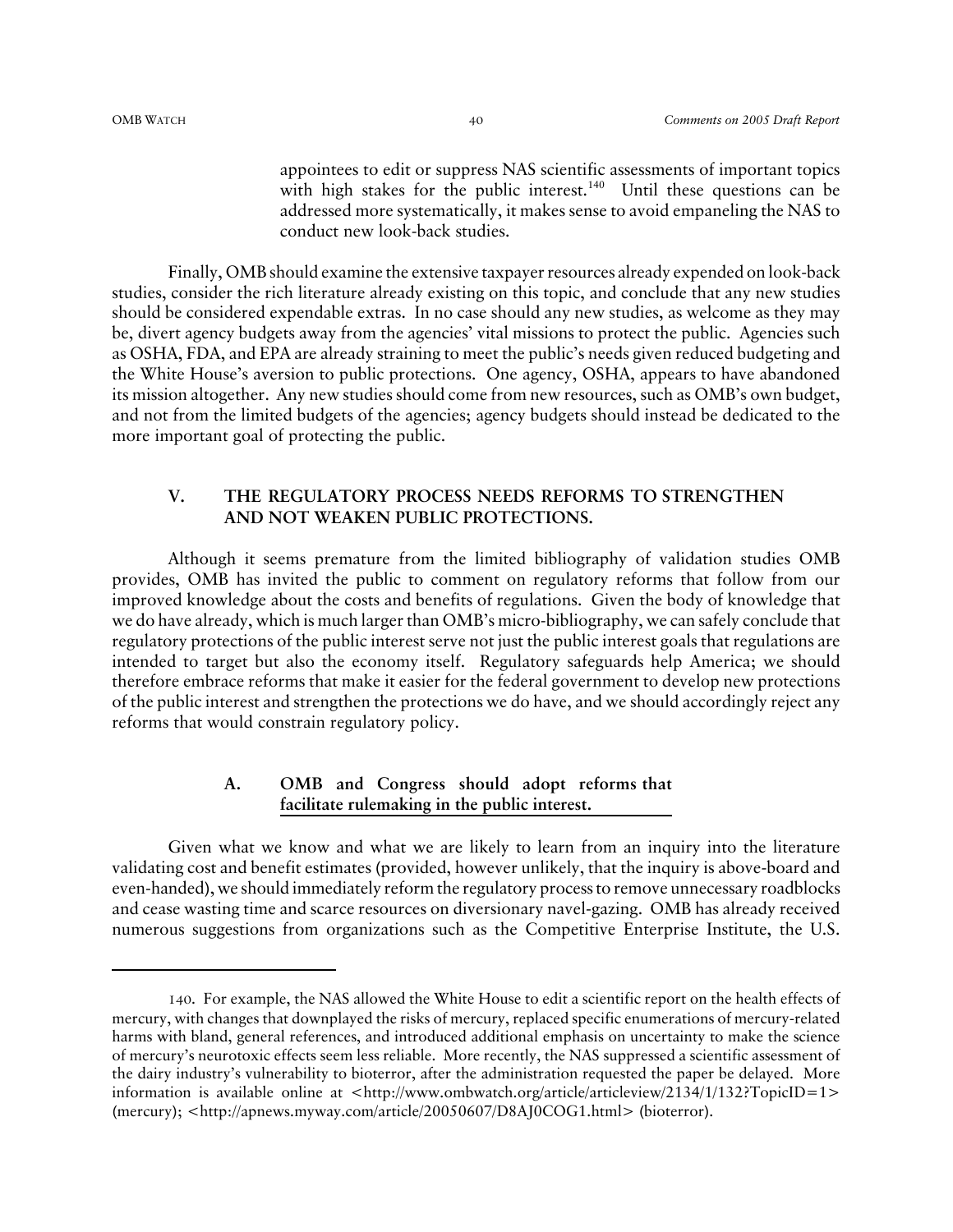Chamber of Commerce, and trade associations, but those suggestions would result in exactly the opposite of what we need: more burden, more delay, and less protection.141 OMB's call for regulatory reform suggestions seems an opportune moment to review some of the anti-regulatory ideas that are circulating and, since they would result in the opposite of what we need, consider the opposite of those suggestions. Listed in no particular order, they look like the following:

#### **1. End imperial power grabs: require congressional review and approval of burdens on the regulatory process.**

Unlike the bean counters at OMB, the members of Congress were elected by the people. Congress, not OMB, has democratic legitimacy and constitutional authority to pass laws governing the regulatory process. Congress alone has the power to legislate in the public interest; in cases such as environmental protection and workplace health and safety, in which Congress sees the need for complex solutions to complex problems, Congress delegates broad grants of authority to the agencies, which Congress charges to unite technical expertise and democratic participation in order to develop concrete, specific solutions. Congress delegates that authority directly to the agencies themselves and permits no role for the White House to distort the process with its political interventions.

For too long now, OMB has been arrogating this power unto itself. For example, OMB requires agencies to submit many of their most important proposed regulations for OMB's scrutiny and approval. OMB's performance review process, using the Program Assessment Rating Tool, actually penalizes agencies for following Congress's mandates rather than OMB's preferred policies. In fact, OMB recently penalized the Consumer Product Safety Commission, the Occupational Safety and Health Administration, and the Mine Safety and Health Administration for failing to use OMB's preferred cost-benefit analyses in all their rulemakings, even though they are forbidden by law to do  $\overline{\text{so}}$ <sup>142</sup>

Some suggest requiring congressional review and approval as a condition precedent of regulations taking effect. Perhaps congressional review and approval should be a requirement of something else entirely: cost-benefit analysis, OMB review, and any other overlays on top of the APA that delay regulatory protections addressing unmet needs and override decisions made democratically in the halls of Congress.

<sup>141</sup>. *See* OMB Watch, *Corporate-Conservative Alliance Plots Attack on Safeguards*, OMB WATCHER, Apr. 19, 2005, *available at* <http://www.ombwatch.org/article/articleview/2806/1/308?TopicID=1>.

<sup>142</sup>. These examples are only the beginning. There is now no need for more examples: OMB deputy director Clay Johnson was recently asked in a congressional hearing, "[I]s it possible for a program to get a poor rating simply because it does what's required by statute and not necessarily what OMB might like for that program to do?"—and Johnson replied, simply, "Yes." *Accountability and Results in Federal Budgeting: Hearing Before the Subcomm. on Federal Financial Management, Government Information & Int'l Security of the Senate Comm. on Homeland Security & Gov't Affairs*, 109th Cong. (2005), 2005 WL 1409975 (F.D.C.H.) (colloquy between Sen. Carper and Clay Johnson III).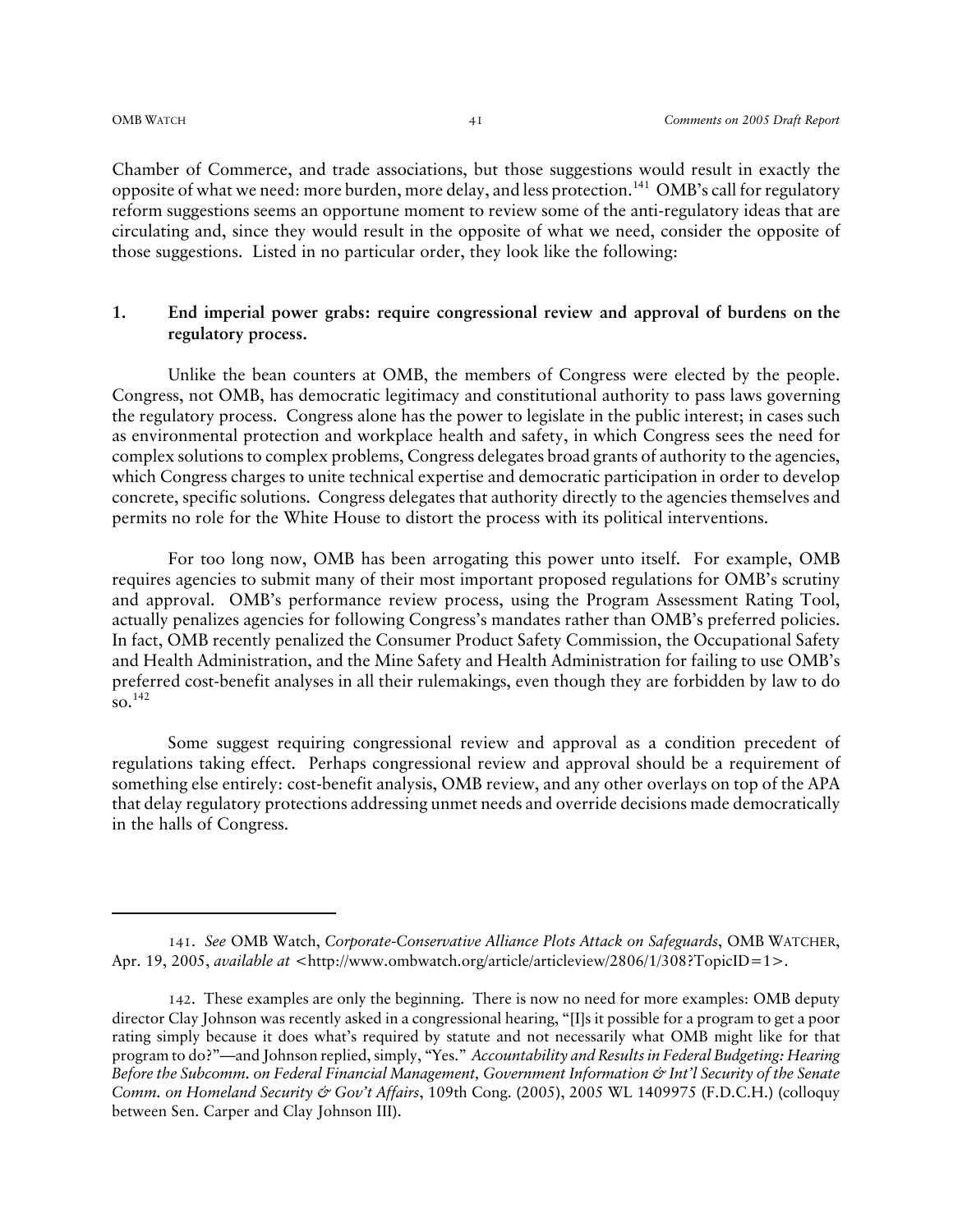#### **2. Publish an annual report card of corporate compliance with public protections.**

Research has proven—*repeatedly* proven—the value of our regulatory protections. Corporatefunded think tanks and trade associations have not learned the lessons of that research; insisting that regulations unduly burden corporate profit, they demand such "accountability" measures as report cards grading agencies with anti-regulatory principles in mind. Instead of devoting agency resources to proving the likely success of a proposed regulation within an inch of its life, a policy of sensible safeguards would shift those analytical resources into reports on the scofflaws who prevent the public from enjoying the full measure of protection to which it is entitled. In the spirit of this administration's penchant for risk-based regulation, these reports could target those corporations with the worst records of noncompliance with workplace, environmental, consumer, health, civil rights, and even tax regulations. For a pilot study of these report cards, agencies could focus on a smaller universe of corporate malfeasors, such as those that enjoy federal contracts.

#### **3. Require that agencies catalog benefits but not costs.**

We have known for some time now that industry cost estimates are so overblown that they are not reliable for use in policy decisions. Some anti-regulatory position papers actually call for agencies to score costs alone when preparing new regulations and not attempt to assess future benefits at all. Such recommendations may well be the opposite of what we need. Perhaps agencies should spend time informing the public of what really matters in any rulemaking: the level of benefits to be expected from a proposed rule. OMB could advance such a policy by calling on agencies to cease the misleading practice of converting distinct and incommensurable events (such as lives saved, diseases averted, wildlife preserved) into common units, whether dollar values or such absurd inventions as Quality Adjusted Life Years; instead, agencies would provide unmonetized, unconverted catalogs of benefits expected, in rich narratives that adequately convey to the public what is really at stake in a new regulatory protection.

#### **4. Raise the "major rules" threshold.**

Anti-regulatory position papers insist that regulations are still too costly and that even more proposed rules should be subject to mandatory OMB review, in order to shore up OMB's role as a gatekeeper charged with keeping the interests of big corporations in mind. Given the established value of regulatory protections, perhaps it is time to conclude exactly the opposite: that too many protections of the public interest are subjected to OMB's scrutiny and additional analytical requirements as "major rules," "significant regulatory actions," and so on. In this light, subjecting rules with projected consequences of \$100 million or more to OMB's reviews and other burdens keep probably efficacious safeguards off the books for too long. The time delay between a rule's proposal and effective date is time that people are continuing, unnecessarily, to die or be harmed. When those delays are caused by OMB's reviews, small business reviews, and the like, the resulting deaths could well be called "statistical murder," with the culpable party being the overpraised and overused practice of cost-benefit analysis. OMB could reduce the risk of having statistical blood on its hands by raising the "major rules" threshold rather than lowering it.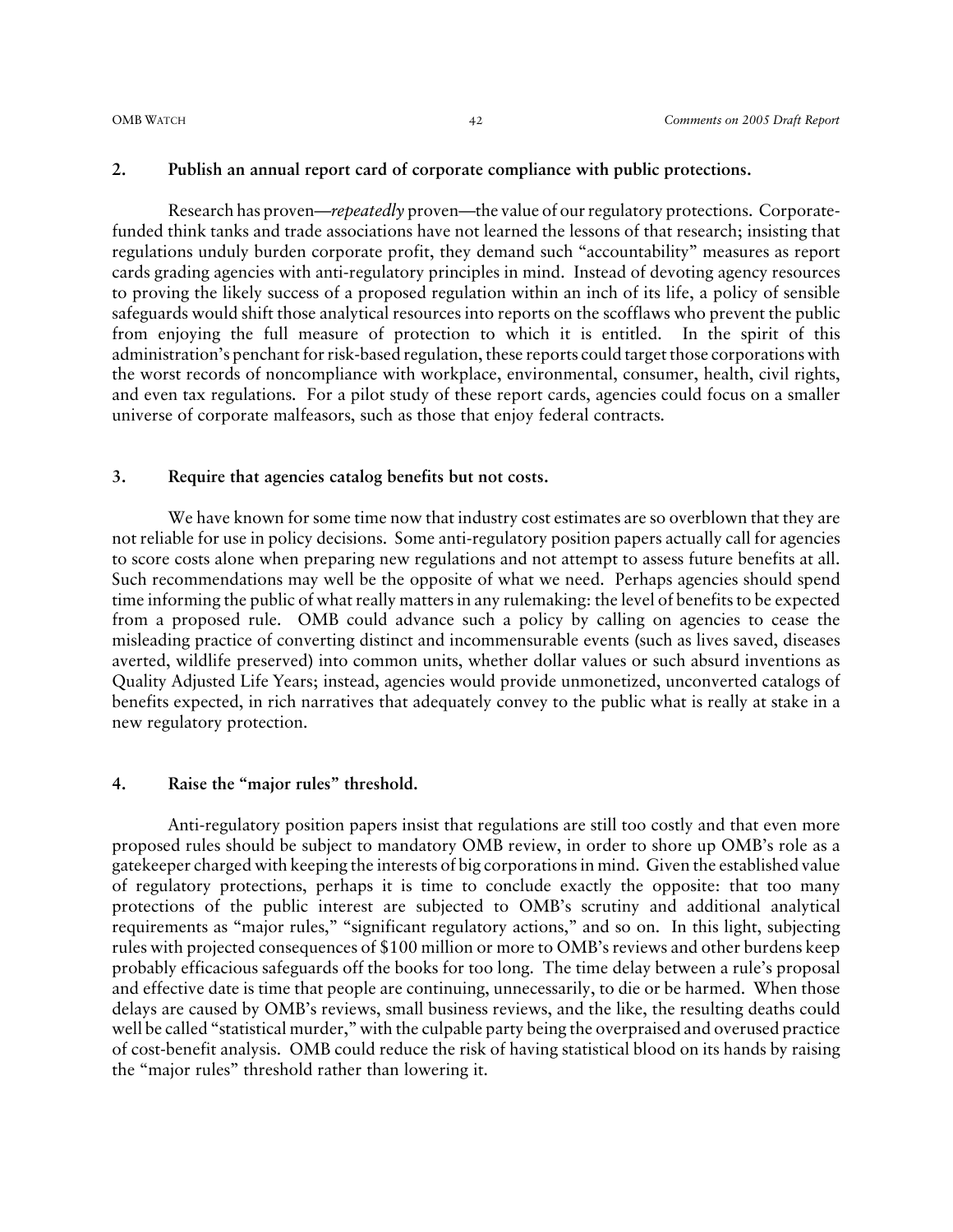#### **5. Create new exemptions from the "major rules" category.**

Additionally, there should be new exemptions from the major rules category for the following kinds of regulations:

- regulations specifically required by statute,
- regulations issued under statutory authority that forbids cost-benefit analysis,
- regulations that protect America's workers,
- regulations that clean the environment, and
- regulations that ensure the public health and safety.

#### **6. Explore analysis budgets: budgets for time and resources devoted to burdensome analytical requirements and extraneous reviews.**

We know, from the thorough discrediting of the shoddy pseudo-scholarship that purports to demonstrate the irrationality of regulation,  $143$  that there is no proven need for the enormous resources invested in analyzing every proposed regulation within an inch of its life. We also know that industry's *ex ante* estimates of financial ruin from proposed regulation are really cynical manipulations of the regulatory analysis process; as these cost estimates have assumed an increasingly important role in regulatory policy, corporations have discovered a growing interest in gaming their estimates in order to decrease the likelihood that a proposed safeguard will be enacted. Finally, we have reason to believe that regulations to protect the public interest induce significant unanticipated innovations that ultimately improve corporate operations, save the bottom line, and spur the economy.

Given all the good that regulation offers, there is no need for the regulatory "budgeting" policies proposed by anti-regulatory think tanks. Regulatory "budgeting" would impose fictional budget caps on the amount of costs that an agency can impose on corporations every year; once an agency hits its cap, it would be barred from any more regulation. (Recent calls for regulatory "budgeting" have scaled down in ambition and tend currently to call for pilot studies rather than instantaneous implementation.) The budgeting analogy could be applied more fruitfully to something else entirely: the enormous resources invested in the analyses, such as cost-benefit analysis, SBREFA reviews, and PART assessments, that are born from the irrational fear that protecting the public puts the economy at risk. Given OMB's penchant for calculation of burden hours under the Paperwork Reduction Act and for converting incommensurable entities into fungible units, OMB would surely consider a common monetized unit for the total burden hours invested in analyses as well as the actual direct costs of the analytical requirements and then, of course, impose a cap.

#### **7. Demand corporate disclosure of regulatory costs in corporate filings.**

For some, the impulse to curb regulation entails a disclosure imperative: disclose yet more information about kinds of regulatory costs, such as "indirect costs," "transfer costs," and so on, all of which would of course be the focus of yet more analytical burden. Belief in the value of public protections might entail an altogether different disclosure imperative. Although it seems unlikely,

<sup>143</sup>. *See* text accompanying notes 9-15 *supra*.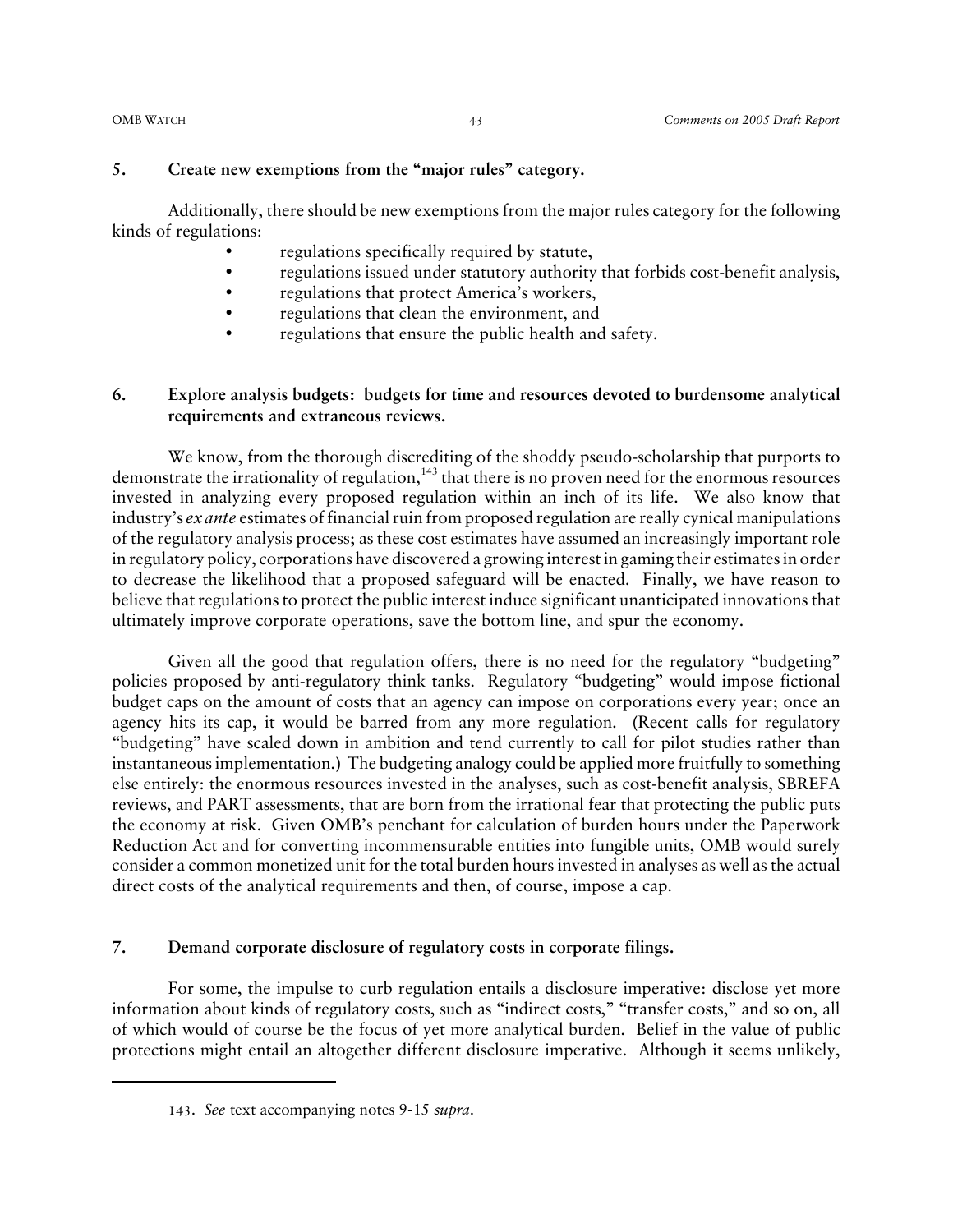given the great weight of evidence currently available, OMB appears to believe that new look-back studies could conclude that industry's *ex ante* estimates of the costs of complying with proposed regulations are accurate and do not systematically overstate the case. If true, then the public should know about the regulatory "costs" that publicly-traded companies anticipate. With the demise of defined benefit retirement plans in favor of 401(k)s (and the current administration campaign to privatize Social Security by creating stock market accounts), the public has a definite right to know the full financial picture of the corporations in which the nation's retirement assets are invested. If, then, industry compliance cost estimates are actually accurate, any publicly traded company that participates in a cost estimate survey should be required to include those cost estimates on its balance sheets in its required periodic corporate filings. The rest should be required to report a proportional allocation of total cost estimates, based on their market share of the industry for which a cost estimate has been conducted.

#### **8. Review the cost of agency analytical burdens and add sunsets to those policies.**

Rejecting the value of public protections, some call for inserting automatic sunset dates in the full range of regulatory protections—even such proven protections as the rules governing lead in gasoline. The proven value of regulatory safeguards and the still unproven value of cost-benefit analyses, centralized White House regulatory review, and PART assessments would seem to lead to quite different sunsets: sunset clauses in these extraneous review policies, so that advocates of them will be forced to justify their continued existence.

#### **9. Agencies must periodically identify unmet needs that remain to be addressed and project rules to be created to meet those needs.**

Anti-regulatory voices call for the agencies to flip through the rule books and start taking erasers to regulations that, they say, we no longer need. There is no case left for the proposition that regulatory protections for workers, the environment, public health, and safety harm the economy or are irrationally expensive. Agency analytical resources should therefore be refocused where they can do the most good: namely, in identifying the public's unmet needs for protections. Agencies should therefore be required to assess on a periodic basis not rules to be eliminated but, instead, unmet needs that demand remedy. The semiannual publication of the Unified Agenda or the annual publication of the Regulatory Plan—either would be a perfect opportunity for this assessment of the ongoing need for new agency action to protect the public. Alternatively, the public's own process for informing agencies of the need for action, the petition for rulemaking, should become a truly meaningful opportunity to compel action. Currently, it takes much too long for agencies to respond to petitions, and the courts allow significant leeway for these delays. OMB and Congress should consider process reforms that accelerate the timeframe for responding to petitions for rulemaking to address unmet needs, while leaving in place the more deliberative pace of the present for any petitions to reverse or weaken existing protections.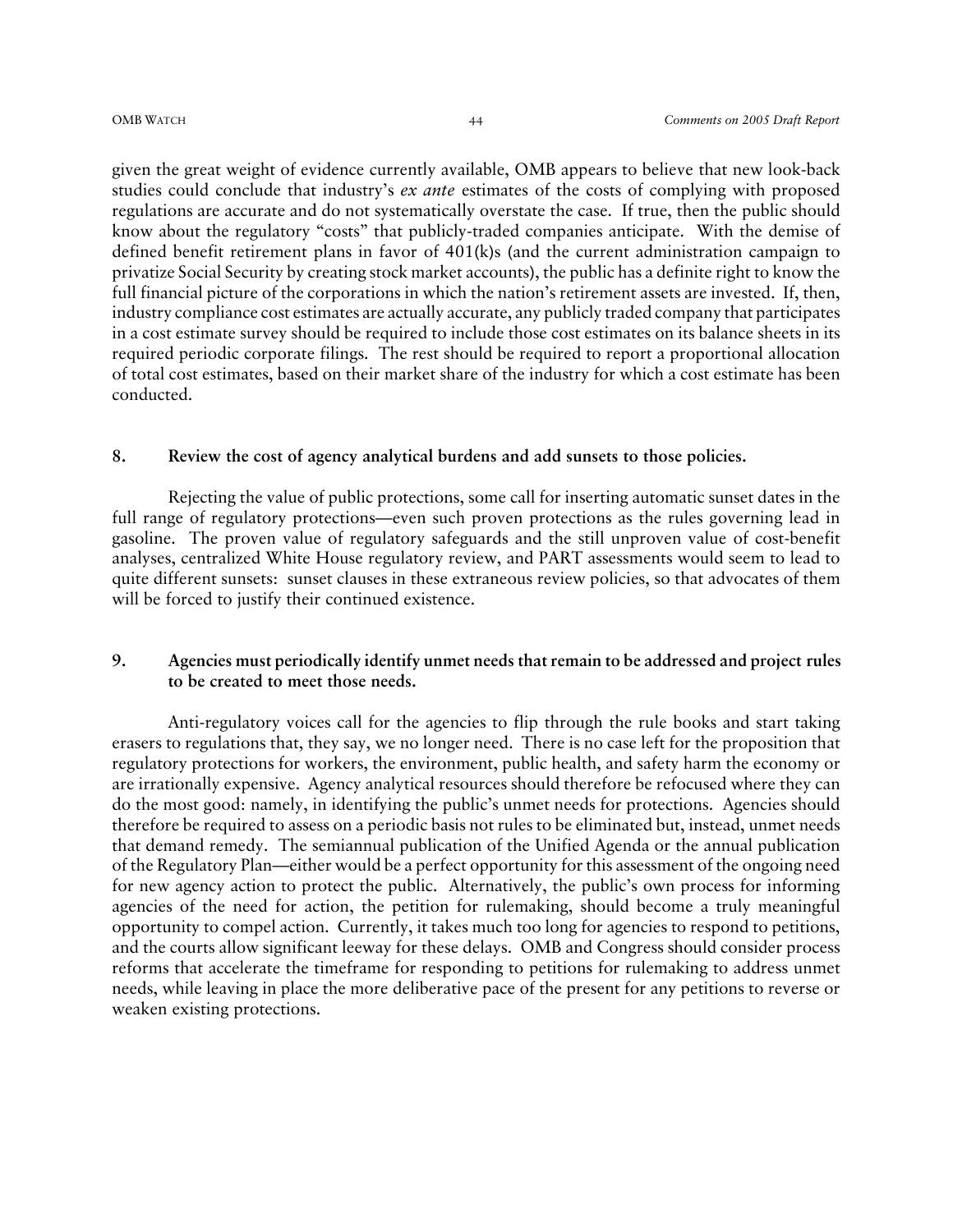#### **10. Establish a bipartisan Unmet Needs Commission.**

At least one anti-regulatory position paper has called for a bipartisan "regulatory reduction commission."144 If there is a need for a bipartisan commission, *reduction* of the level of public protection may be the wrong focus entirely. Agencies have not been doing enough during the Bush administration to continue work on long-identified unmet needs or to aggressively identify remaining unmet needs. In some cases, such as the need to protect workers from exposure to hexavalent chromium, agencies have been informed by the public that a compelling need cried out for remedy, but the agencies have stalled, delayed, and refused to act. For hexavalent chromium, it took a court order to get OSHA to do its job and begin protecting workers. If a bipartisan commission is needed for regulatory policy, perhaps it would be most effective if charged with applying external pressure on the agencies to get their agendas back on track and refocus their efforts on their mission to protect the public. The Bush administration has done more than enough to speak for corporate special interests and identify protections to be weakened or eliminated; perhaps the public needs a voice now to remind the administration of the unmet needs for protection that are presently festering.

#### **B. We should subject any anti-regulatory process changes to the Historical Test.**

Given what we know about the proven value of regulatory protections, for both the intended public interest goal and the economy, and what we know about the risks and unnecessary burdens of OMB's analytical policies, it is time to establish a rigorous test for any proposed process reform that would potentially constrain regulatory protections. No matter how neutral proponents of such burdens claim their tools are, we must be skeptical of any overlay added to the rigorous process already demanded by the Administrative Procedure Act. The analytical resources that are currently devoted to scrutinizing and re-scrutinizing proposed safeguards of the public health, safety, civil rights, environment, and other public interests should be reallocated into tests of any recent or proposed process reforms, to make sure that they would not unduly burden government action to protect the public. One such test for analytical burdens and any other "reforms" that would constrain regulatory protections of the public interest is the Historical Test.

The Historical Test is the logical outgrowth of a recent study by economist Frank Ackerman, law professor Lisa Heinzerling, and environment/health researcher Rachel Massey, "Applying Cost-Benefit Analysis to Past Decisions: Was Protecting the Environment *Ever* a Good Idea?"145 The authors tested the pro-CBA argument that the tool is neutral by reviewing three key historical cases and identifying the consequences of applying contemporary "smarter regulation" and "sound science" policies. Two of those cases are described below: the 1973 decision to phase out lead in gasoline, and the 1974 decision to reduce workers' exposure to vinyl chloride.

<sup>144</sup>. *See* MARLO LEWIS,JR.,REGULATORY REFORM:OPTIONS FOR THE PRESIDENT AND CONGRESS 88 (CEI Issue Analysis No. 2005-3, 2005), *available at* <http://www.cei.org/pdf/4446.pdf>.

<sup>145</sup>. *See generally* Ackerman, Heinzerling & Massey, *supra* note 106.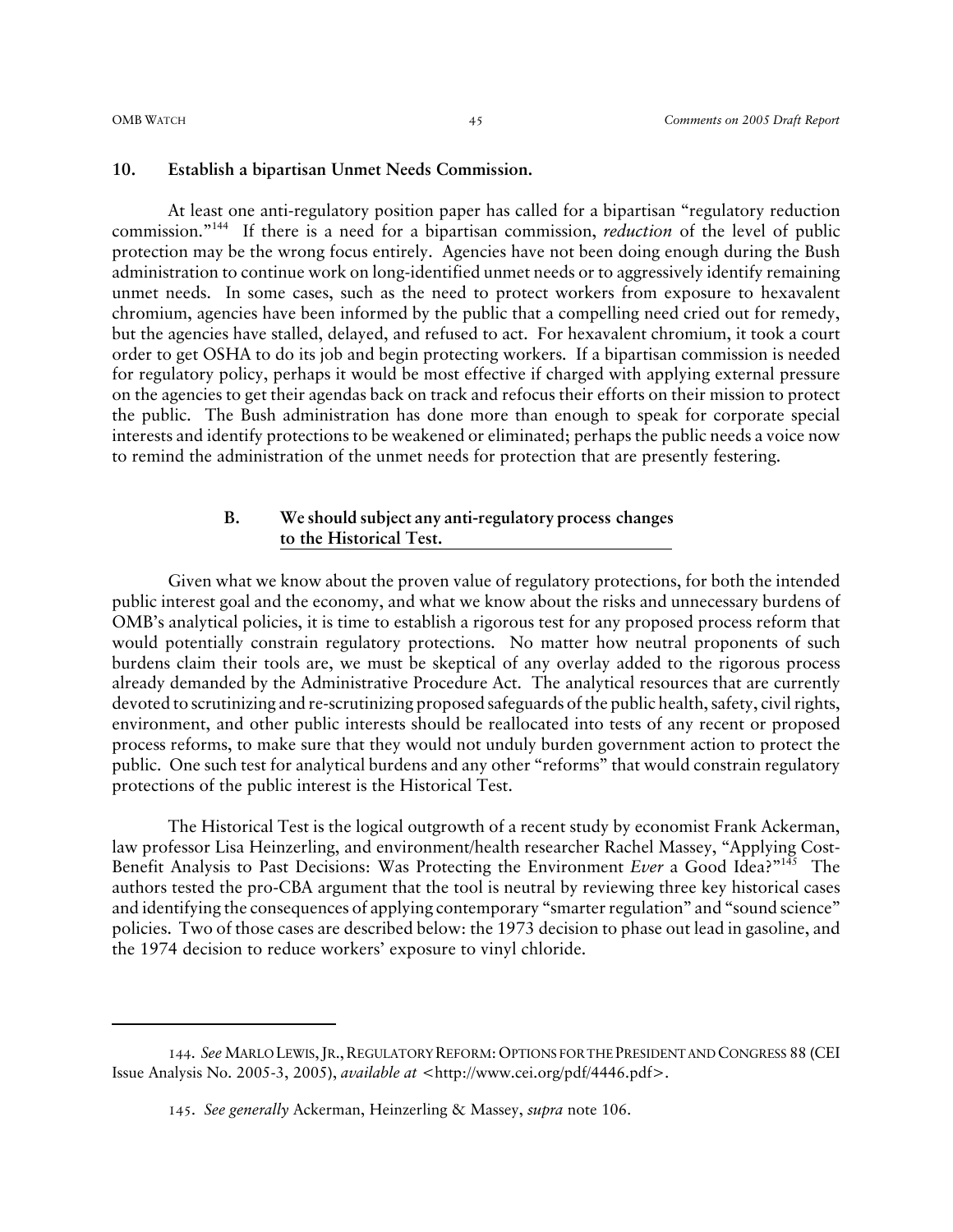#### *Banning Lead in Gasoline*

Lead was introduced into gasoline in the 1920s because it could increase power and speed without the popping sound that came with alternatives. Within months of initial production, workers at plants that produced the lead started falling ill and dying. It would not be until the 1970s, after a long and complicated history, and persistent denials by its producers about its effects, that Congress would finally act to reduce the presence of this deadly poison in gasoline.

Defenders of cost-benefit analysis often point to its influence on the phase down of lead in the 1980s as evidence of the even-handedness of the tool. But they fail to consider the influence the earlier rules of the 1970s, implemented without cost-benefit analysis, had on the later rule. A real assessment of the costs and dramatic benefits of the final phase down would not have been possible in the absence of the more significant earlier regulation. As the authors state, "Had we waited in the 1970s, as some argue we should do in policy disputes today, for cost-benefits analysis to show us the way, we might still be waiting now." $146$ 

#### *Controlling Vinyl Chloride in the Workplace*

Vinyl chloride is a known carcinogen used in making PVC. In 1974, when OSHA sought to regulate vinyl chloride, substantial evidence existed about vinyl chloride's toxicity, especially its link to a rare form of liver cancer, angiosarcoma, but little was known about the safe level of exposure or how many people had or would die from angiosarcoma through exposure to vinyl chloride. At the time, there were only 13 known cases of angiosarcoma deaths from vinyl chloride exposure. Still, OSHA chose to take a precautionary stance and sought to lower the allowable exposure level to 1 ppm over an eight-hour period. Previously, industry had allowed an exposure of 200 ppm "time-weighted average" with a maximum allowable exposure of 500 ppm.

In accordance with its authorizing act, OSHA did not perform a cost-benefit analysis and sought instead to set the most stringent policy "feasible." If it had performed CBA when determining an exposure limit for vinyl chloride with the knowledge available at the time, the agency would have preferred a much weaker standard. Why? The authors compare the estimated cost of compliance at the time with the estimated value of a life in order to determine how many lives OSHA would have needed to think it was saving to justify the stringent regulatory standard:

- The estimated cost of compliance with the vinyl chloride regulation was thought to be \$200 million per year (though it turned out to be much lower).
- For the value of a human life, the authors used two different estimates: the highest value of a life based on current EPA calculations (\$6 million) and adjusted backward to 1974 dollars, which is \$1.81 million, and the much lower value of life used in the Ford Pinto controversy that occurred around the same time, which estimated the value of a statistical life at \$200,000.

<sup>146</sup>. *Id*. at 161.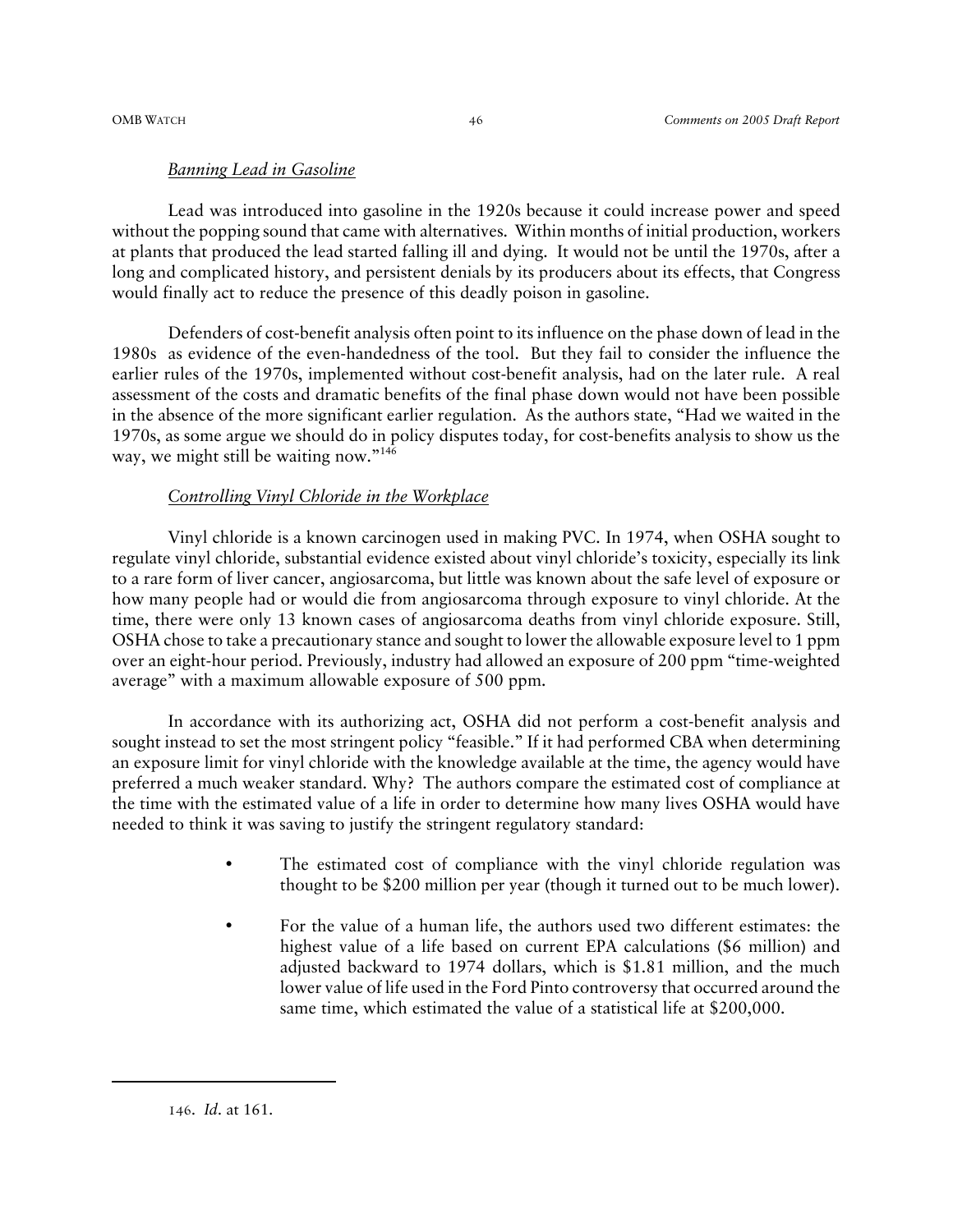- Only 7,000 people worked in the vinyl chloride industry. Using the Ford Pinto value, one out of every seven workers would have had to die to justify the stringent standard. That means that 1,000 people would have had to die each year to justify OSHA's regulation.
- If you take into account discount rates, the picture becomes even more dismal. At a 3 percent discount rate, 200 people using the high estimate for life value or 2,000 people using the lower estimate would have had to die each year for OSHA to justify the costs. At a 10 percent discount rate, 700 people would have had to die using the former estimate and 7,000 using the lower.

Thus they conclude, "using a 10 percent discount rate and the value of life estimated in the 1970s, it would [have been] necessary to show that *every worker in the industry, every year, would have died* in the absence of the standard, in order to justify the regulation in cost-benefit terms."147

The Historical Test that we should develop would simply operationalize this study and apply the historical case test method to current and proposed process reforms. OMB should develop a list of historical cases, such as the following:

- the 1973 decision to phase out lead in gasoline,
- the 1974 decision to reduce workers' exposure to vinyl chloride,
- the 1978 decision to protect workers from cotton dust, and
- the 1967 decision not to dam the Grand Canyon.

Any proposed changes to the regulatory process should be applied retroactively to all the cases in this list, using the body of knowledge available at the time. If the proposed reform would have counseled against any one of those four proven protections, then the "reform" should be prohibited.

#### **C. OMB should not adopt anti-regulatory process changes based on a distorted record.**

Undoubtedly, OMB will ignore all the foregoing suggestions. At a minimum, OMB must avoid further damaging the public by ensuring that it does not adopt any regulatory process changes based on the distorted record of look-back studies it offers in the draft report. Two possible "reform" suggestions should be headed off at the pass: conclusions about uncertainty from the Thompson/Graham air bag study, and conclusions about benefits estimates from the Resources for the Future literature review.

<sup>147</sup>. *Id*. at 191 (emphasis added).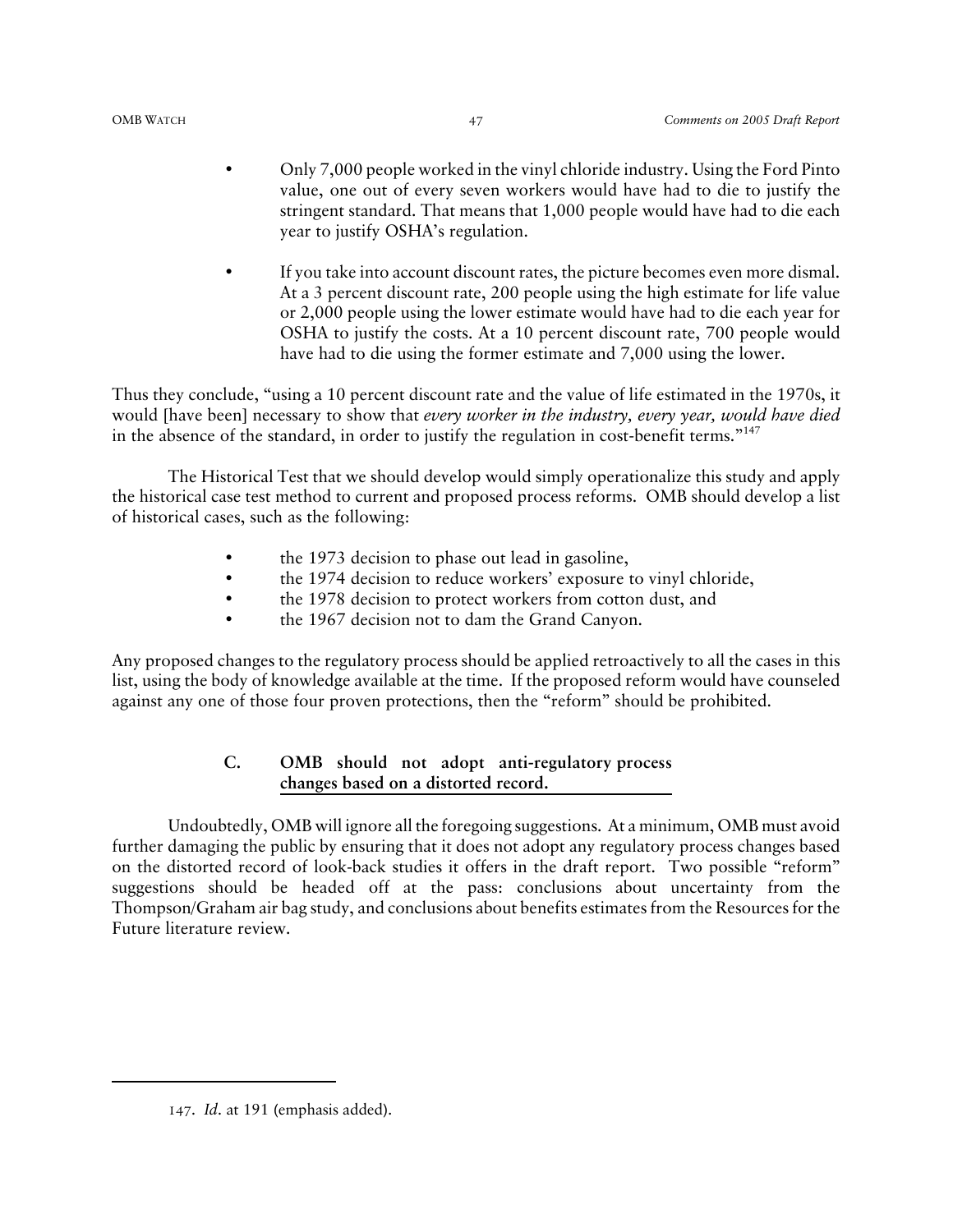#### **1. OMB must not use "uncertainty" as an excuse to delay or prevent protections of the public interest.**

The Thompson/Graham air bag study, discussed earlier as a flawed study based on even more flawed data, ends with a series of propositions about the regulatory process that the authors believe, based on their flawed analysis, should be reformed or questions for future reform discussions.<sup>148</sup> One proposition in particular stands out: that their flawed examination of the air bag case "reveals the degree of uncertainty in estimates of risk and benefit."<sup>149</sup> As they misdescribe the air bag example, the supposed failure to account fully for uncertainties in the benefits estimates precluded the agency from taking "opportunities to perform additional research on the effectiveness of airbags prior to their introduction."150 In other words, uncertainty means that we must further delay needed rules while yet more analyses are conducted.

Their emphasis on uncertainty is worth stressing as a misguided process reform suggestion. For one thing, Graham himself co-authored the paper. For another, the administration has repeatedly been deploying uncertainty as an excuse for a policy of inaction and delay.<sup>151</sup> In the draft report itself,

149. *Id*. at 810.

150. *Id*.

151. One recent example is the administration's effort to alter the rules governing the maximum number of hours that trucking companies can force their drives to work without break. Among other things, the administration's proposed rules would have actually increased the number of hours truckers could drive each week above the cap from the old existing rules; whereas the old rules had set absolute caps of 60 hours for a seven-day week, or 70 hours for eight, trucking companies could game the new rules and force truckers to work 77 hours in a seven-day period. The Federal Motor Carrier Safety Administration attempted to argue that uncertainty excused their proposal to increase the number of tired truckers on the road: FMCSA assumed away the fatiguing effects of "time on task" in its cost-benefit model in order to justify increasing the maximum daily driving time, arguing that the studies showing incredible increases in crash risk after the eighth hour of driving do not provide sufficient evidence (or are too *uncertain*) for attributing fatigue to the time spent driving.

A federal court rejected that argument, noting specifically that FMCSA's use of uncertainty was problematic:

> Quite apart from the circularity of the agency's explanation, moreover, the model's assumption that time-on-task effects are nil is implausible. Again, the agency admits that studies show that crash risk increases, in the agency's words, "geometrically" . . . after the eighth hour on duty, and the agency does not deny that this geometric risk increase results at least in substantial part from time-on-task effects. The mere fact that the magnitude of time-on-task effects is *uncertain* is no justification for disregarding the effect entirely. . . . In light of this dubious assumption, the agency's cost-benefit analysis is questionable . . . .

*Public Citizen v. Federal Motor Carrier Safety Admin*., 374 F.3d 1209, 1219 (D.C. Cir. 2004). In its rejection

<sup>148</sup>. *See* Thompson, Segui-Gomez, & Graham, *supra* note 130, at 809-810.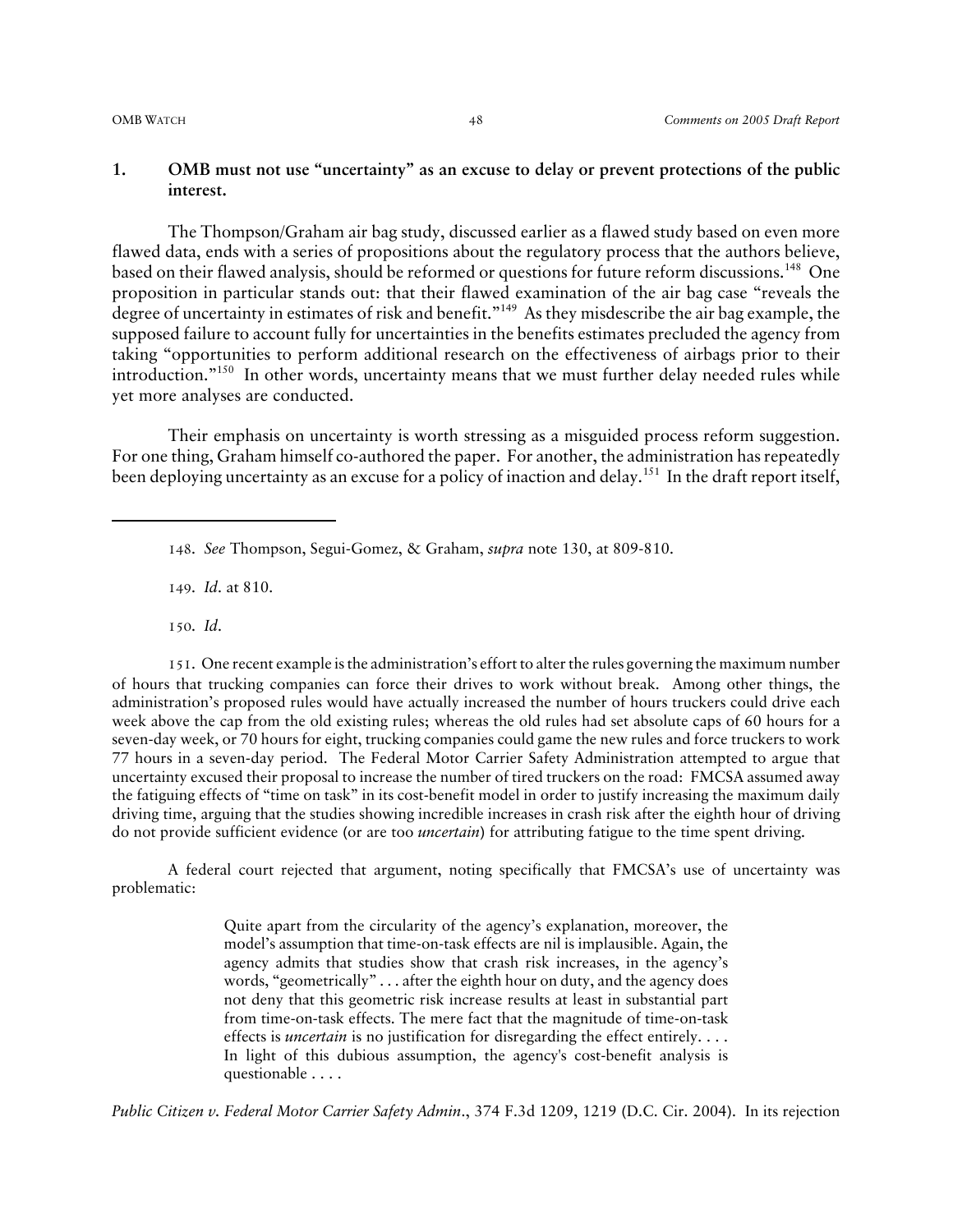OMB gives corporate special interests contemplating using the Data Quality Act a big hint that they stand a better chance of success if they base their petitions on "the agency's inadequate treatment of uncertainty rather than the accuracy of information."<sup>152</sup>

OMB must avoid any regulatory process revisions that are based on these misguided manipulations of scientific uncertainty. Uncertainty in its technical, scientific sense is a feature of any scientific information. It is not a monolith; there are, instead, multiple kinds of uncertainty, each of which demands a different response in the regulatory process:

- "*Parameter uncertainty* refers to missing or ambiguous information in specific informational components of an analysis. Parameter uncertainty can often be reduced by gathering more information or using better techniques to gather and analyze it. However, if it is due to variability, this may not be the case. In environmental releases, [for example,] individuals not only receive various exposures; they also vary in their susceptibility to harm. Attempts to measure and control exposure to hazards may inadequately protect many in the population."153
- "*Model uncertainty* refers to gaps in scientific theory or imprecision in the models used to bridge information gaps . . . . Models are constructed to explain current or past events or predict the future. They are only as good as the information used to build them[,] which is necessarily incomplete [as, for example,] when models refer to open and interdependent environmental systems."<sup>154</sup>
- "*Systemic or epistemic uncertainty* refers to the unknown effects of cumulative, multiple, and/or interactive exposures" and other potential harms to people and the world we live in, for which there is little or no concrete scientific evidence to date.<sup>155</sup> This kind of uncertainty can be "a reason to act," when we realize "that we may never know how a particular hazard affects humans or the environment. . . . Once this lack of knowledge has been exposed, the

152. Draft Report, *supra* note 2, at 50.

155. *Id*.

of the agency's claim that uncertainty prevented it from even roughly estimating the benefits that would accrue from increased compliance with the hours of service rules because of an electronic recording system, the court added, "Regulators by nature work under conditions of serious uncertainty, and regulation would be at an end if uncertainty alone were an excuse to ignore a congressional command . . . ." *Id*. at 1221.

<sup>153</sup>. JOEL TICKNER, CAROLYN RAFFENSPERGER, & NANCY MYERS, THE PRECAUTIONARY PRINCIPLE IN ACTION: A HANDBOOK 12 (1st ed. 1999), *available at* <http://www.mindfully.org/Precaution/Precaution-In-Action-Handbook.pdf>.

<sup>154</sup>. *Id*.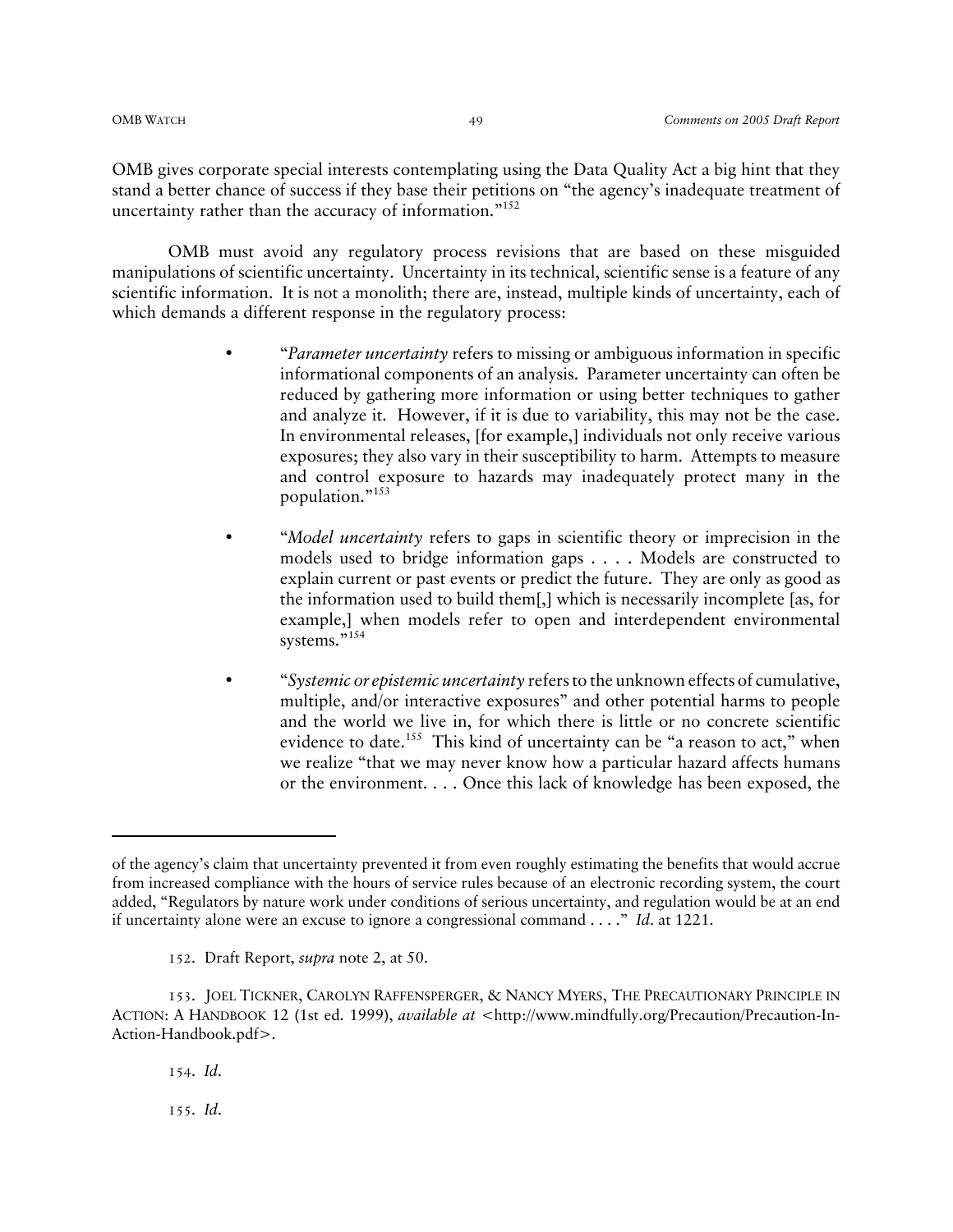notion of needlessly exposing humans and the environment to hazards without information on their effects seems irrational, and precaution seems logical."156

In any of the above types, uncertainty is a technical aspect of any scientific information. In everyday discourse, uncertainty is the opposite of certainty; we use the term to refer to lingering questions about which we lack sufficient facts to state an answer with firm conviction. In anti-regulatory rhetoric, the single word is often used to toggle back and forth between both the scientific and the quotidian meanings, the effect being to make even overwhelming scientific consensus appear unresolved. Using uncertainty in this way to justify any anti-regulatory constrictions on the ability of the federal government to protect the public would only create yet another kind of uncertainty: "politicallyinduced uncertainty," or "deliberate ignorance on the part of agencies charged with" protecting the public.<sup>157</sup>

#### **2. OMB must not apply "uncertainty" factors to discount benefits estimates without also assessing the gross uncertainties of cost estimates.**

OMB economist John Morrall recently participated in an American University forum on regulatory policy issues, at which he mischaracterized a recent Resources for the Future literature review<sup>158</sup> as suggesting that benefits estimates are equally overestimated as cost estimates:

> Now, the critics of regulatory reform always point to this article saying that it showed that costs were overestimated *ex ante* compared to *ex post* studies. *Ex post* they were much less. But what you really have to look at is cost per unit of benefit. When you look at that, there's no overestimation, and that's because—and this is in the article—and that's because not only do the agencies overestimate total costs, they also overestimated total benefits. So when we look at costs per unit of benefit, it's about the same.<sup>159</sup>

Bracketing the concerns that the RFF study examined state as well as federal regulations<sup>160</sup> and that the universe of regulations examined in their literature review is not a representative sample from

156. *Id*. at 14.

157. *See id*. at 12.

158. *See* WINSTON HARRINGTON, RICHARD D. MORGENSTERN, & PETER NELSON, ON THE ACCURACY OF REGULATORY COST ESTIMATES (Resources for the Future, Discussion Paper No. 99-18, Jan. 1999), *available at* <http://www.rff.org/Documents/RFF-DP-99-18.pdf>.

159. Transcript of *"Ossification" Revisited: The Current State of Procedural and Analytical Complexity in Rulemaking* (Amer. Univ., Ctr. for the Study of Rulemaking, Mar. 16, 2005), at 15 (statement of John Morrall), *available at* <http://www.american.edu/rulemaking/panel2\_05.pdf>.

160. *See* HARRINGTON, MORGENSTERN, & NELSON, *supra* note 158, at 13.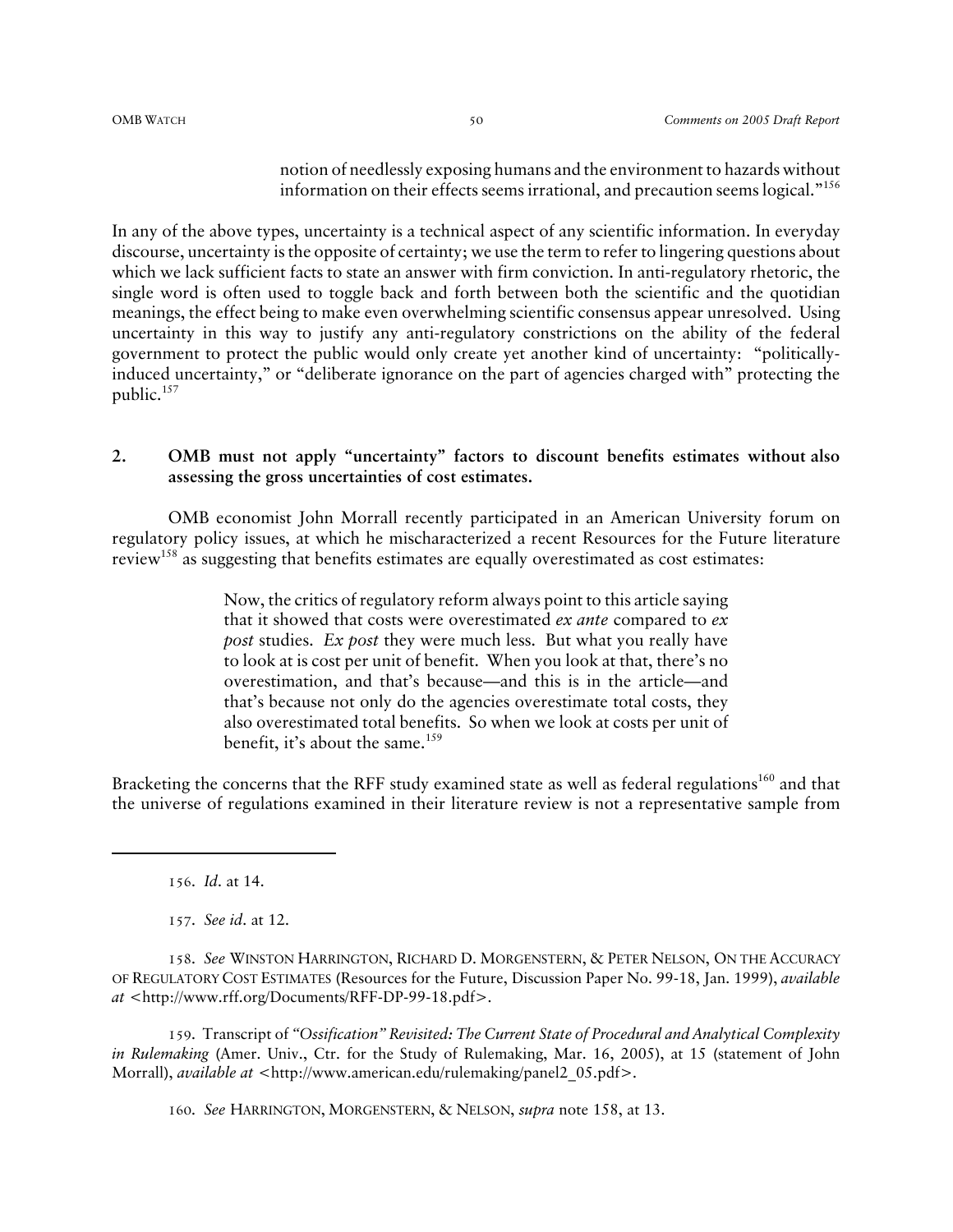which conclusions can properly be generalized to the larger universe of regulations,<sup>161</sup> the basic problem of Morrall's description of the study is that Morrall is just wrong. In the authors' small and unrepresentative sample, they still found that total cost overestimation occurred as often as overestimation of costs per unit of pollution reduction, and each occurred more often than benefit overestimation.<sup>162</sup>

Morrall did indicate in the AU forum that he was not speaking officially on behalf of OMB. Nonetheless, it seems prudent to urge OMB now that this reading of the RFF study is, in fact, a misreading, and it should not be the basis of any process reforms that discount the problems of cost overestimation or asymmetrically apply uncertainty to dismiss the value of numbers on only one side of the cost-benefit equation.

<sup>161</sup>. *See id*. at 15 ("One striking point that emerges from our dataset is the relatively large representation of rules incorporating market-based incentives, which account for only a tiny fraction of total regulatory activity in the U.S. and elsewhere.").

<sup>162</sup>. *See id*. at 14 Tbl.3.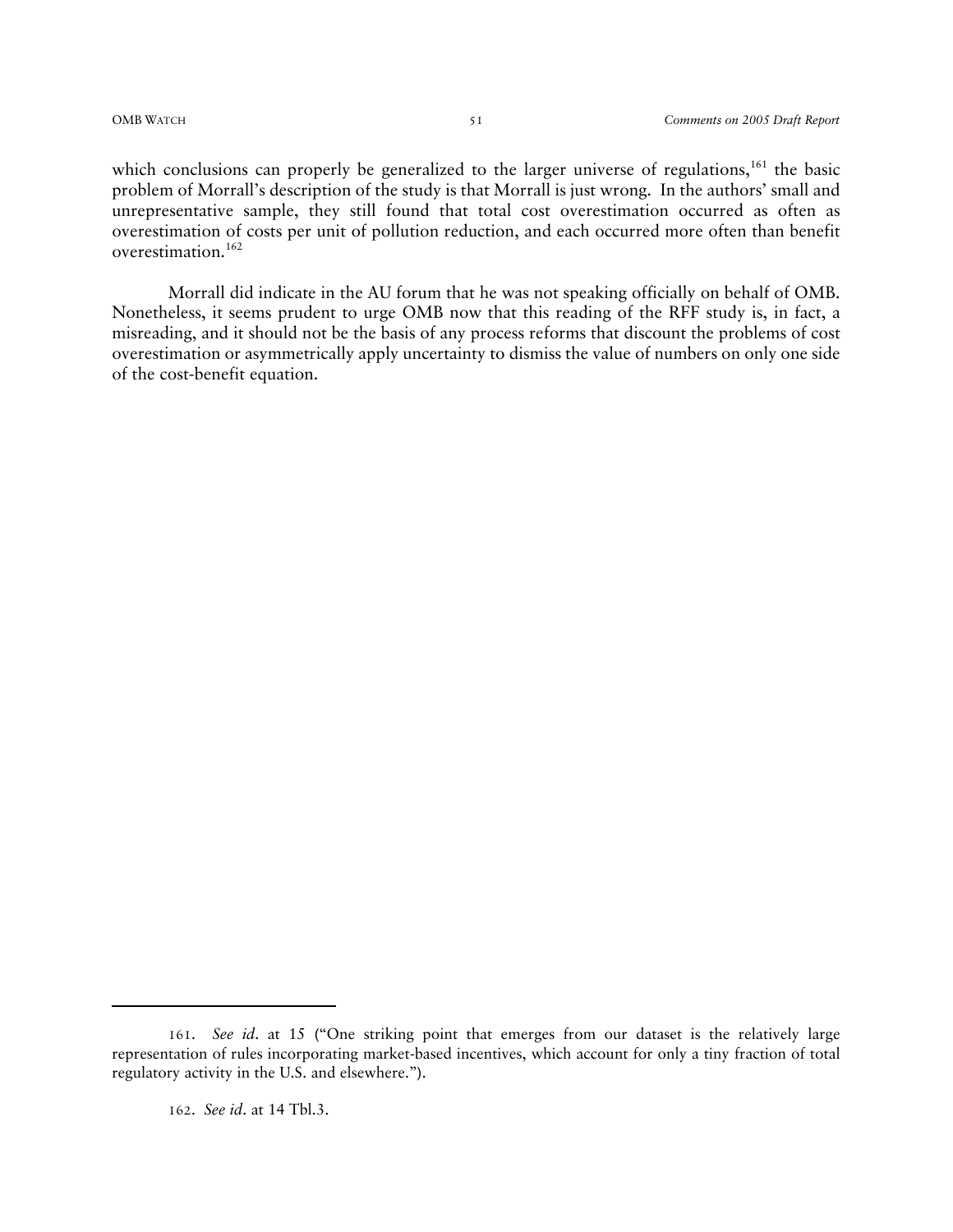# Appendix A

# Systematic Overstatement of Cost Estimates *Based on Existing Validation Studies that OMB Has Ignored*

| Case Study                             | Ex ante                                                                                                                                                                                                                                                                                   | Ex post                                                                                                                                                                                                                                                                                                                                                                                                                                                                                                                                                                                                                                                                                                                                                                                                                                                                                                     |
|----------------------------------------|-------------------------------------------------------------------------------------------------------------------------------------------------------------------------------------------------------------------------------------------------------------------------------------------|-------------------------------------------------------------------------------------------------------------------------------------------------------------------------------------------------------------------------------------------------------------------------------------------------------------------------------------------------------------------------------------------------------------------------------------------------------------------------------------------------------------------------------------------------------------------------------------------------------------------------------------------------------------------------------------------------------------------------------------------------------------------------------------------------------------------------------------------------------------------------------------------------------------|
| Asbestos                               | "When the Occupational Safety and<br>Health Administration (OSHA)<br>instituted regulations covering<br>exposure to asbestos in the early<br>1970s, [it] hired a consulting firm to<br>estimate the cost of compliance." <sup>1</sup>                                                     | "Two later studies found that the<br>original prediction for the cost of<br>compliance was more than double the<br>actual cost, because of overly static<br>assumptions."2                                                                                                                                                                                                                                                                                                                                                                                                                                                                                                                                                                                                                                                                                                                                  |
| Benzene                                | "In the late 1970s, the chemical<br>industry predicted that controlling<br>benzene emissions would cost<br>\$350,000 per plant."3                                                                                                                                                         | "Shortly after these predictions were<br>made, however, the plants developed a<br>process that substituted other<br>chemicals for benzene and virtually<br>eliminated control costs."4                                                                                                                                                                                                                                                                                                                                                                                                                                                                                                                                                                                                                                                                                                                      |
| <b>CFCs</b>                            | "In 1988, reducing CFC production by<br>50 percent within 10 years was<br>estimated by the EPA to cost \$3.55 per<br>kilogram. By 1993, the goal had<br>become much more ambitious:<br>complete elimination of CFC<br>production, with the deadline moved<br>up two years, to $1996.^{5}$ | "Nevertheless, the estimated cost of<br>compliance fell more than 30 percent,<br>to \$2.45 per kilogram. And where<br>substitutes for certain CFCs had not<br>been expected to be available for eight<br>or nine years, industry was able to<br>identify and adopt substitutes in as<br>little as two years." <sup>6</sup><br>Additionally, regulated industry<br>achieved substantial costs savings as a<br>result of the CFC phase-out. For<br>example, "when the international<br>phase-out of ozone-destroying CFCs<br>got underway, a company called<br>Nortel began looking for substitutes.<br>The company, which had used the<br>chemicals as a cleaning agent, invested<br>\$1 million to purchase and employ<br>new hardware. Once the redesigned<br>system was in place, however, Nortel<br>found that it actually saved \$4 million<br>in chemical waste-disposal costs and<br>CFC purchases."7 |
| CFCs in Automobile<br>Air Conditioners | "In 1993 car manufacturers estimated<br>that the price of a new car would<br>increase by \$650 to \$1,200 due to new<br>regulations limiting the use of CFCs." <sup>8</sup>                                                                                                               | "In 1997 the actual cost was estimated<br>to be \$40 to \$400 per car." <sup>9</sup>                                                                                                                                                                                                                                                                                                                                                                                                                                                                                                                                                                                                                                                                                                                                                                                                                        |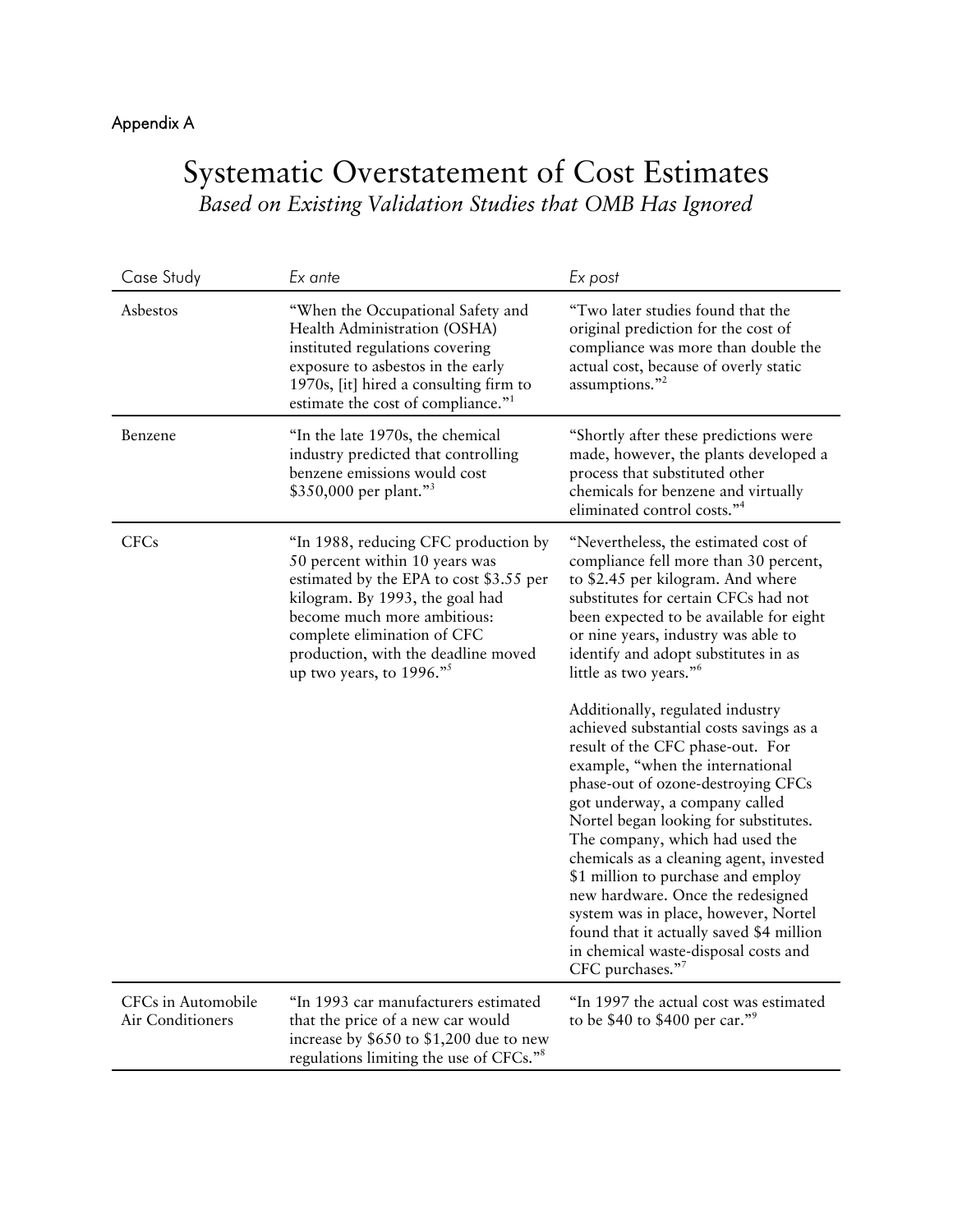| Coke Ovens<br>(1976/1987) | OSHA Rule: Overall. "The original<br>OSHA estimate for the cost of<br>complying with the 1976 coke oven<br>standard was more than five times<br>higher than estimates of actual costs.<br>OSHA's contractor suggested that<br>complying with the standard would<br>cost from \$200 million to more than<br>\$1 billion."10                                                                                                                                                                                         | "However, a Council on Wage-Price<br>Stability study later estimated the<br>actual cost of the standard to be \$160<br>million. Ultimately, firms were able<br>to meet the standard without incurring<br>all of the capital costs in the first year,<br>and actual compliance costs were<br>dramatically lower than originally<br>predicted." <sup>11</sup> |
|---------------------------|--------------------------------------------------------------------------------------------------------------------------------------------------------------------------------------------------------------------------------------------------------------------------------------------------------------------------------------------------------------------------------------------------------------------------------------------------------------------------------------------------------------------|-------------------------------------------------------------------------------------------------------------------------------------------------------------------------------------------------------------------------------------------------------------------------------------------------------------------------------------------------------------|
|                           | OSHA Rule: RIA Sample. "The OSHA<br>consultant estimated that three steel<br>firms in their sample would spend \$93<br>million on capital equipment and \$34<br>million in annual operating costs to<br>comply with the regulations." <sup>12</sup>                                                                                                                                                                                                                                                                | "A later study by Arthur Andersen<br>determined that the three firms<br>actually spent between \$5 million and<br>\$7 million in 1977 to comply with the<br>standard, and only \$1 million to \$2<br>million on capital expenditures." <sup>13</sup>                                                                                                        |
|                           | EPA Rule. "In the late 1980s, coke<br>production again came under<br>regulatory scrutiny, this time by the<br>EPA. In 1987, the agency estimated<br>that the cost of controlling hazardous<br>air pollution from coke ovens would<br>be roughly \$4 billion." <sup>14</sup>                                                                                                                                                                                                                                        | "By 1991 that estimate fell to between<br>\$250 million and \$400 million." <sup>15</sup>                                                                                                                                                                                                                                                                   |
| Cotton Dust (1978)        | <i>Total Cost.</i> "OSHA's estimate in the<br>Final Regulatory Impact Analysis<br>placed the textile manufacturing<br>sector's cost of compliance at \$280.3<br>million annually (1982 dollars, for<br>amortized capital spending,<br>incremental operations and<br>maintenance, and other new<br>spending)." <sup>16</sup>                                                                                                                                                                                        | "However, actual spending is<br>estimated to have been only about a<br>third of this amount, \$82.8 annually<br>(also 1982 dollars), chiefly because of<br>the advantageous economics of the<br>plant modernization push that was<br>widely undertaken across the sector." <sup>17</sup>                                                                    |
|                           | Other Consequences. "Concern was<br>expressed in the rulemaking that<br>smaller textile firms could encounter<br>substantial constraints in raising capital<br>for compliance-related improvements,<br>and that the standard would tilt the<br>sector's competitive center toward<br>newer and more modern plants<br>Also, control equipment suppliers<br>argued during the rulemaking that<br>serious bottlenecks would arise in<br>trying to retrofit the industry's<br>equipment in short order." <sup>18</sup> | "Nonetheless, the actual effects in all<br>these respects proved to be modest and<br>generally bearable." <sup>19</sup>                                                                                                                                                                                                                                     |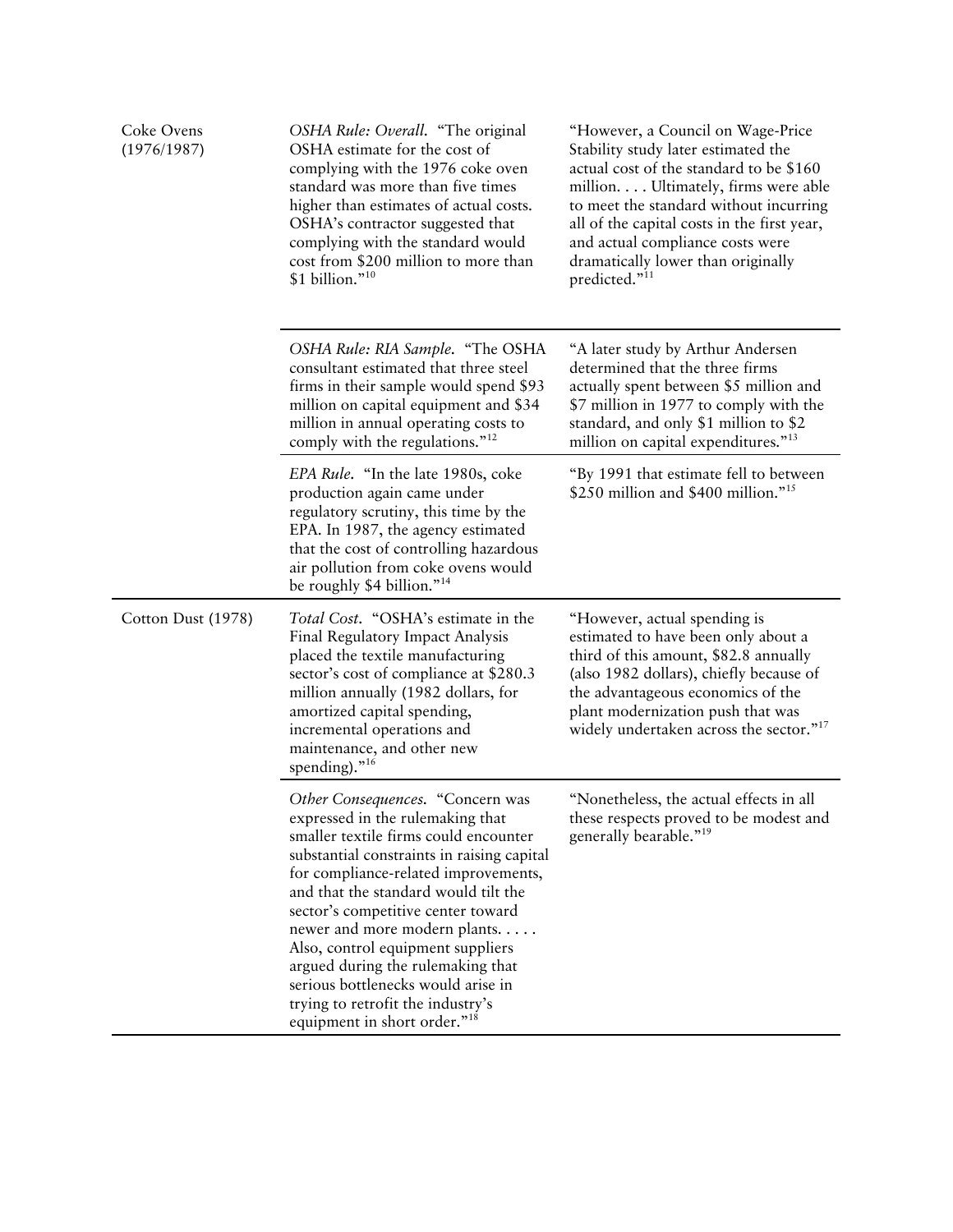| Ethylene Oxide<br>(1984)              | "There was little concern at the time of<br>the rulemaking that the standard<br>would entail substantial financial or<br>economic<br>consequences for the industry or the<br>national economy, because average<br>spending for compliance per hospital<br>was estimated to total no more than<br>\$1,500 to \$3,500 annually."20                                                                                                                                                                                                                              | "There is no evidence that the<br>outcome differed from these<br>expectations."21                                                                                                                                                                                                                                                                                                                                                                                                                                                                                                                                                                                                                                                                                                                      |
|---------------------------------------|---------------------------------------------------------------------------------------------------------------------------------------------------------------------------------------------------------------------------------------------------------------------------------------------------------------------------------------------------------------------------------------------------------------------------------------------------------------------------------------------------------------------------------------------------------------|--------------------------------------------------------------------------------------------------------------------------------------------------------------------------------------------------------------------------------------------------------------------------------------------------------------------------------------------------------------------------------------------------------------------------------------------------------------------------------------------------------------------------------------------------------------------------------------------------------------------------------------------------------------------------------------------------------------------------------------------------------------------------------------------------------|
| Formaldehyde (1987)                   | "OSHA's final estimate placed the<br>industry's compliance costs at \$11.4<br>million annually (1987 dollars). (Cost<br>savings of \$1.7 million annually from<br>avoided medical expenses also were<br>identified.)"22                                                                                                                                                                                                                                                                                                                                       | "Actual spending appears to have been<br>about half this level, \$6.0 million<br>annually. $"^{23}$                                                                                                                                                                                                                                                                                                                                                                                                                                                                                                                                                                                                                                                                                                    |
| Grain Handling<br>Facilities (1987)   | "OSHA estimated the sector's total<br>compliance costs in the range of \$41.4<br>million to \$68.8 million annually<br>(1985 dollars; spanning the<br>incremental need for equipment and<br>actions across the 13 separate<br>provisions) and avoided property<br>losses at \$35.4 million annually (as<br>compliance reduced the number of<br>facility explosions and serious fires).<br>These calculations yielded an estimated<br>net cost of compliance in the range of<br>\$5.9 million to \$33.4 million<br>annually. $"^{24}$                          | "Now that nearly five years have<br>passed since full compliance with the<br>terms of the 1987 standard was<br>mandated, the evidence is that few if<br>any facilities have ceased operation as<br>a result of the standard—an outcome<br>contrary to the economic impact<br>estimates the industry submitted to the<br>rulemaking. (The sector has, however,<br>been subject to substantial economic<br>pressures over this period for reasons<br>not related to OSHA actions.)" <sup>25</sup>                                                                                                                                                                                                                                                                                                        |
| Occupational Lead<br>Exposures (1978) | "OSHA did, however, outline an outer<br>bound of about \$91 million (1976<br>dollars) in total capital spending, based<br>on a complete rebuilding of the<br>industry using the Bergsoe smelter<br>technology (then considered to be the<br>most cost-effective option). In an early<br>1980s revision of the estimates, OSHA<br>placed the cost of PEL compliance at a<br>capital requirement of \$125 million<br>(1982 dollars), or 1.3 cents annually<br>per pound of production (\$150 million<br>and 1.6 cents/lb, respectively, in 1992<br>dollars)."26 | "Nevertheless, the industry's actual<br>spending to date (through early 1994)<br>has been far below these levels.<br>Cumulative capital investment appears<br>to total no more than \$20 million<br>(1992 dollars), and some of this<br>overlaps with expenditures to meet the<br>various environmental requirements to<br>which the industry has also been<br>subject. Annual compliance spending<br>appears to be averaging 0.5 cent/lb to<br>1.0 cent/lb (1992 dollars), and perhaps<br>as low as 0.3 cent/lb, i.e. well below<br>OSHA's expectations at the time of the<br>rulemaking and largely reflective of the<br>industry's strategy of minimizing<br>expenditures on engineering controls<br>and relying much more heavily on<br>respirator and hygiene programs to<br>reduce exposures."27 |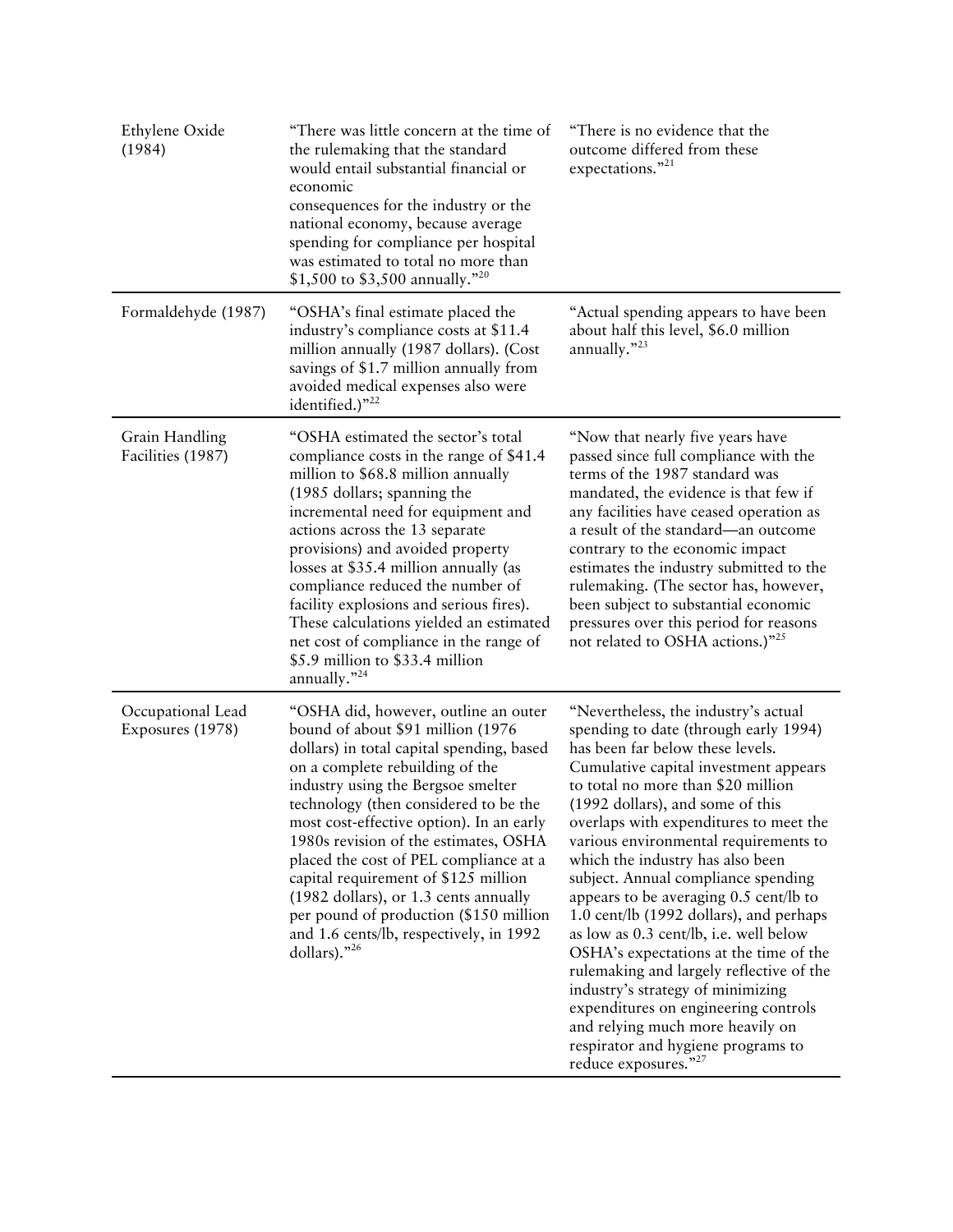| Strip Mining (1978)   | "Prior to the passage of the 1978<br>Surface Mining Control and<br>Reclamation Act, estimates for<br>compliance costs ranged from \$6 to<br>\$12 per ton of coal." $^{28}$                                                                                                                                   | "Actual costs for eastern coal<br>operations have been in the range of<br>50 cents to \$1 per ton. After the<br>regulations were adopted, the market<br>switched away from coal deposits with<br>high reclamation costs. Ready<br>substitutes included surface-minable<br>coal in flatter areas (with lower<br>reclamation costs), and underground<br>deposits."29 |
|-----------------------|--------------------------------------------------------------------------------------------------------------------------------------------------------------------------------------------------------------------------------------------------------------------------------------------------------------|--------------------------------------------------------------------------------------------------------------------------------------------------------------------------------------------------------------------------------------------------------------------------------------------------------------------------------------------------------------------|
| Vinyl Chloride (1974) | "The most credible figures put forth at<br>the time were those of the agency's<br>technical consultant, which estimated<br>total costs at around \$1 billion (1974)<br>dollars), including capital expenses for<br>new equipment, replacement of lost<br>capacity, and incremental operating<br>expenses."30 | "According to the post-promulgation"<br>survey of industry members, however,<br>actual spending amounted to only<br>about a quarter of this estimate, \$228<br>million to \$278 million."31                                                                                                                                                                        |